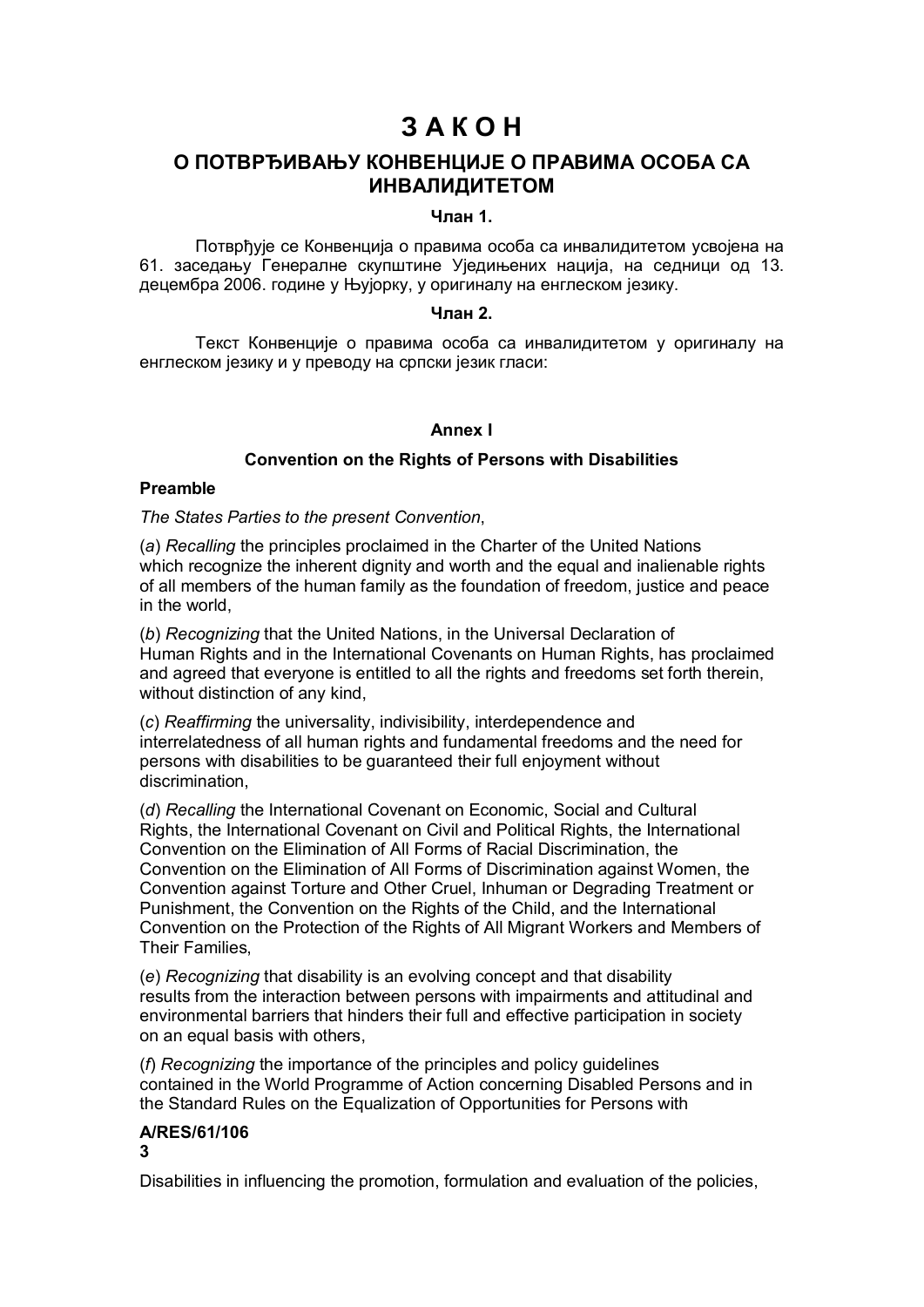plans, programmes and actions at the national, regional and international levels to further equalize opportunities for persons with disabilities.

(*g*) *Emphasizing* the importance of mainstreaming disability issues as an integral part of relevant strategies of sustainable development,

(*h*) *Recognizing also* that discrimination against any person on the basis of disability is a violation of the inherent dignity and worth of the human person,

(*i*) *Recognizing further* the diversity of persons with disabilities,

(*j*) *Recognizing* the need to promote and protect the human rights of all persons with disabilities, including those who require more intensive support,

(*k*) *Concerned* that, despite these various instruments and undertakings, persons with disabilities continue to face barriers in their participation as equal members of society and violations of their human rights in all parts of the world,

(*l*) *Recognizing* the importance of international cooperation for improving the living conditions of persons with disabilities in every country, particularly in developing countries,

(*m*) *Recognizing* the valued existing and potential contributions made by persons with disabilities to the overall well-being and diversity of their communities, and that the promotion of the full enjoyment by persons with disabilities of their human rights and fundamental freedoms and of full participation by persons with disabilities will result in their enhanced sense of belonging and in significant advances in the human, social and economic development of society and the eradication of poverty,

(*n*) *Recognizing* the importance for persons with disabilities of their individual autonomy and independence, including the freedom to make their own choices,

(*o*) *Considering* that persons with disabilities should have the opportunity to be actively involved in decision-making processes about policies and programmes, including those directly concerning them,

(*p*) *Concerned* about the difficult conditions faced by persons with disabilities who are subject to multiple or aggravated forms of discrimination on the basis of race, colour, sex, language, religion, political or other opinion, national, ethnic, indigenous or social origin, property, birth, age or other status,

(*q*) *Recognizing* that women and girls with disabilities are often at greater risk, both within and outside the home, of violence, injury or abuse, neglect or negligent treatment, maltreatment or exploitation,

(*r*) *Recognizing* that children with disabilities should have full enjoyment of all human rights and fundamental freedoms on an equal basis with other children, and recalling obligations to that end undertaken by States Parties to the Convention on the Rights of the Child,

(*s*) *Emphasizing* the need to incorporate a gender perspective in all efforts to promote the full enjoyment of human rights and fundamental freedoms by persons with disabilities,

(*t*) *Highlighting* the fact that the majority of persons with disabilities live in conditions of poverty, and in this regard recognizing the critical need to address the negative impact of poverty on persons with disabilities,

**A/RES/61/106 4**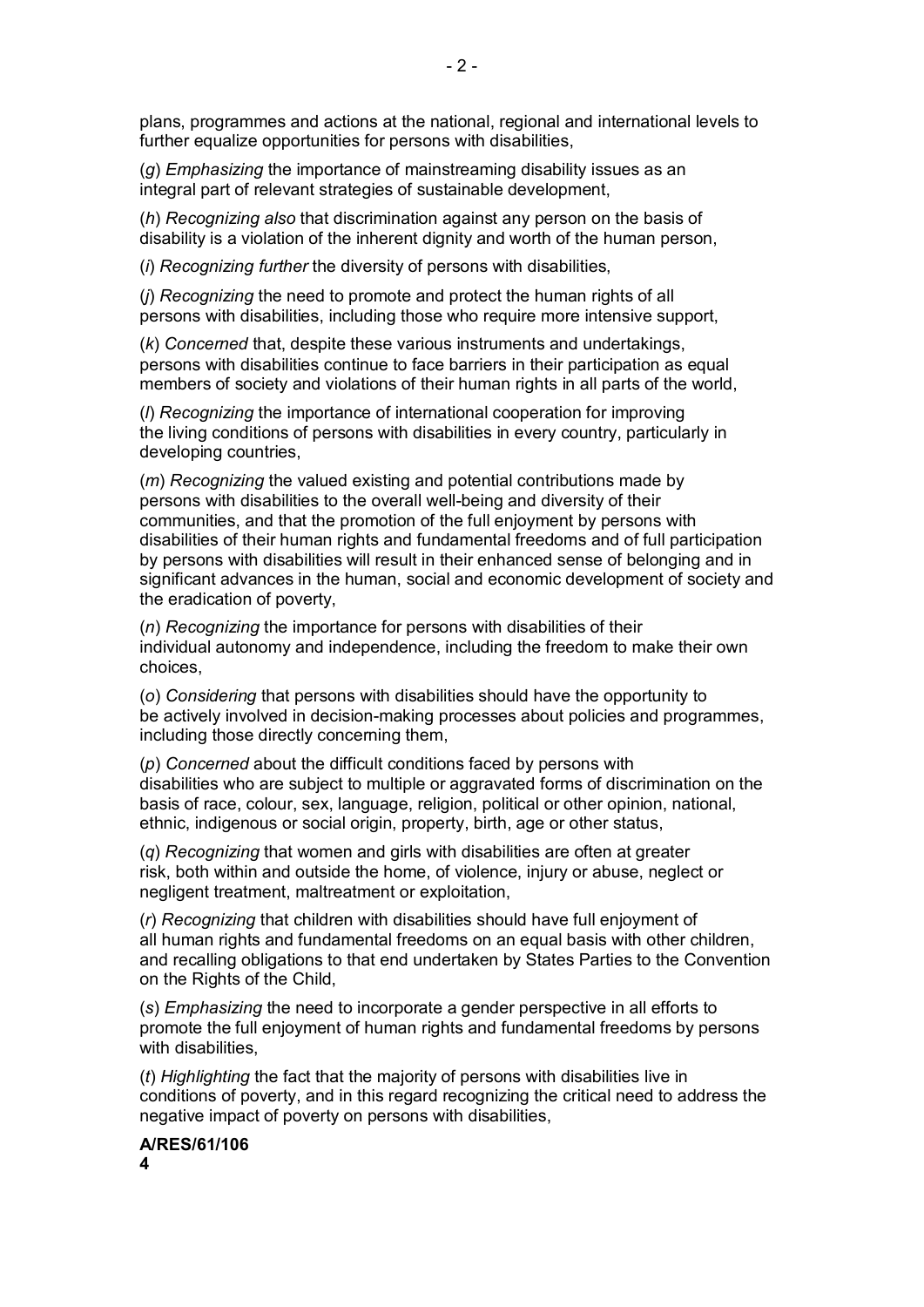(*u*) *Bearing in mind* that conditions of peace and security based on full respect for the purposes and principles contained in the Charter of the United Nations and observance of applicable human rights instruments are indispensable for the full protection of persons with disabilities, in particular during armed conflicts and foreign occupation,

(*v*) *Recognizing* the importance of accessibility to the physical, social, economic and cultural environment, to health and education and to information and communication, in enabling persons with disabilities to fully enjoy all human rights and fundamental freedoms,

(*w*) *Realizing* that the individual, having duties to other individuals and to the community to which he or she belongs, is under a responsibility to strive for the promotion and observance of the rights recognized in the International Bill of Human Rights,

(*x*) *Convinced* that the family is the natural and fundamental group unit of society and is entitled to protection by society and the State, and that persons with disabilities and their family members should receive the necessary protection and assistance to enable families to contribute towards the full and equal enjoyment of the rights of persons with disabilities,

(*y*) *Convinced* that a comprehensive and integral international convention to promote and protect the rights and dignity of persons with disabilities will make a significant contribution to redressing the profound social disadvantage of persons with disabilities and promote their participation in the civil, political, economic, social and cultural spheres with equal opportunities, in both developing and developed countries,

*Have agreed* as follows:

## **Article 1**

### **Purpose**

The purpose of the present Convention is to promote, protect and ensure the full and equal enjoyment of all human rights and fundamental freedoms by all persons with disabilities, and to promote respect for their inherent dignity. Persons with disabilities include those who have long-term physical, mental, intellectual or sensory impairments which in interaction with various barriers may hinder their full and effective participation in society on an equal basis with others.

## **Article 2**

### **Definitions**

For the purposes of the present Convention:

"Communication" includes languages, display of text, Braille, tactile communication, large print, accessible multimedia as well as written, audio, plainlanguage,

human-reader and augmentative and alternative modes, means and formats of communication, including accessible information and communication technology;

"Language" includes spoken and signed languages and other forms of non-spoken languages;

"Discrimination on the basis of disability" means any distinction, exclusion or restriction on the basis of disability which has the purpose or effect of impairing or

### **A/RES/61/106**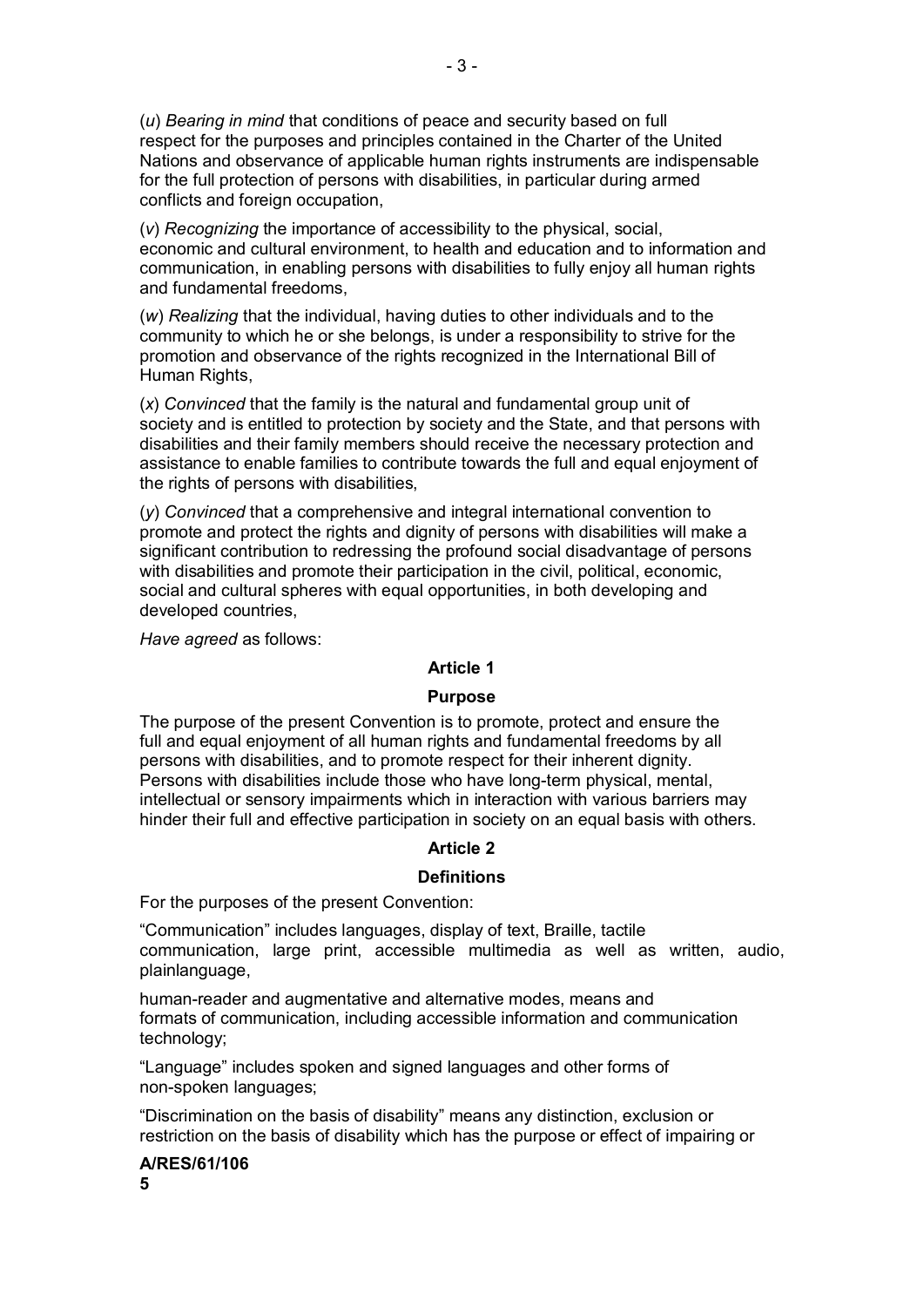"Reasonable accommodation" means necessary and appropriate modification and adjustments not imposing a disproportionate or undue burden, where needed in a particular case, to ensure to persons with disabilities the enjoyment or exercise on an equal basis with others of all human rights and fundamental freedoms; "Universal design" means the design of products, environments, programmes and services to be usable by all people, to the greatest extent possible, without the need for adaptation or specialized design. "Universal design" shall not exclude assistive devices for particular groups of persons with disabilities where this is needed.

# **Article 3**

# **General principles**

The principles of the present Convention shall be:

(*a*) Respect for inherent dignity, individual autonomy including the freedom to make one's own choices, and independence of persons;

(*b*) Non-discrimination;

(*c*) Full and effective participation and inclusion in society;

(*d*) Respect for difference and acceptance of persons with disabilities as part of human diversity and humanity;

(*e*) Equality of opportunity;

(*f*) Accessibility;

(*g*) Equality between men and women;

(*h*) Respect for the evolving capacities of children with disabilities and respect for the right of children with disabilities to preserve their identities.

# **Article 4**

# **General obligations**

1. States Parties undertake to ensure and promote the full realization of all human rights and fundamental freedoms for all persons with disabilities without discrimination of any kind on the basis of disability. To this end, States Parties undertake:

(*a*) To adopt all appropriate legislative, administrative and other measures for the implementation of the rights recognized in the present Convention;

(*b*) To take all appropriate measures, including legislation, to modify or abolish existing laws, regulations, customs and practices that constitute discrimination against persons with disabilities;

(*c*) To take into account the protection and promotion of the human rights of persons with disabilities in all policies and programmes;

(*d*) To refrain from engaging in any act or practice that is inconsistent with the present Convention and to ensure that public authorities and institutions act in conformity with the present Convention;

# **A/RES/61/106**

**6**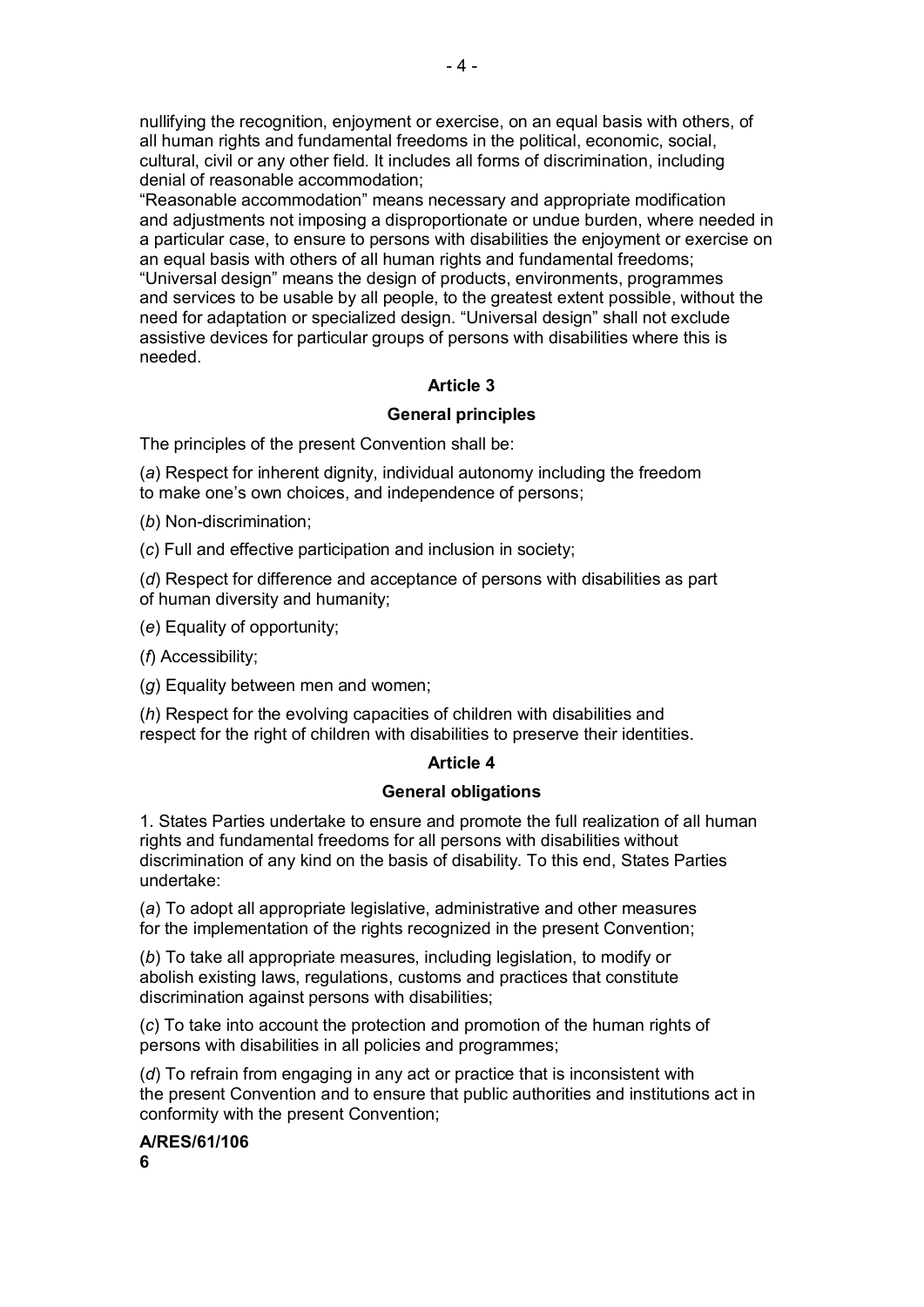(*e*) To take all appropriate measures to eliminate discrimination on the basis of disability by any person, organization or private enterprise;

(*f*) To undertake or promote research and development of universally designed goods, services, equipment and facilities, as defined in article 2 of the present Convention, which should require the minimum possible adaptation and the least cost to meet the specific needs of a person with disabilities, to promote their availability and use, and to promote universal design in the development of standards and guidelines;

(*g*) To undertake or promote research and development of, and to promote the availability and use of new technologies, including information and communications technologies, mobility aids, devices and assistive technologies, suitable for persons with disabilities, giving priority to technologies at an affordable cost;

(*h*) To provide accessible information to persons with disabilities about mobility aids, devices and assistive technologies, including new technologies, as well as other forms of assistance, support services and facilities;

(*i*) To promote the training of professionals and staff working with persons with disabilities in the rights recognized in the present Convention so as to better provide the assistance and services guaranteed by those rights.

2. With regard to economic, social and cultural rights, each State Party undertakes to take measures to the maximum of its available resources and, where needed, within the framework of international cooperation, with a view to achieving progressively the full realization of these rights, without prejudice to those obligations contained in the present Convention that are immediately applicable according to international law.

3. In the development and implementation of legislation and policies to implement the present Convention, and in other decision-making processes concerning issues relating to persons with disabilities, States Parties shall closely consult with and actively involve persons with disabilities, including children with disabilities, through their representative organizations.

4. Nothing in the present Convention shall affect any provisions which are more conducive to the realization of the rights of persons with disabilities and which may be contained in the law of a State Party or international law in force for that State. There shall be no restriction upon or derogation from any of the human rights and fundamental freedoms recognized or existing in any State Party to the present Convention pursuant to law, conventions, regulation or custom on the pretext that the present Convention does not recognize such rights or freedoms or that it recognizes them to a lesser extent.

5. The provisions of the present Convention shall extend to all parts of federal States without any limitations or exceptions.

# **Article 5**

### **Equality and non-discrimination**

1. States Parties recognize that all persons are equal before and under the law and are entitled without any discrimination to the equal protection and equal benefit of the law.

# **A/RES/61/106**

**7**

2. States Parties shall prohibit all discrimination on the basis of disability and guarantee to persons with disabilities equal and effective legal protection against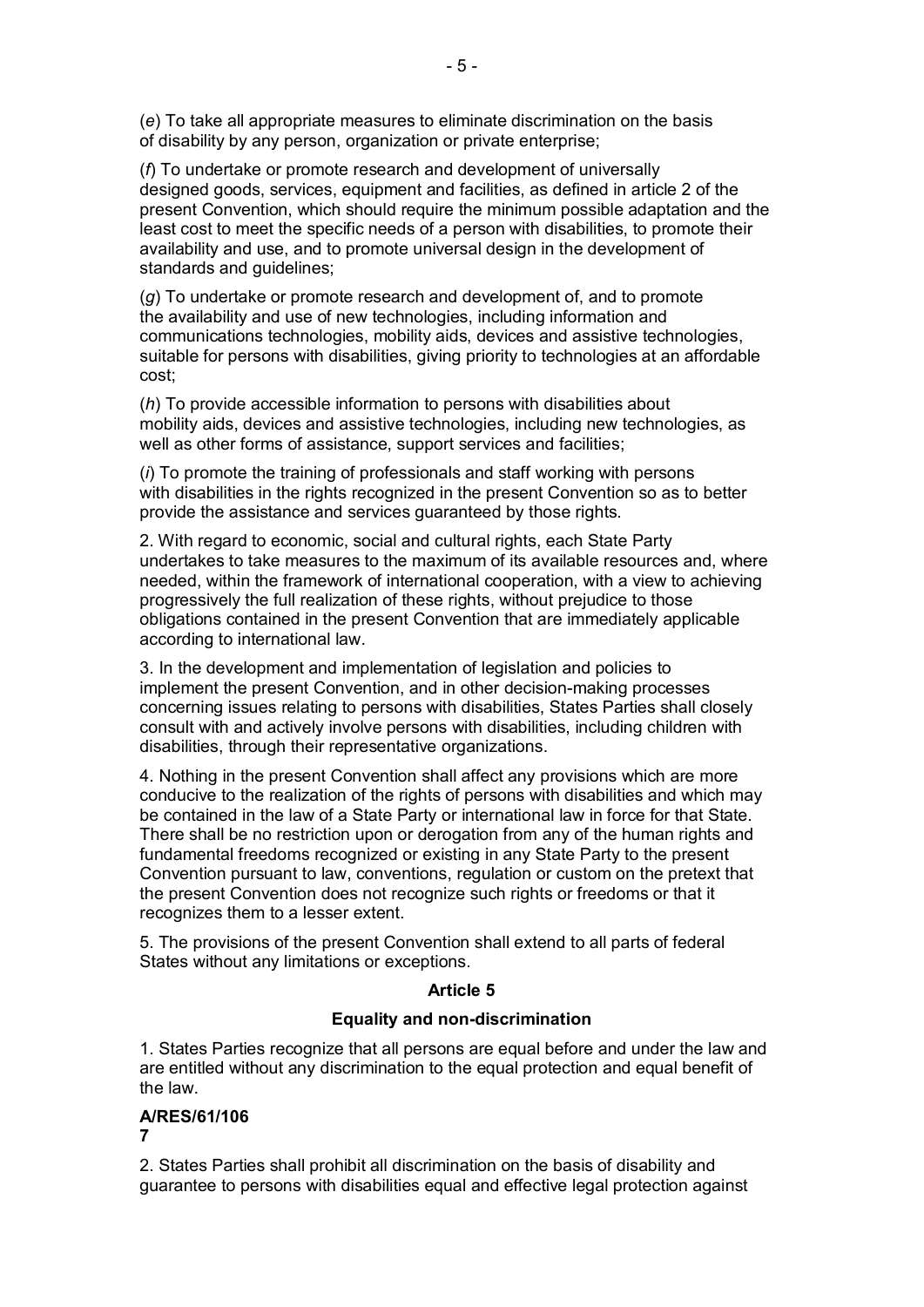discrimination on all grounds.

3. In order to promote equality and eliminate discrimination, States Parties shall take all appropriate steps to ensure that reasonable accommodation is provided.

4. Specific measures which are necessary to accelerate or achieve de facto equality of persons with disabilities shall not be considered discrimination under the terms of the present Convention.

## **Article 6**

### **Women with disabilities**

1. States Parties recognize that women and girls with disabilities are subject to multiple discrimination, and in this regard shall take measures to ensure the full and equal enjoyment by them of all human rights and fundamental freedoms.

2. States Parties shall take all appropriate measures to ensure the full development, advancement and empowerment of women, for the purpose of guaranteeing them the exercise and enjoyment of the human rights and fundamental freedoms set out in the present Convention.

## **Article 7**

### **Children with disabilities**

1. States Parties shall take all necessary measures to ensure the full enjoyment by children with disabilities of all human rights and fundamental freedoms on an equal basis with other children.

2. In all actions concerning children with disabilities, the best interests of the child shall be a primary consideration.

3. States Parties shall ensure that children with disabilities have the right to express their views freely on all matters affecting them, their views being given due weight in accordance with their age and maturity, on an equal basis with other children, and to be provided with disability and age-appropriate assistance to realize that right.

# **Article 8**

### **Awareness-raising**

1. States Parties undertake to adopt immediate, effective and appropriate measures:

(*a*) To raise awareness throughout society, including at the family level, regarding persons with disabilities, and to foster respect for the rights and dignity of persons with disabilities;

(*b*) To combat stereotypes, prejudices and harmful practices relating to persons with disabilities, including those based on sex and age, in all areas of life;

(*c*) To promote awareness of the capabilities and contributions of persons with disabilities.

### **A/RES/61/106**

**8**

2. Measures to this end include:

(*a*) Initiating and maintaining effective public awareness campaigns designed:

(i) To nurture receptiveness to the rights of persons with disabilities;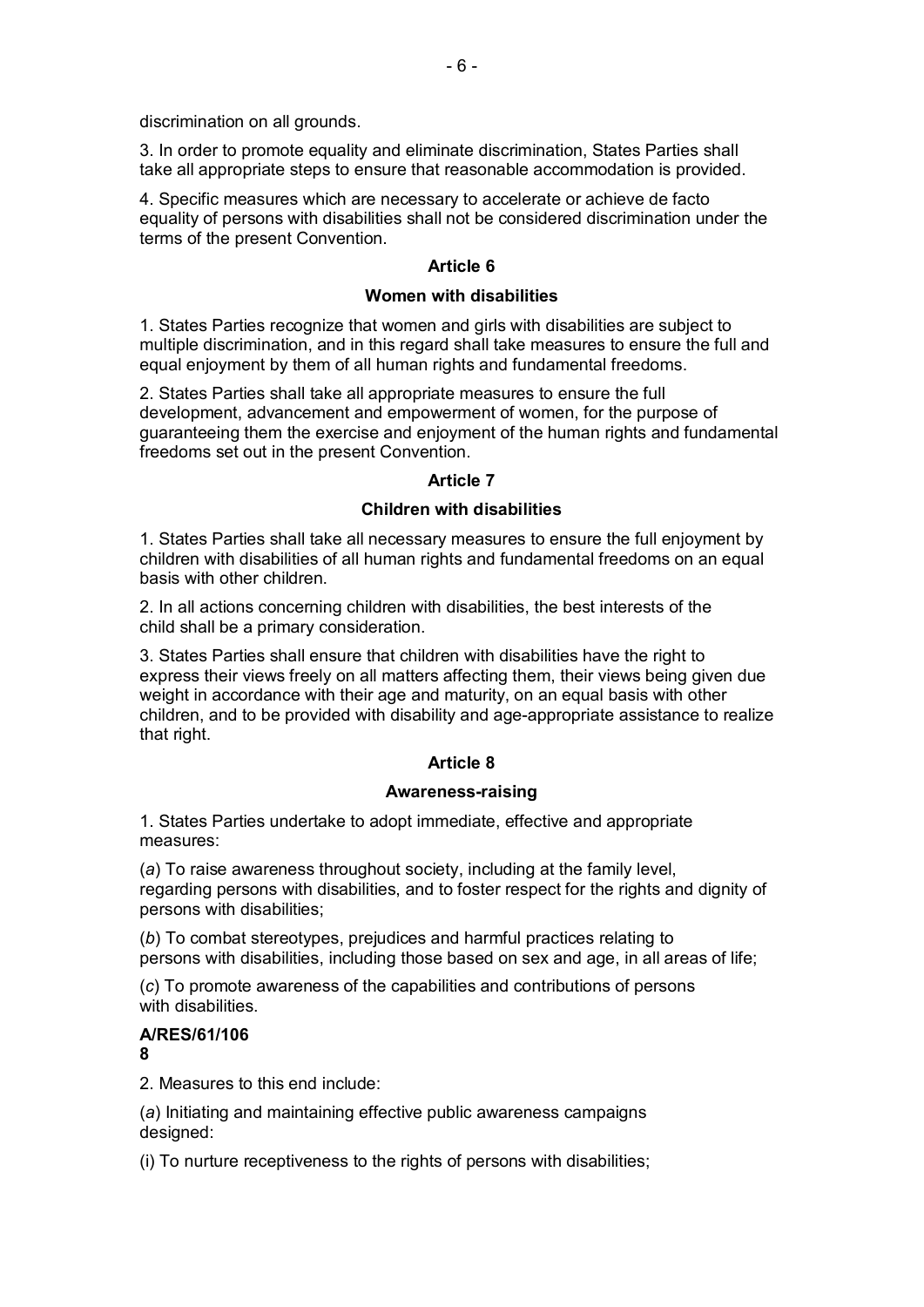(ii) To promote positive perceptions and greater social awareness towards persons with disabilities;

(iii) To promote recognition of the skills, merits and abilities of persons with disabilities, and of their contributions to the workplace and the labour market;

(*b*) Fostering at all levels of the education system, including in all children from an early age, an attitude of respect for the rights of persons with disabilities;

(*c*) Encouraging all organs of the media to portray persons with disabilities in a manner consistent with the purpose of the present Convention;

(*d*) Promoting awareness-training programmes regarding persons with disabilities and the rights of persons with disabilities.

### **Article 9**

#### **Accessibility**

1. To enable persons with disabilities to live independently and participate fully in all aspects of life, States Parties shall take appropriate measures to ensure to persons with disabilities access, on an equal basis with others, to the physical environment, to transportation, to information and communications, including information and communications technologies and systems, and to other facilities and services open or provided to the public, both in urban and in rural areas. These measures, which shall include the identification and elimination of obstacles and barriers to accessibility, shall apply to, inter alia:

(*a*) Buildings, roads, transportation and other indoor and outdoor facilities, including schools, housing, medical facilities and workplaces;

(*b*) Information, communications and other services, including electronic services and emergency services.

2. States Parties shall also take appropriate measures:

(*a*) To develop, promulgate and monitor the implementation of minimum standards and guidelines for the accessibility of facilities and services open or provided to the public;

(*b*) To ensure that private entities that offer facilities and services which are open or provided to the public take into account all aspects of accessibility for persons with disabilities;

(*c*) To provide training for stakeholders on accessibility issues facing persons with disabilities;

(*d*) To provide in buildings and other facilities open to the public signage in Braille and in easy to read and understand forms;

(*e*) To provide forms of live assistance and intermediaries, including guides, readers and professional sign language interpreters, to facilitate accessibility to buildings and other facilities open to the public;

# **A/RES/61/106**

**9**

(*f*) To promote other appropriate forms of assistance and support to persons with disabilities to ensure their access to information:

(*g*) To promote access for persons with disabilities to new information and communications technologies and systems, including the Internet;

(*h*) To promote the design, development, production and distribution of accessible information and communications technologies and systems at an early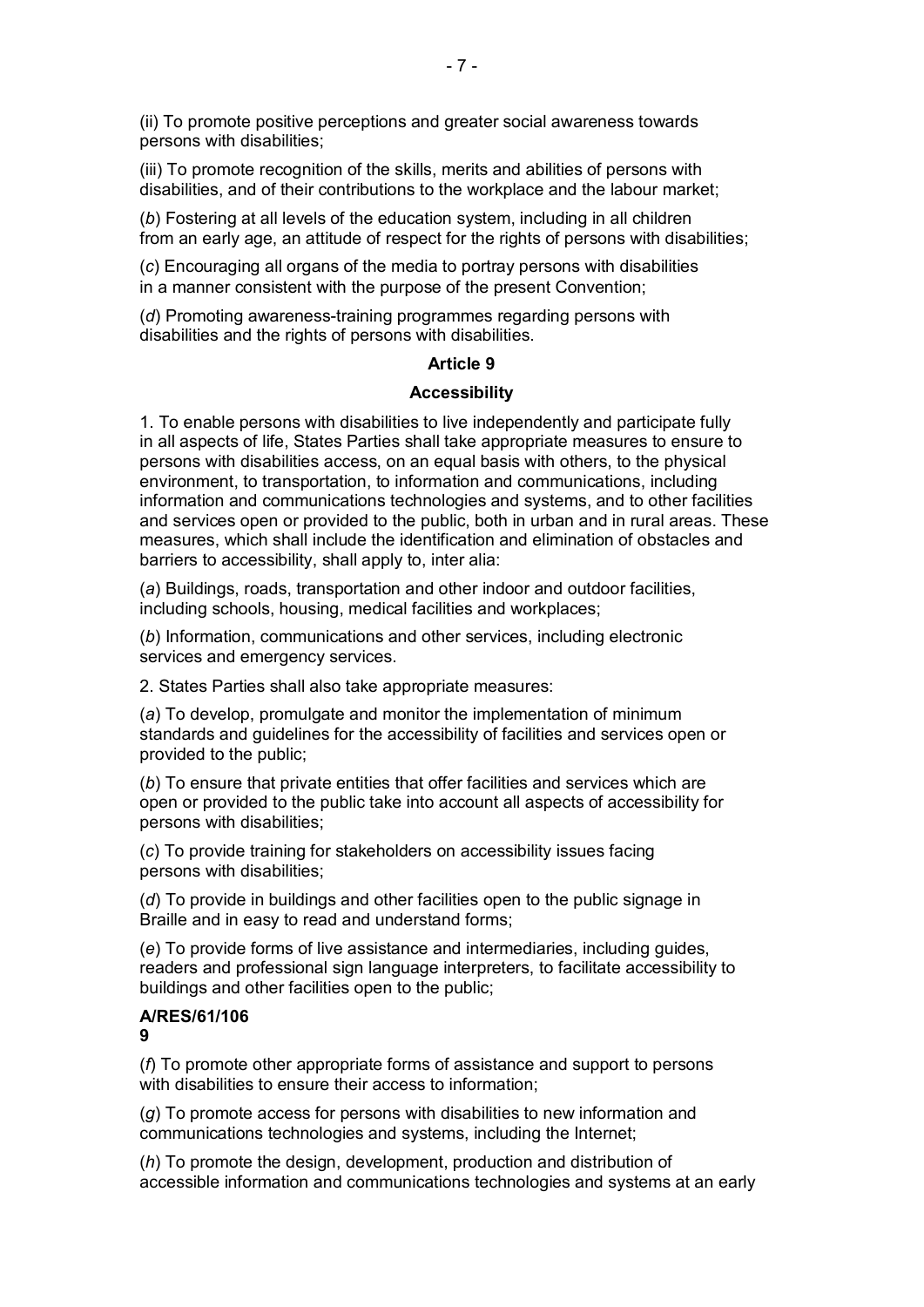stage, so that these technologies and systems become accessible at minimum cost.

## **Article 10**

## **Right to life**

States Parties reaffirm that every human being has the inherent right to life and shall take all necessary measures to ensure its effective enjoyment by persons with disabilities on an equal basis with others.

## **Article 11**

# **Situations of risk and humanitarian emergencies**

States Parties shall take, in accordance with their obligations under international law, including international humanitarian law and international human rights law, all necessary measures to ensure the protection and safety of persons with disabilities in situations of risk, including situations of armed conflict, humanitarian emergencies and the occurrence of natural disasters.

# **Article 12**

### **Equal recognition before the law**

1. States Parties reaffirm that persons with disabilities have the right to recognition everywhere as persons before the law.

2. States Parties shall recognize that persons with disabilities enjoy legal capacity on an equal basis with others in all aspects of life.

3. States Parties shall take appropriate measures to provide access by persons with disabilities to the support they may require in exercising their legal capacity.

4. States Parties shall ensure that all measures that relate to the exercise of legal capacity provide for appropriate and effective safeguards to prevent abuse in accordance with international human rights law. Such safeguards shall ensure that measures relating to the exercise of legal capacity respect the rights, will and preferences of the person, are free of conflict of interest and undue influence, are proportional and tailored to the person's circumstances, apply for the shortest time possible and are subject to regular review by a competent, independent and impartial authority or judicial body. The safeguards shall be proportional to the degree to which such measures affect the person's rights and interests.

5. Subject to the provisions of this article, States Parties shall take all appropriate and effective measures to ensure the equal right of persons with disabilities to own or inherit property, to control their own financial affairs and to have equal access to bank loans, mortgages and other forms of financial credit, and shall ensure that persons with disabilities are not arbitrarily deprived of their property.

#### **A/RES/61/106 10**

### **Article 13**

## **Access to justice**

1. States Parties shall ensure effective access to justice for persons with disabilities on an equal basis with others, including through the provision of procedural and age-appropriate accommodations, in order to facilitate their effective role as direct and indirect participants, including as witnesses, in all legal proceedings, including at investigative and other preliminary stages.

2. In order to help to ensure effective access to justice for persons with disabilities, States Parties shall promote appropriate training for those working in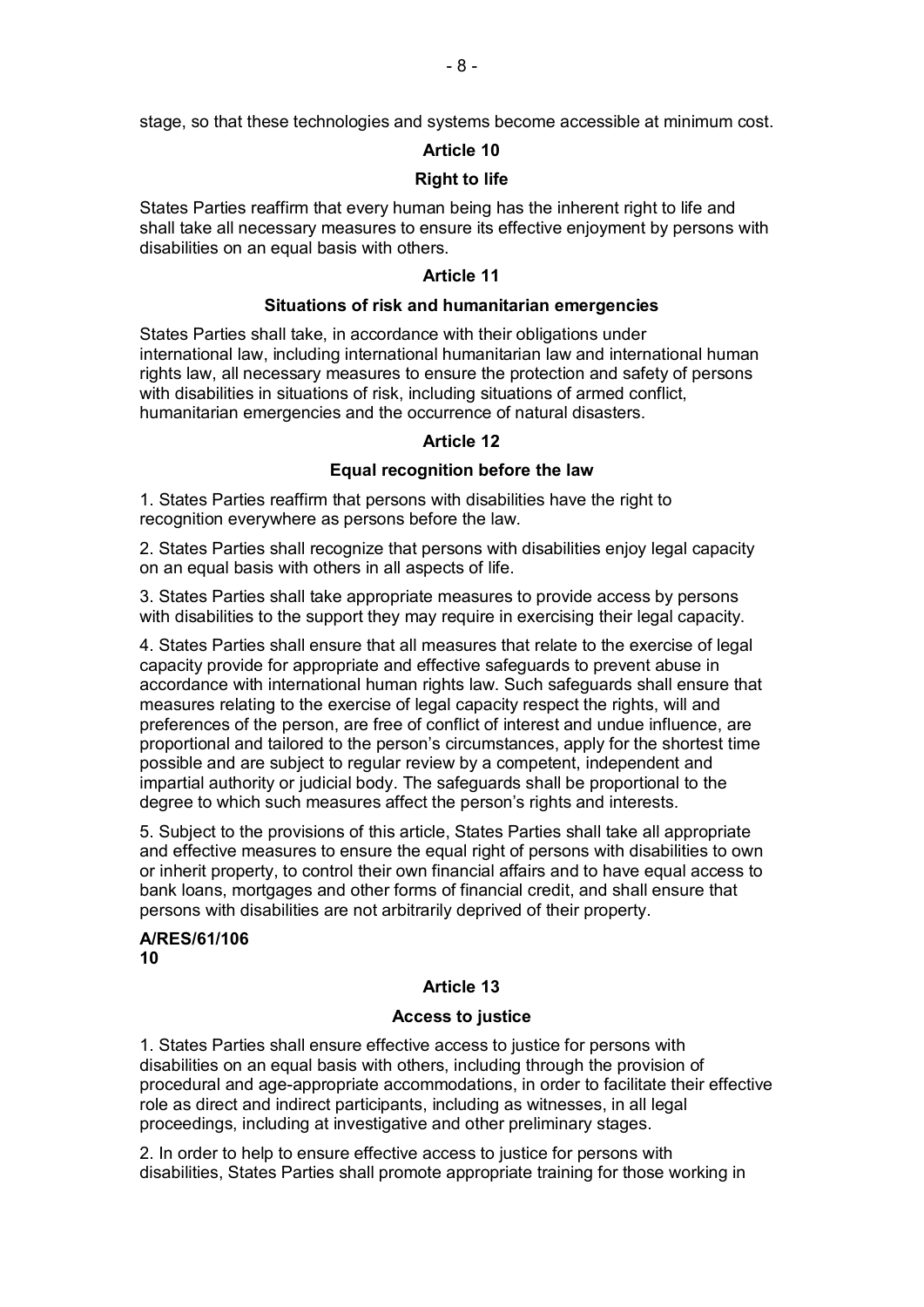the field of administration of justice, including police and prison staff.

# **Article 14**

# **Liberty and security of person**

1. States Parties shall ensure that persons with disabilities, on an equal basis with others:

(*a*) Enjoy the right to liberty and security of person;

(*b*) Are not deprived of their liberty unlawfully or arbitrarily, and that any deprivation of liberty is in conformity with the law, and that the existence of a disability shall in no case justify a deprivation of liberty.

2. States Parties shall ensure that if persons with disabilities are deprived of their liberty through any process, they are, on an equal basis with others, entitled to guarantees in accordance with international human rights law and shall be treated in compliance with the objectives and principles of the present Convention, including by provision of reasonable accommodation.

# **Article 15**

# **Freedom from torture or cruel, inhuman or degrading treatment or punishment**

1. No one shall be subjected to torture or to cruel, inhuman or degrading treatment or punishment. In particular, no one shall be subjected without his or her free consent to medical or scientific experimentation.

2. States Parties shall take all effective legislative, administrative, judicial or other measures to prevent persons with disabilities, on an equal basis with others, from being subjected to torture or cruel, inhuman or degrading treatment or punishment.

# **Article 16**

# **Freedom from exploitation, violence and abuse**

1. States Parties shall take all appropriate legislative, administrative, social, educational and other measures to protect persons with disabilities, both within and outside the home, from all forms of exploitation, violence and abuse, including their gender-based aspects.

2. States Parties shall also take all appropriate measures to prevent all forms of exploitation, violence and abuse by ensuring, inter alia, appropriate forms of gender- and age-sensitive assistance and support for persons with disabilities and their families and caregivers, including through the provision of information and education on how to avoid, recognize and report instances of exploitation, violence and abuse. States Parties shall ensure that protection services are age-, gender- and disability-sensitive.

#### **A/RES/61/106 11**

3. In order to prevent the occurrence of all forms of exploitation, violence and abuse, States Parties shall ensure that all facilities and programmes designed to serve persons with disabilities are effectively monitored by independent authorities.

4. States Parties shall take all appropriate measures to promote the physical, cognitive and psychological recovery, rehabilitation and social reintegration of persons with disabilities who become victims of any form of exploitation, violence or abuse, including through the provision of protection services. Such recovery and reintegration shall take place in an environment that fosters the health, welfare, self-respect, dignity and autonomy of the person and takes into account gender- and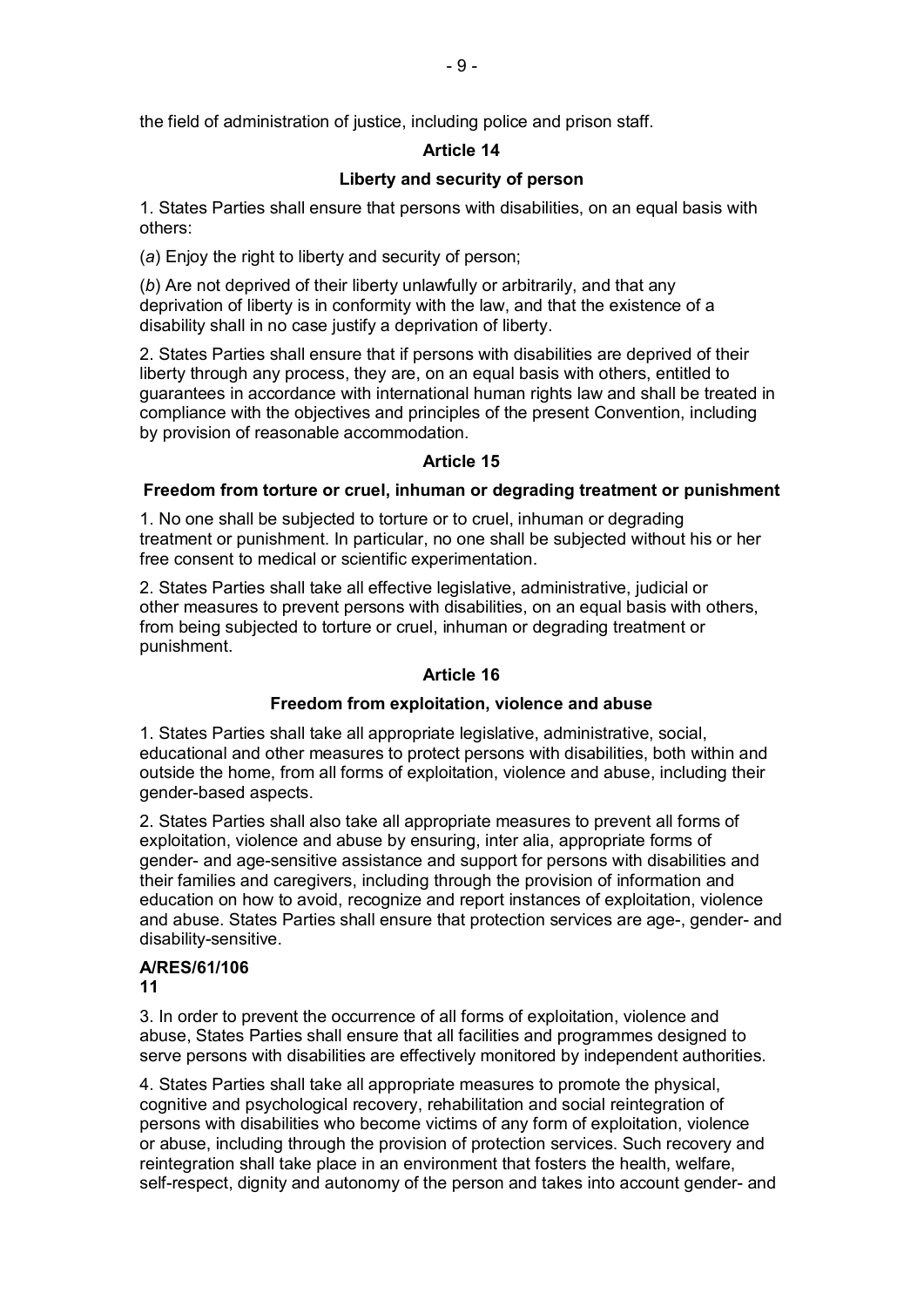age-specific needs.

5. States Parties shall put in place effective legislation and policies, including women- and child-focused legislation and policies, to ensure that instances of exploitation, violence and abuse against persons with disabilities are identified, investigated and, where appropriate, prosecuted.

# **Article 17**

# **Protecting the integrity of the person**

Every person with disabilities has a right to respect for his or her physical and mental integrity on an equal basis with others.

# **Article 18**

## **Liberty of movement and nationality**

1. States Parties shall recognize the rights of persons with disabilities to liberty of movement, to freedom to choose their residence and to a nationality, on an equal basis with others, including by ensuring that persons with disabilities:

(*a*) Have the right to acquire and change a nationality and are not deprived of their nationality arbitrarily or on the basis of disability;

(*b*) Are not deprived, on the basis of disability, of their ability to obtain, possess and utilize documentation of their nationality or other documentation of identification, or to utilize relevant processes such as immigration proceedings, that may be needed to facilitate exercise of the right to liberty of movement;

(*c*) Are free to leave any country, including their own;

(*d*) Are not deprived, arbitrarily or on the basis of disability, of the right to enter their own country.

2. Children with disabilities shall be registered immediately after birth and shall have the right from birth to a name, the right to acquire a nationality and, as far as possible, the right to know and be cared for by their parents.

# **Article 19**

### **Living independently and being included in the community**

States Parties to the present Convention recognize the equal right of all persons with disabilities to live in the community, with choices equal to others, and shall take effective and appropriate measures to facilitate full enjoyment by persons with disabilities of this right and their full inclusion and participation in the community, including by ensuring that:

# **A/RES/61/106**

**12**

(*a*) Persons with disabilities have the opportunity to choose their place of residence and where and with whom they live on an equal basis with others and are not obliged to live in a particular living arrangement;

(*b*) Persons with disabilities have access to a range of in-home, residential and other community support services, including personal assistance necessary to support living and inclusion in the community, and to prevent isolation or segregation from the community:

(*c*) Community services and facilities for the general population are available on an equal basis to persons with disabilities and are responsive to their needs.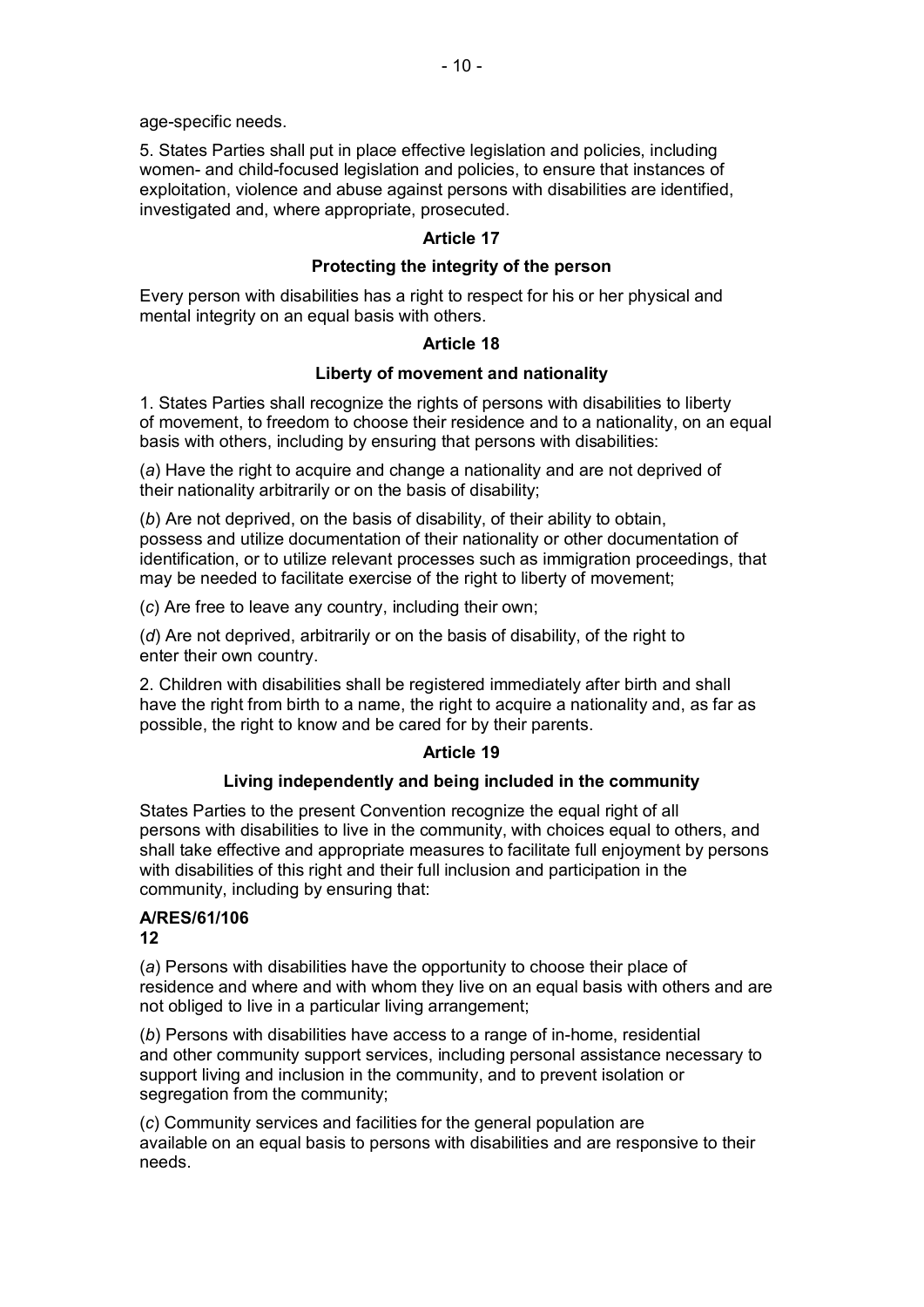# **Article 20**

## **Personal mobility**

States Parties shall take effective measures to ensure personal mobility with the greatest possible independence for persons with disabilities, including by:

(*a*) Facilitating the personal mobility of persons with disabilities in the manner and at the time of their choice, and at affordable cost;

(*b*) Facilitating access by persons with disabilities to quality mobility aids, devices, assistive technologies and forms of live assistance and intermediaries, including by making them available at affordable cost;

(*c*) Providing training in mobility skills to persons with disabilities and to specialist staff working with persons with disabilities;

(*d*) Encouraging entities that produce mobility aids, devices and assistive technologies to take into account all aspects of mobility for persons with disabilities.

# **Article 21**

## **Freedom of expression and opinion, and access to information**

States Parties shall take all appropriate measures to ensure that persons with disabilities can exercise the right to freedom of expression and opinion, including the freedom to seek, receive and impart information and ideas on an equal basis with others and through all forms of communication of their choice, as defined in article 2 of the present Convention, including by:

(*a*) Providing information intended for the general public to persons with disabilities in accessible formats and technologies appropriate to different kinds of disabilities in a timely manner and without additional cost;

(*b*) Accepting and facilitating the use of sign languages, Braille, augmentative and alternative communication, and all other accessible means, modes and formats of communication of their choice by persons with disabilities in official interactions;

(*c*) Urging private entities that provide services to the general public, including through the Internet, to provide information and services in accessible and usable formats for persons with disabilities;

(*d*) Encouraging the mass media, including providers of information through the Internet, to make their services accessible to persons with disabilities;

(*e*) Recognizing and promoting the use of sign languages.

# **A/RES/61/106**

**13**

# **Article 22**

# **Respect for privacy**

1. No person with disabilities, regardless of place of residence or living arrangements, shall be subjected to arbitrary or unlawful interference with his or her privacy, family, home or correspondence or other types of communication or to unlawful attacks on his or her honour and reputation. Persons with disabilities have the right to the protection of the law against such interference or attacks.

2. States Parties shall protect the privacy of personal, health and rehabilitation information of persons with disabilities on an equal basis with others.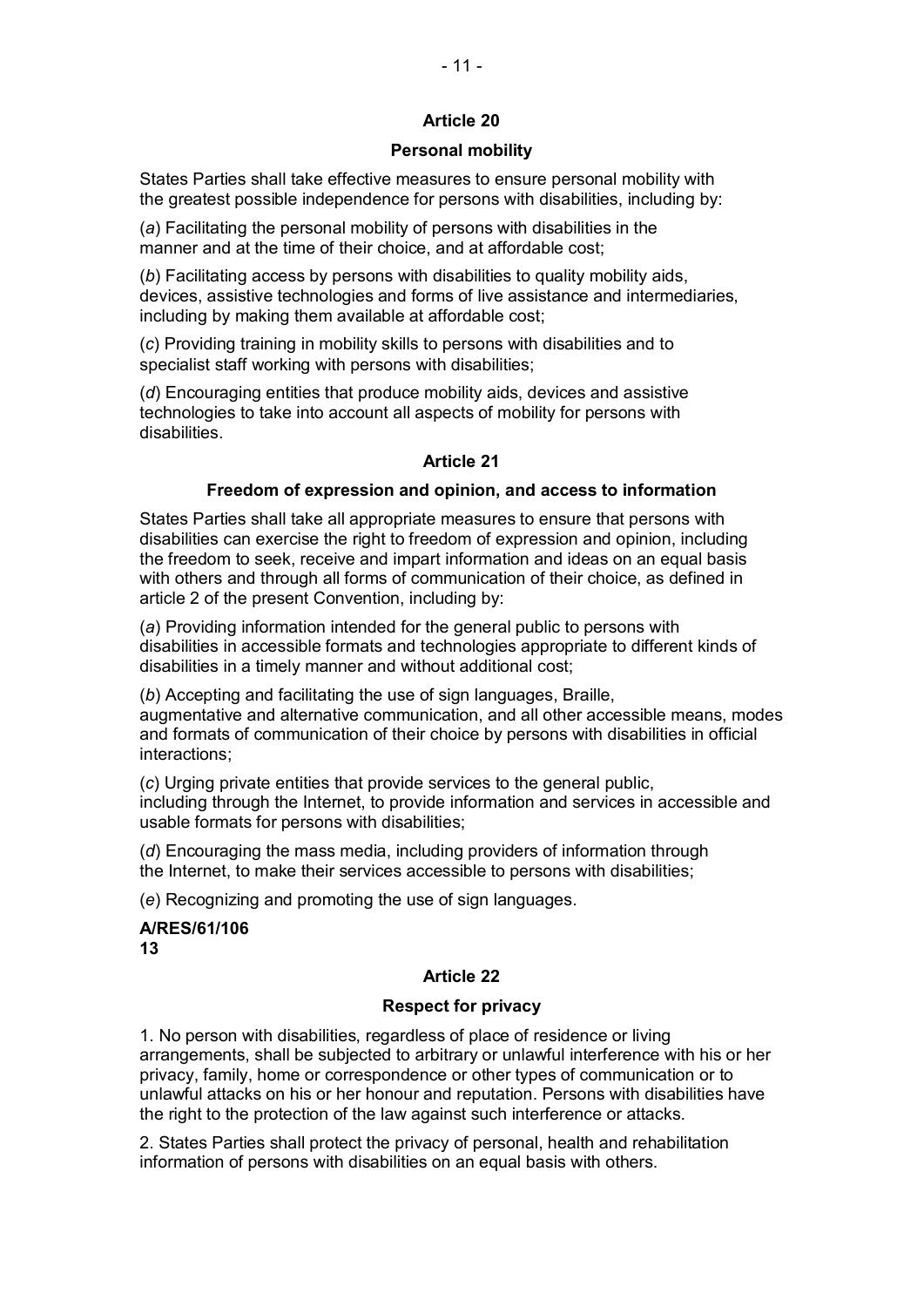# **Article 23**

## **Respect for home and the family**

1. States Parties shall take effective and appropriate measures to eliminate discrimination against persons with disabilities in all matters relating to marriage, family, parenthood and relationships, on an equal basis with others, so as to ensure that:

(*a*) The right of all persons with disabilities who are of marriageable age to marry and to found a family on the basis of free and full consent of the intending spouses is recognized;

(*b*) The rights of persons with disabilities to decide freely and responsibly on the number and spacing of their children and to have access to age-appropriate information, reproductive and family planning education are recognized, and the means necessary to enable them to exercise these rights are provided;

(*c*) Persons with disabilities, including children, retain their fertility on an equal basis with others.

2. States Parties shall ensure the rights and responsibilities of persons with disabilities, with regard to guardianship, wardship, trusteeship, adoption of children or similar institutions, where these concepts exist in national legislation; in all cases the best interests of the child shall be paramount. States Parties shall render appropriate assistance to persons with disabilities in the performance of their childrearing responsibilities.

3. States Parties shall ensure that children with disabilities have equal rights with respect to family life. With a view to realizing these rights, and to prevent concealment, abandonment, neglect and segregation of children with disabilities, States Parties shall undertake to provide early and comprehensive information, services and support to children with disabilities and their families.

4. States Parties shall ensure that a child shall not be separated from his or her parents against their will, except when competent authorities subject to judicial review determine, in accordance with applicable law and procedures, that such separation is necessary for the best interests of the child. In no case shall a child be separated from parents on the basis of a disability of either the child or one or both of the parents.

5. States Parties shall, where the immediate family is unable to care for a child with disabilities, undertake every effort to provide alternative care within the wider family, and failing that, within the community in a family setting.

#### **A/RES/61/106 14**

### **Article 24**

### **Education**

1. States Parties recognize the right of persons with disabilities to education. With a view to realizing this right without discrimination and on the basis of equal opportunity, States Parties shall ensure an inclusive education system at all levels and lifelong learning directed to:

(*a*) The full development of human potential and sense of dignity and selfworth, and the strengthening of respect for human rights, fundamental freedoms and human diversity;

(*b*) The development by persons with disabilities of their personality, talents and creativity, as well as their mental and physical abilities, to their fullest potential;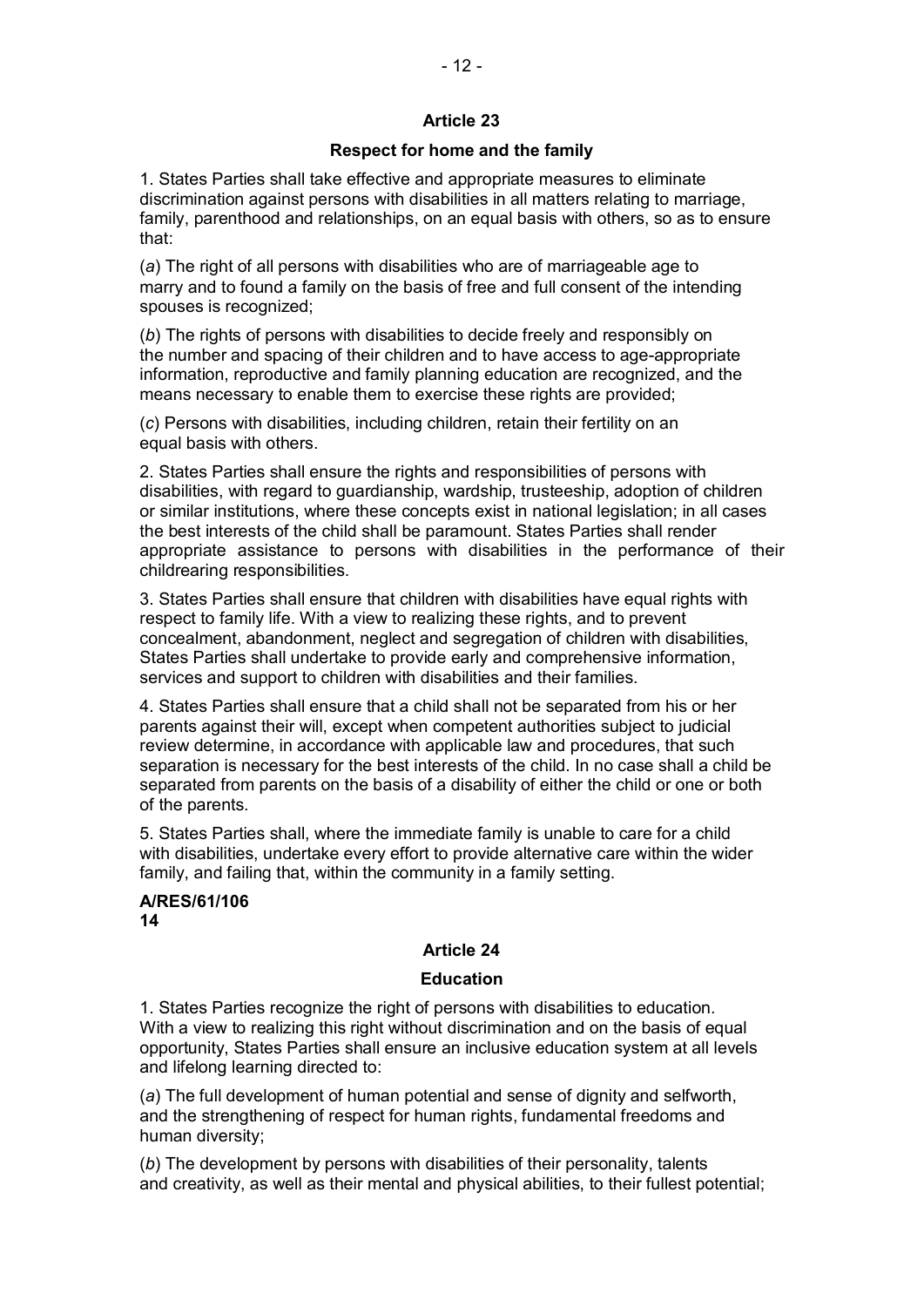(*c*) Enabling persons with disabilities to participate effectively in a free society.

2. In realizing this right, States Parties shall ensure that:

(*a*) Persons with disabilities are not excluded from the general education system on the basis of disability, and that children with disabilities are not excluded from free and compulsory primary education, or from secondary education, on the basis of disability;

(*b*) Persons with disabilities can access an inclusive, quality and free primary education and secondary education on an equal basis with others in the communities in which they live;

(*c*) Reasonable accommodation of the individual's requirements is provided;

(*d*) Persons with disabilities receive the support required, within the general education system, to facilitate their effective education;

(*e*) Effective individualized support measures are provided in environments that maximize academic and social development, consistent with the goal of full inclusion.

3. States Parties shall enable persons with disabilities to learn life and social development skills to facilitate their full and equal participation in education and as members of the community. To this end, States Parties shall take appropriate measures, including:

(*a*) Facilitating the learning of Braille, alternative script, augmentative and alternative modes, means and formats of communication and orientation and mobility skills, and facilitating peer support and mentoring;

(*b*) Facilitating the learning of sign language and the promotion of the linguistic identity of the deaf community;

(*c*) Ensuring that the education of persons, and in particular children, who are blind, deaf or deafblind, is delivered in the most appropriate languages and modes and means of communication for the individual, and in environments which maximize academic and social development.

4. In order to help ensure the realization of this right, States Parties shall take appropriate measures to employ teachers, including teachers with disabilities, who are qualified in sign language and/or Braille, and to train professionals and staff who work at all levels of education. Such training shall incorporate disability awareness and the use of appropriate augmentative and alternative modes, means

# **A/RES/61/106**

### **15**

and formats of communication, educational techniques and materials to support persons with disabilities.

5. States Parties shall ensure that persons with disabilities are able to access general tertiary education, vocational training, adult education and lifelong learning without discrimination and on an equal basis with others. To this end, States Parties shall ensure that reasonable accommodation is provided to persons with disabilities.

### **Article 25**

### **Health**

States Parties recognize that persons with disabilities have the right to the enjoyment of the highest attainable standard of health without discrimination on the basis of disability. States Parties shall take all appropriate measures to ensure access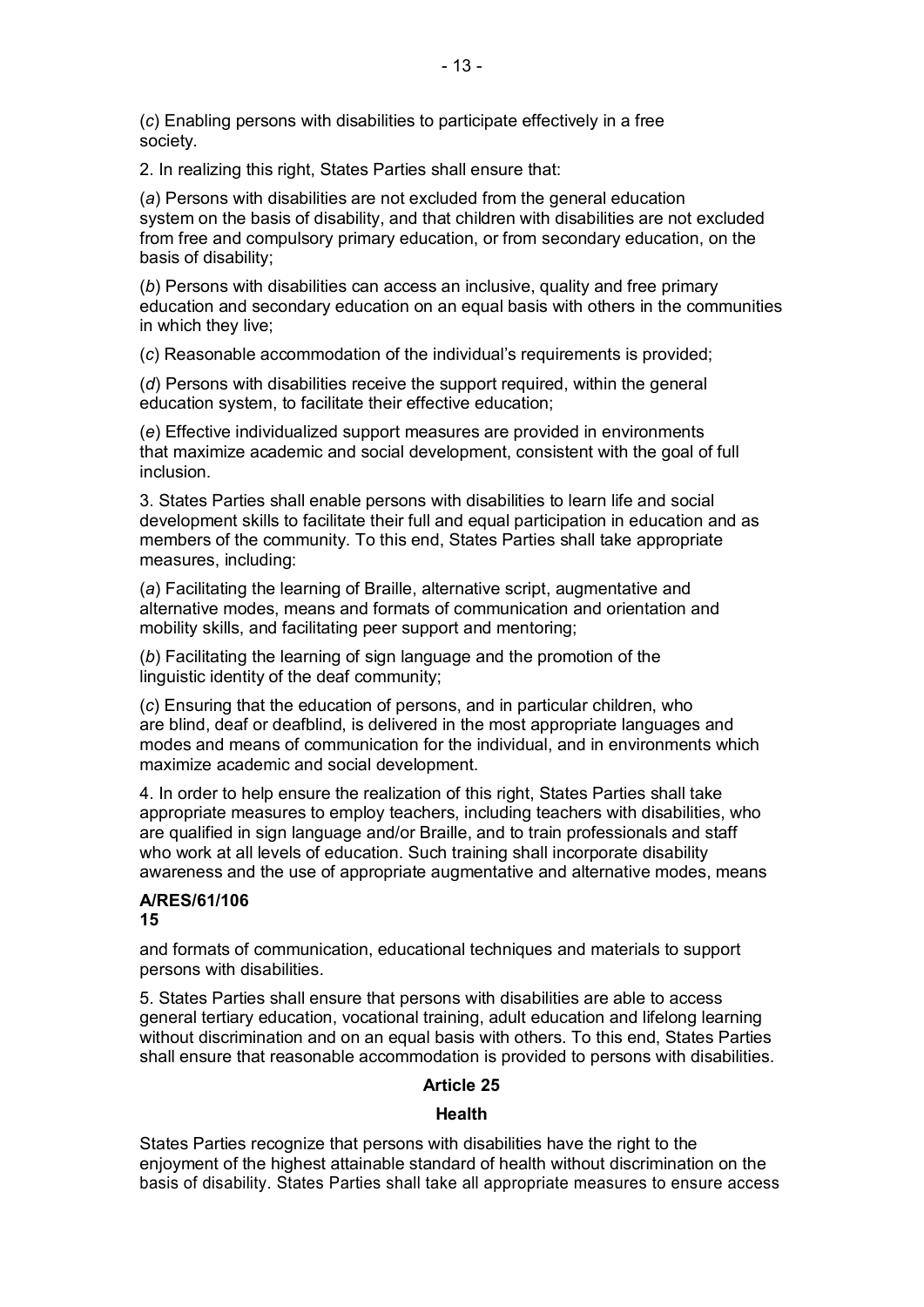for persons with disabilities to health services that are gender-sensitive, including health-related rehabilitation. In particular, States Parties shall:

(*a*) Provide persons with disabilities with the same range, quality and standard of free or affordable health care and programmes as provided to other persons, including in the area of sexual and reproductive health and populationbased public health programmes;

(*b*) Provide those health services needed by persons with disabilities specifically because of their disabilities, including early identification and intervention as appropriate, and services designed to minimize and prevent further disabilities, including among children and older persons;

(*c*) Provide these health services as close as possible to people's own communities, including in rural areas;

(*d*) Require health professionals to provide care of the same quality to persons with disabilities as to others, including on the basis of free and informed consent by, inter alia, raising awareness of the human rights, dignity, autonomy and needs of persons with disabilities through training and the promulgation of ethical standards for public and private health care;

(*e*) Prohibit discrimination against persons with disabilities in the provision of health insurance, and life insurance where such insurance is permitted by national law, which shall be provided in a fair and reasonable manner;

(*f*) Prevent discriminatory denial of health care or health services or food and fluids on the basis of disability.

# **Article 26**

# **Habilitation and rehabilitation**

1. States Parties shall take effective and appropriate measures, including through peer support, to enable persons with disabilities to attain and maintain maximum independence, full physical, mental, social and vocational ability, and full inclusion and participation in all aspects of life. To that end, States Parties shall organize, strengthen and extend comprehensive habilitation and rehabilitation services and programmes, particularly in the areas of health, employment, education and social services, in such a way that these services and programmes:

(*a*) Begin at the earliest possible stage, and are based on the multidisciplinary assessment of individual needs and strengths;

# **A/RES/61/106**

**16**

(*b*) Support participation and inclusion in the community and all aspects of society, are voluntary, and are available to persons with disabilities as close as possible to their own communities, including in rural areas.

2. States Parties shall promote the development of initial and continuing training for professionals and staff working in habilitation and rehabilitation services.

3. States Parties shall promote the availability, knowledge and use of assistive devices and technologies, designed for persons with disabilities, as they relate to habilitation and rehabilitation.

# **Article 27**

# **Work and employment**

1. States Parties recognize the right of persons with disabilities to work, on an equal basis with others; this includes the right to the opportunity to gain a living by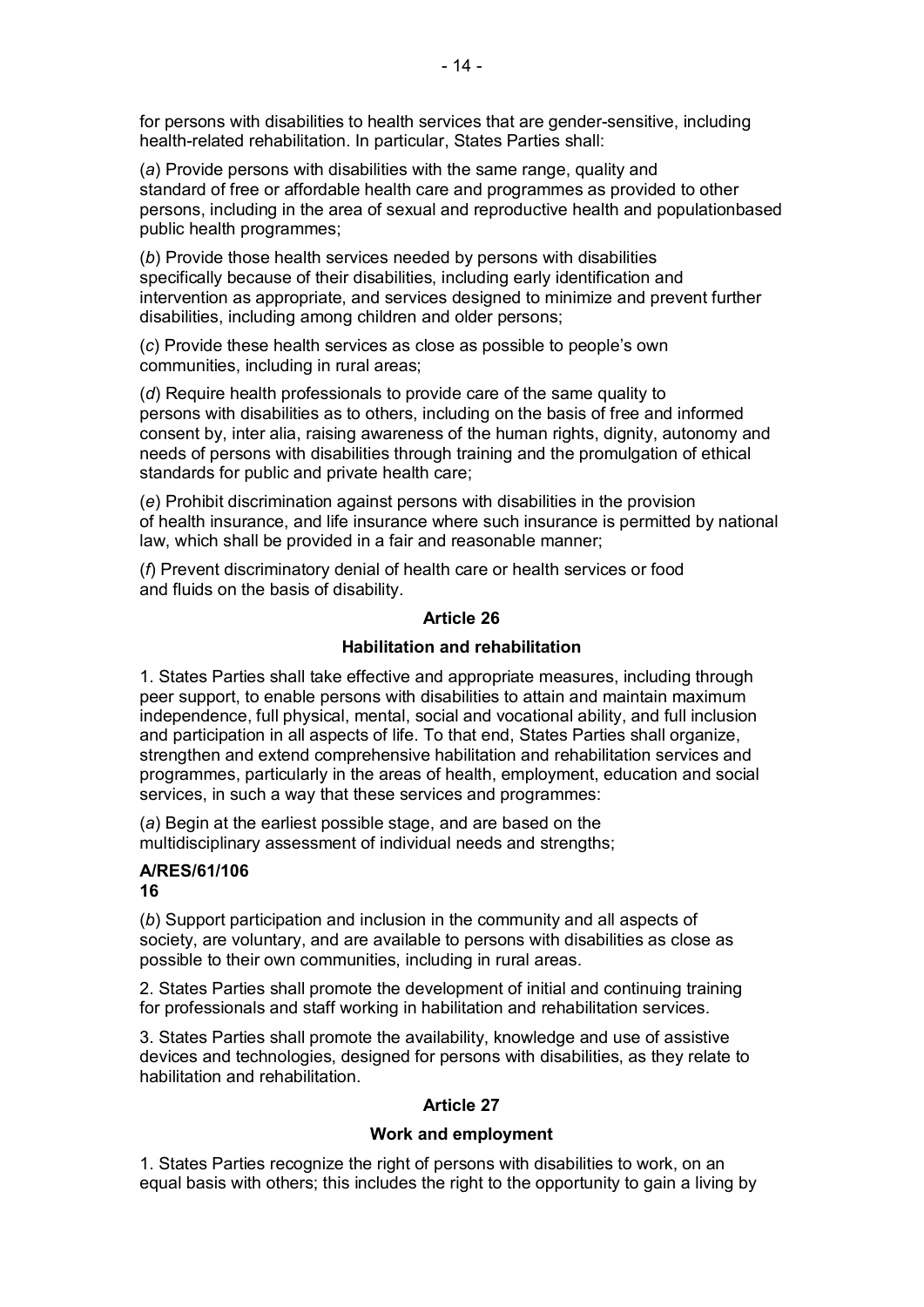work freely chosen or accepted in a labour market and work environment that is open, inclusive and accessible to persons with disabilities. States Parties shall safeguard and promote the realization of the right to work, including for those who acquire a disability during the course of employment, by taking appropriate steps, including through legislation, to, inter alia:

(*a*) Prohibit discrimination on the basis of disability with regard to all matters concerning all forms of employment, including conditions of recruitment, hiring and employment, continuance of employment, career advancement and safe and healthy working conditions;

(*b*) Protect the rights of persons with disabilities, on an equal basis with others, to just and favourable conditions of work, including equal opportunities and equal remuneration for work of equal value, safe and healthy working conditions, including protection from harassment, and the redress of grievances;

(*c*) Ensure that persons with disabilities are able to exercise their labour and trade union rights on an equal basis with others;

(*d*) Enable persons with disabilities to have effective access to general technical and vocational guidance programmes, placement services and vocational and continuing training;

(*e*) Promote employment opportunities and career advancement for persons with disabilities in the labour market, as well as assistance in finding, obtaining, maintaining and returning to employment;

(*f*) Promote opportunities for self-employment, entrepreneurship, the development of cooperatives and starting one's own business;

(*g*) Employ persons with disabilities in the public sector;

(*h*) Promote the employment of persons with disabilities in the private sector through appropriate policies and measures, which may include affirmative action programmes, incentives and other measures;

(*i*) Ensure that reasonable accommodation is provided to persons with disabilities in the workplace;

(*j*) Promote the acquisition by persons with disabilities of work experience in the open labour market;

(*k*) Promote vocational and professional rehabilitation, job retention and return-to-work programmes for persons with disabilities.

# **A/RES/61/106**

**17**

2. States Parties shall ensure that persons with disabilities are not held in slavery or in servitude, and are protected, on an equal basis with others, from forced or compulsory labour.

# **Article 28**

# **Adequate standard of living and social protection**

1. States Parties recognize the right of persons with disabilities to an adequate standard of living for themselves and their families, including adequate food, clothing and housing, and to the continuous improvement of living conditions, and shall take appropriate steps to safeguard and promote the realization of this right without discrimination on the basis of disability.

2. States Parties recognize the right of persons with disabilities to social protection and to the enjoyment of that right without discrimination on the basis of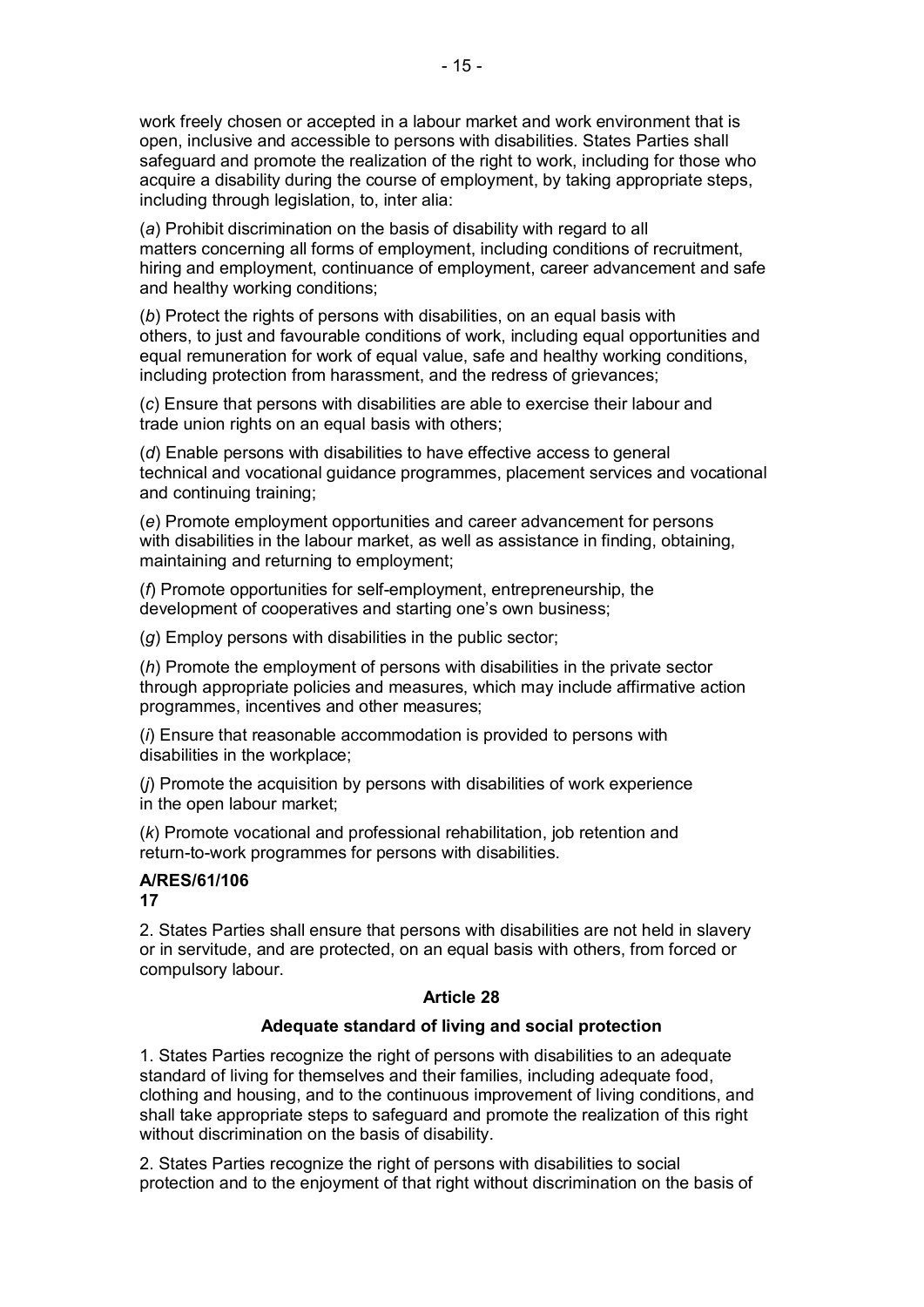disability, and shall take appropriate steps to safeguard and promote the realization of this right, including measures:

(*a*) To ensure equal access by persons with disabilities to clean water services, and to ensure access to appropriate and affordable services, devices and other assistance for disability-related needs;

(*b*) To ensure access by persons with disabilities, in particular women and girls with disabilities and older persons with disabilities, to social protection programmes and poverty reduction programmes;

(*c*) To ensure access by persons with disabilities and their families living in situations of poverty to assistance from the State with disability-related expenses, including adequate training, counselling, financial assistance and respite care;

(*d*) To ensure access by persons with disabilities to public housing programmes;

(*e*) To ensure equal access by persons with disabilities to retirement benefits and programmes.

# **Article 29**

# **Participation in political and public life**

States Parties shall guarantee to persons with disabilities political rights and the opportunity to enjoy them on an equal basis with others, and shall undertake:

(*a*) To ensure that persons with disabilities can effectively and fully participate in political and public life on an equal basis with others, directly or through freely chosen representatives, including the right and opportunity for persons with disabilities to vote and be elected, inter alia, by:

(i) Ensuring that voting procedures, facilities and materials are appropriate, accessible and easy to understand and use;

(ii) Protecting the right of persons with disabilities to vote by secret ballot in elections and public referendums without intimidation, and to stand for elections, to effectively hold office and perform all public functions at all levels of government, facilitating the use of assistive and new technologies where appropriate;

(iii) Guaranteeing the free expression of the will of persons with disabilities as electors and to this end, where necessary, at their request, allowing assistance in voting by a person of their own choice;

# **A/RES/61/106**

# **18**

(*b*) To promote actively an environment in which persons with disabilities can effectively and fully participate in the conduct of public affairs, without discrimination and on an equal basis with others, and encourage their participation in public affairs, including:

(i) Participation in non-governmental organizations and associations concerned with the public and political life of the country, and in the activities and administration of political parties;

(ii) Forming and joining organizations of persons with disabilities to represent persons with disabilities at international, national, regional and local levels.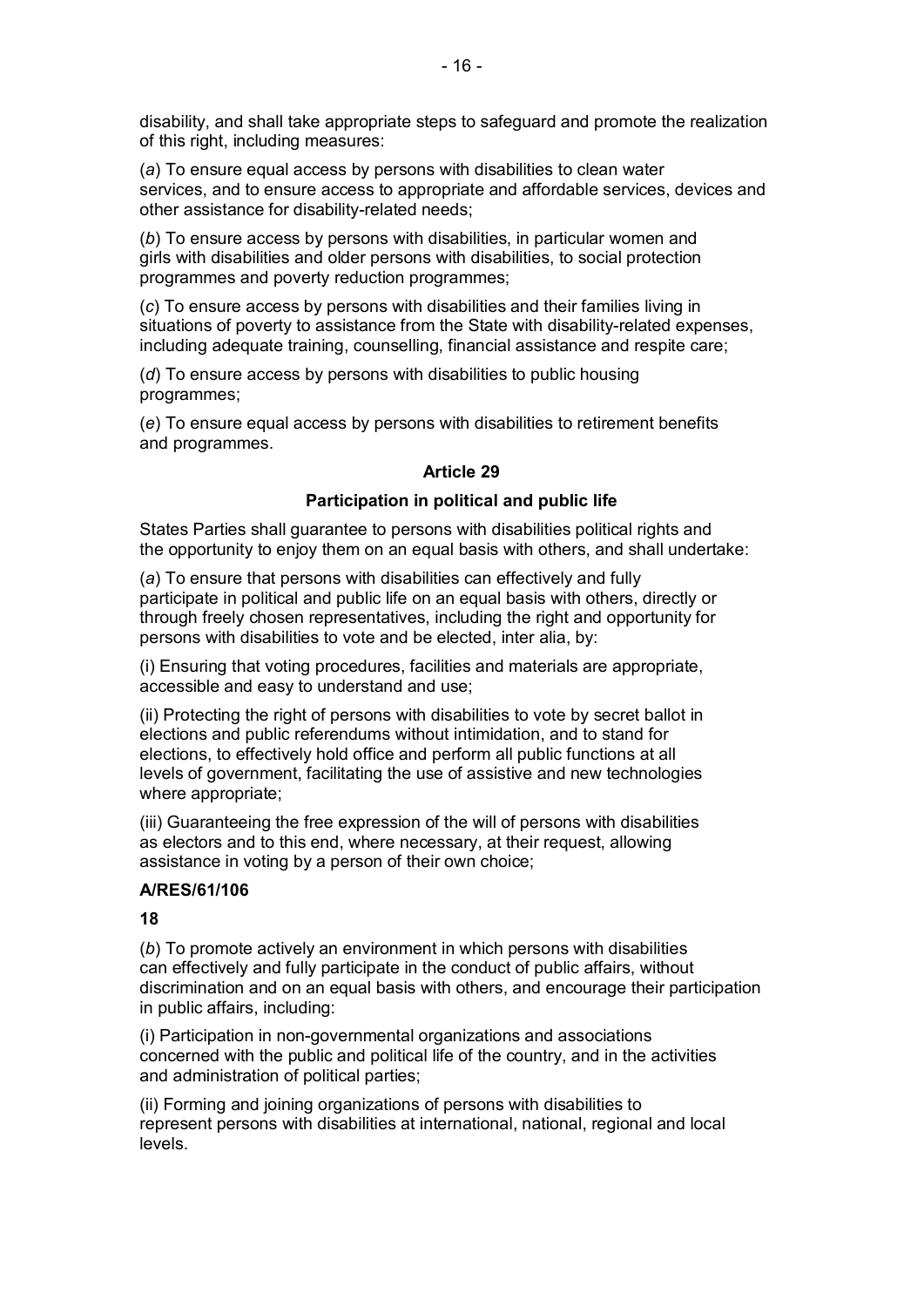# **Article 30**

# **Participation in cultural life, recreation, leisure and sport**

1. States Parties recognize the right of persons with disabilities to take part on an equal basis with others in cultural life, and shall take all appropriate measures to ensure that persons with disabilities:

(*a*) Enjoy access to cultural materials in accessible formats;

(*b*) Enjoy access to television programmes, films, theatre and other cultural activities, in accessible formats;

(*c*) Enjoy access to places for cultural performances or services, such as theatres, museums, cinemas, libraries and tourism services, and, as far as possible, enjoy access to monuments and sites of national cultural importance.

2. States Parties shall take appropriate measures to enable persons with disabilities to have the opportunity to develop and utilize their creative, artistic and intellectual potential, not only for their own benefit, but also for the enrichment of society.

3. States Parties shall take all appropriate steps, in accordance with international law, to ensure that laws protecting intellectual property rights do not constitute an unreasonable or discriminatory barrier to access by persons with disabilities to cultural materials.

4. Persons with disabilities shall be entitled, on an equal basis with others, to recognition and support of their specific cultural and linguistic identity, including sign languages and deaf culture.

5. With a view to enabling persons with disabilities to participate on an equal basis with others in recreational, leisure and sporting activities, States Parties shall take appropriate measures:

(*a*) To encourage and promote the participation, to the fullest extent possible, of persons with disabilities in mainstream sporting activities at all levels;

(*b*) To ensure that persons with disabilities have an opportunity to organize, develop and participate in disability-specific sporting and recreational activities and, to this end, encourage the provision, on an equal basis with others, of appropriate instruction, training and resources;

(*c*) To ensure that persons with disabilities have access to sporting, recreational and tourism venues;

### **A/RES/61/106 19**

(*d*) To ensure that children with disabilities have equal access with other children to participation in play, recreation and leisure and sporting activities, including those activities in the school system;

(*e*) To ensure that persons with disabilities have access to services from those involved in the organization of recreational, tourism, leisure and sporting activities.

# **Article 31**

# **Statistics and data collection**

1. States Parties undertake to collect appropriate information, including statistical and research data, to enable them to formulate and implement policies to give effect to the present Convention. The process of collecting and maintaining this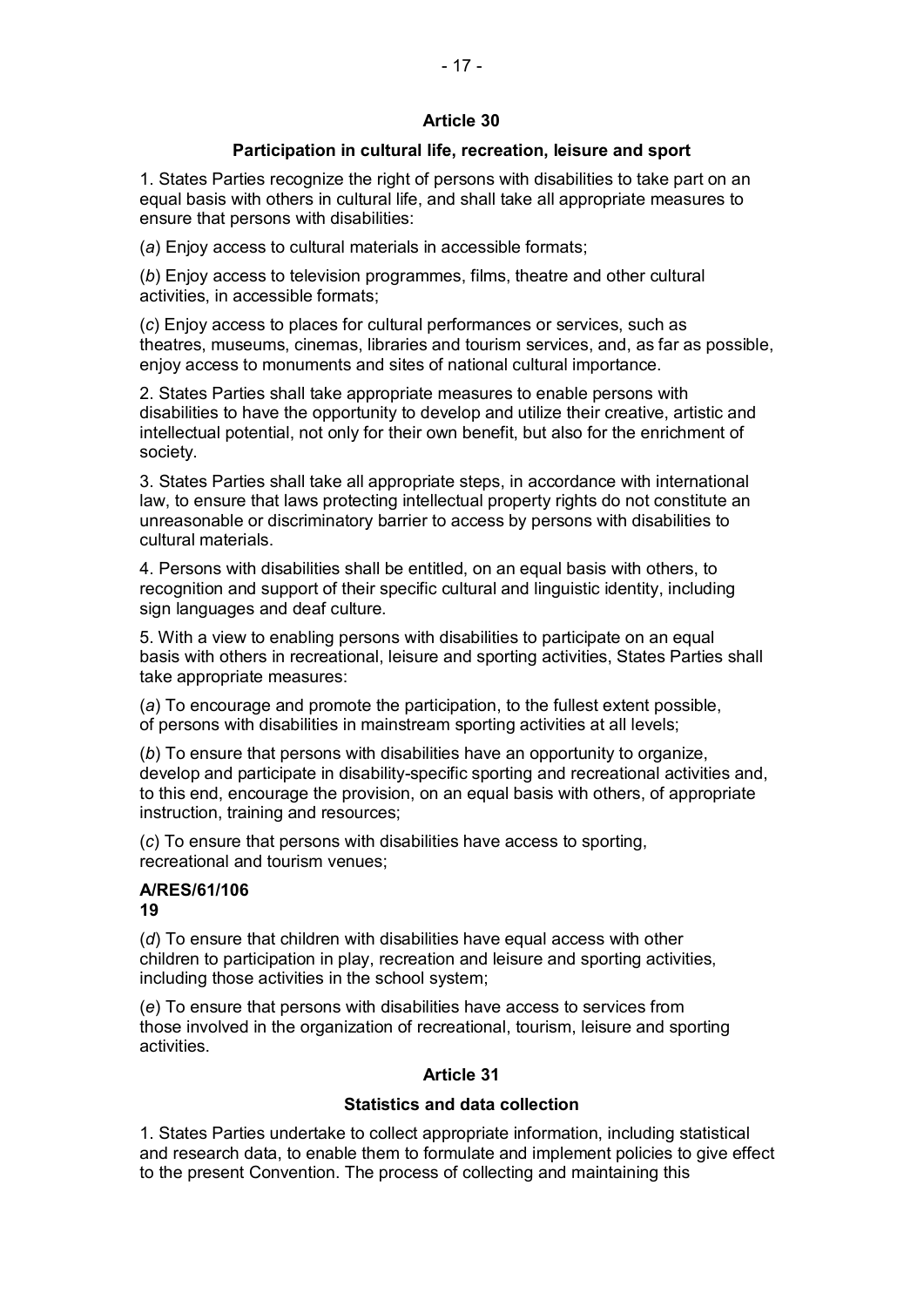information shall:

(*a*) Comply with legally established safeguards, including legislation on data protection, to ensure confidentiality and respect for the privacy of persons with disabilities;

(*b*) Comply with internationally accepted norms to protect human rights and fundamental freedoms and ethical principles in the collection and use of statistics.

2. The information collected in accordance with this article shall be disaggregated, as appropriate, and used to help assess the implementation of States Parties' obligations under the present Convention and to identify and address the barriers faced by persons with disabilities in exercising their rights.

3. States Parties shall assume responsibility for the dissemination of these statistics and ensure their accessibility to persons with disabilities and others.

### **Article 32**

### **International cooperation**

1. States Parties recognize the importance of international cooperation and its promotion, in support of national efforts for the realization of the purpose and objectives of the present Convention, and will undertake appropriate and effective measures in this regard, between and among States and, as appropriate, in partnership with relevant international and regional organizations and civil society, in particular organizations of persons with disabilities. Such measures could include, inter alia:

(*a*) Ensuring that international cooperation, including international development programmes, is inclusive of and accessible to persons with disabilities;

(*b*) Facilitating and supporting capacity-building, including through the exchange and sharing of information, experiences, training programmes and best practices;

(*c*) Facilitating cooperation in research and access to scientific and technical knowledge;

(*d*) Providing, as appropriate, technical and economic assistance, including by facilitating access to and sharing of accessible and assistive technologies, and through the transfer of technologies.

2. The provisions of this article are without prejudice to the obligations of each State Party to fulfil its obligations under the present Convention.

### **A/RES/61/106 20**

### **Article 33**

### **National implementation and monitoring**

1. States Parties, in accordance with their system of organization, shall designate one or more focal points within government for matters relating to the implementation of the present Convention, and shall give due consideration to the establishment or designation of a coordination mechanism within government to facilitate related action in different sectors and at different levels.

2. States Parties shall, in accordance with their legal and administrative systems, maintain, strengthen, designate or establish within the State Party, a framework, including one or more independent mechanisms, as appropriate, to promote, protect and monitor implementation of the present Convention. When designating or establishing such a mechanism, States Parties shall take into account the principles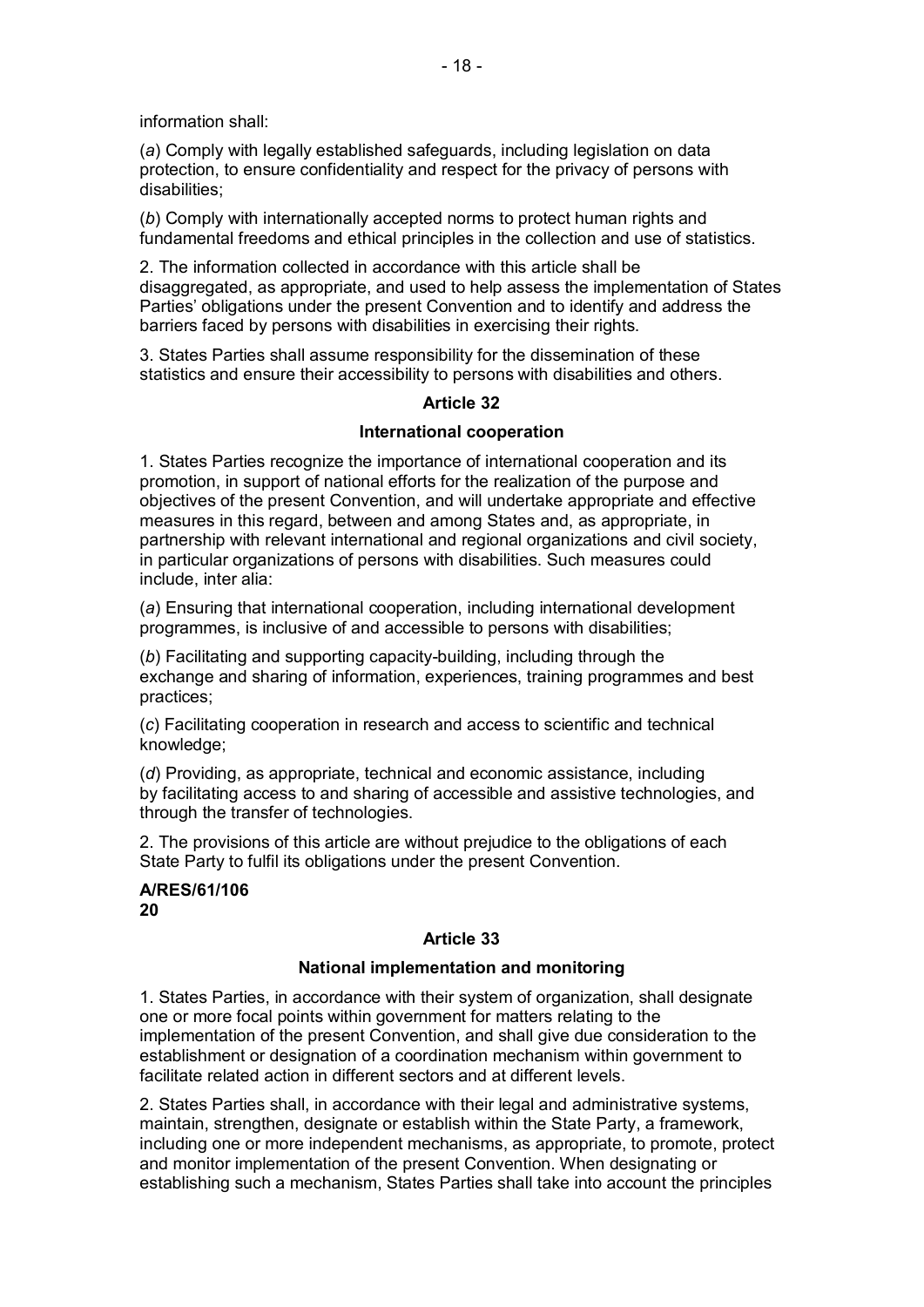relating to the status and functioning of national institutions for protection and promotion of human rights.

3. Civil society, in particular persons with disabilities and their representative organizations, shall be involved and participate fully in the monitoring process.

## **Article 34**

## **Committee on the Rights of Persons with Disabilities**

1. There shall be established a Committee on the Rights of Persons with Disabilities (hereafter referred to as "the Committee"), which shall carry out the functions hereinafter provided.

2. The Committee shall consist, at the time of entry into force of the present Convention, of twelve experts. After an additional sixty ratifications or accessions to the Convention, the membership of the Committee shall increase by six members, attaining a maximum number of eighteen members.

3. The members of the Committee shall serve in their personal capacity and shall be of high moral standing and recognized competence and experience in the field covered by the present Convention. When nominating their candidates, States Parties are invited to give due consideration to the provision set out in article 4, paragraph 3, of the present Convention.

4. The members of the Committee shall be elected by States Parties, consideration being given to equitable geographical distribution, representation of the different forms of civilization and of the principal legal systems, balanced gender representation and participation of experts with disabilities.

5. The members of the Committee shall be elected by secret ballot from a list of persons nominated by the States Parties from among their nationals at meetings of the Conference of States Parties. At those meetings, for which two thirds of States Parties shall constitute a quorum, the persons elected to the Committee shall be those who obtain the largest number of votes and an absolute majority of the votes of the representatives of States Parties present and voting.

6. The initial election shall be held no later than six months after the date of entry into force of the present Convention. At least four months before the date of each election, the Secretary-General of the United Nations shall address a letter to the States Parties inviting them to submit the nominations within two months. The Secretary-General shall subsequently prepare a list in alphabetical order of all persons thus nominated, indicating the State Parties which have nominated them, and shall submit it to the States Parties to the present Convention.

# **A/RES/61/106**

### **21**

7. The members of the Committee shall be elected for a term of four years. They shall be eligible for re-election once. However, the term of six of the members elected at the first election shall expire at the end of two years; immediately after the first election, the names of these six members shall be chosen by lot by the chairperson of the meeting referred to in paragraph 5 of this article.

8. The election of the six additional members of the Committee shall be held on the occasion of regular elections, in accordance with the relevant provisions of this article.

9. If a member of the Committee dies or resigns or declares that for any other cause she or he can no longer perform her or his duties, the State Party which nominated the member shall appoint another expert possessing the qualifications and meeting the requirements set out in the relevant provisions of this article, to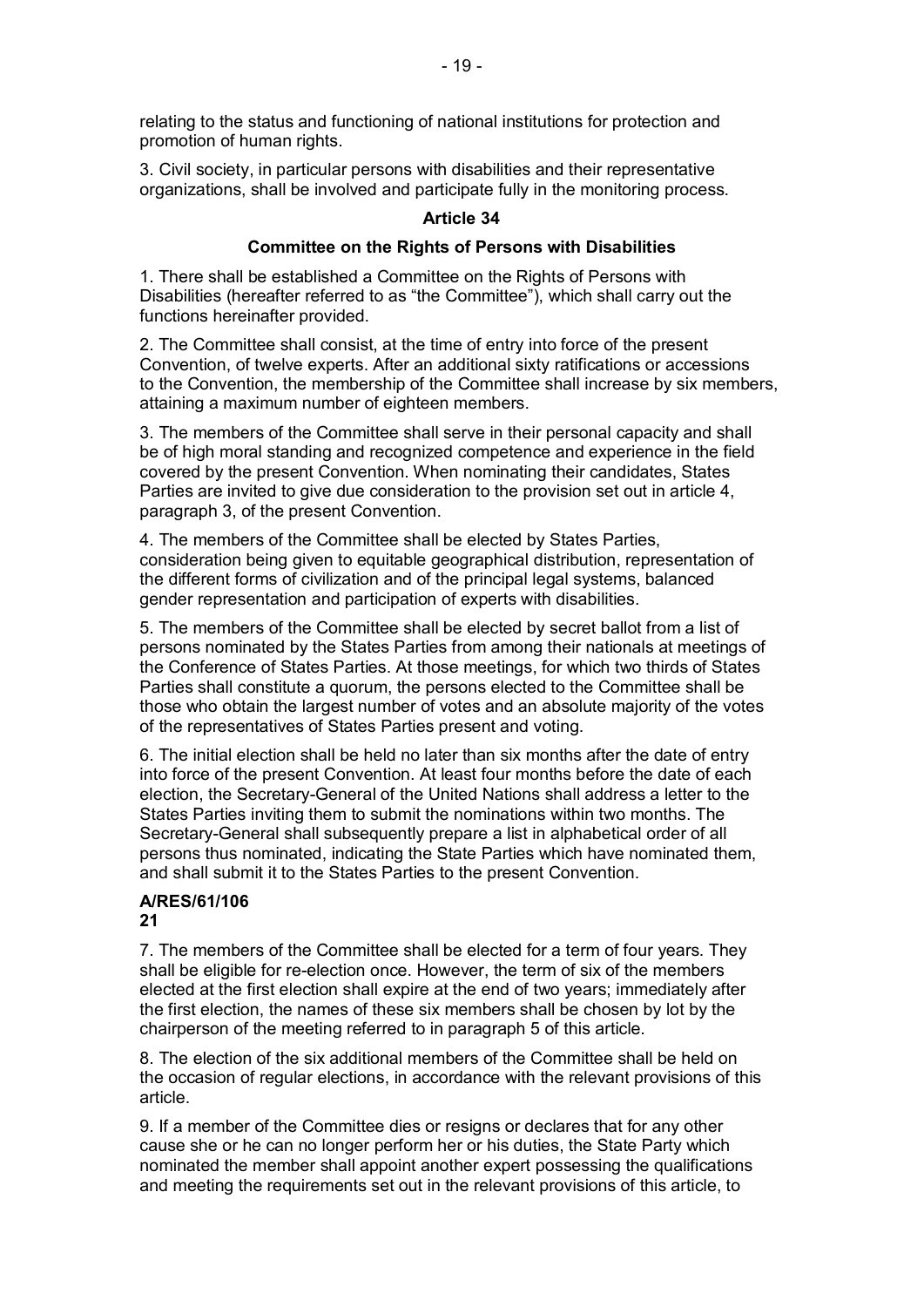serve for the remainder of the term.

10. The Committee shall establish its own rules of procedure.

11. The Secretary-General of the United Nations shall provide the necessary staff and facilities for the effective performance of the functions of the Committee under the present Convention, and shall convene its initial meeting.

12. With the approval of the General Assembly of the United Nations, the members of the Committee established under the present Convention shall receive emoluments from United Nations resources on such terms and conditions as the Assembly may decide, having regard to the importance of the Committee's responsibilities.

13. The members of the Committee shall be entitled to the facilities, privileges and immunities of experts on mission for the United Nations as laid down in the relevant sections of the Convention on the Privileges and Immunities of the United Nations.

#### **Article 35**

# **Reports by States Parties**

1. Each State Party shall submit to the Committee, through the Secretary-General of the United Nations, a comprehensive report on measures taken to give effect to its obligations under the present Convention and on the progress made in that regard, within two years after the entry into force of the present Convention for the State Party concerned.

2. Thereafter, States Parties shall submit subsequent reports at least every four years and further whenever the Committee so requests.

3. The Committee shall decide any guidelines applicable to the content of the reports.

4. A State Party which has submitted a comprehensive initial report to the Committee need not, in its subsequent reports, repeat information previously provided. When preparing reports to the Committee, States Parties are invited to consider doing so in an open and transparent process and to give due consideration to the provision set out in article 4, paragraph 3, of the present Convention.

5. Reports may indicate factors and difficulties affecting the degree of fulfilment of obligations under the present Convention.

### **A/RES/61/106 22**

### **Article 36**

#### **Consideration of reports**

1. Each report shall be considered by the Committee, which shall make such suggestions and general recommendations on the report as it may consider appropriate and shall forward these to the State Party concerned. The State Party may respond with any information it chooses to the Committee. The Committee may request further information from States Parties relevant to the implementation of the present Convention.

2. If a State Party is significantly overdue in the submission of a report, the Committee may notify the State Party concerned of the need to examine the implementation of the present Convention in that State Party, on the basis of reliable information available to the Committee, if the relevant report is not submitted within three months following the notification. The Committee shall invite the State Party concerned to participate in such examination. Should the State Party respond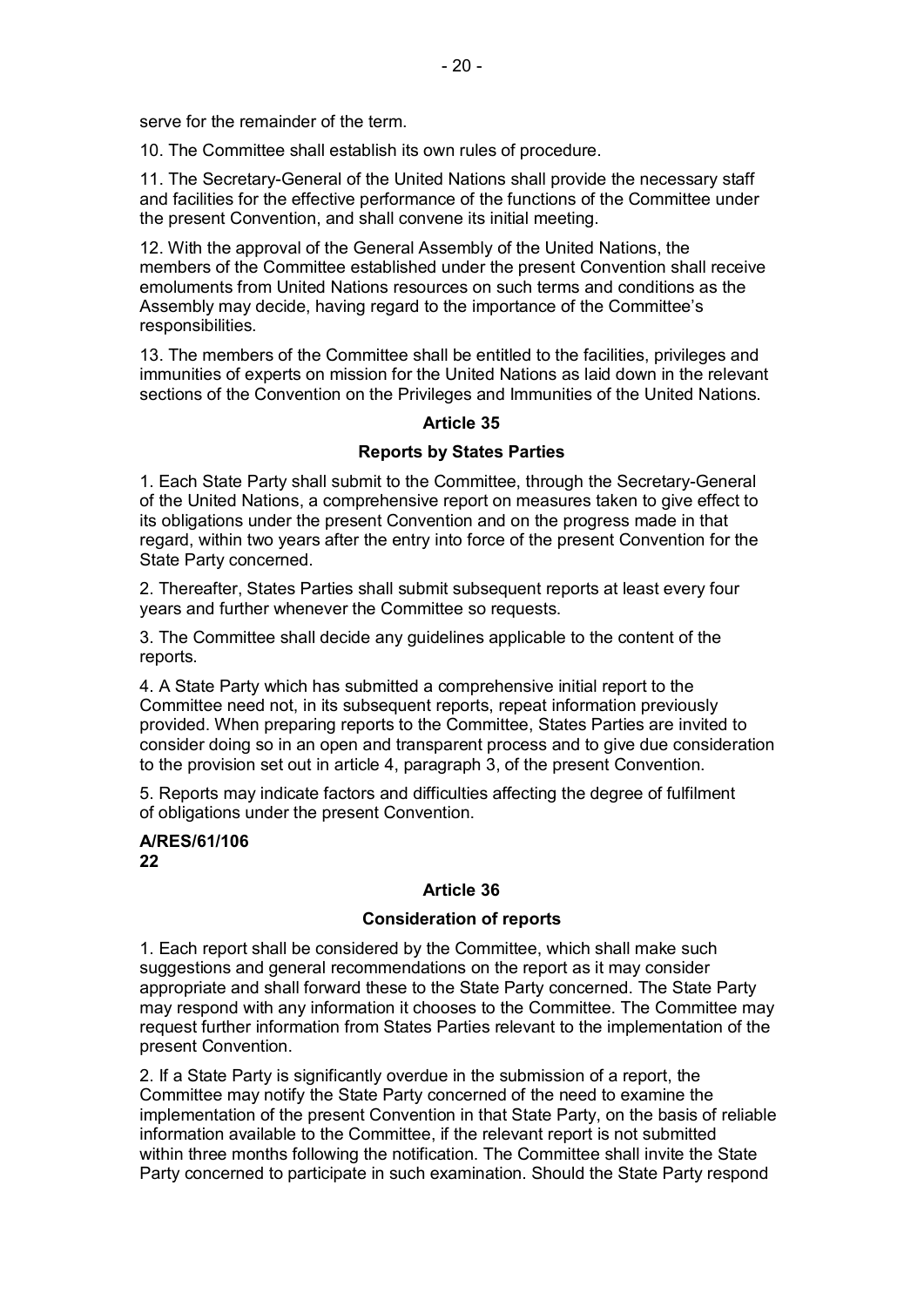by submitting the relevant report, the provisions of paragraph 1 of this article will apply.

3. The Secretary-General of the United Nations shall make available the reports to all States Parties.

4. States Parties shall make their reports widely available to the public in their own countries and facilitate access to the suggestions and general recommendations relating to these reports.

5. The Committee shall transmit, as it may consider appropriate, to the specialized agencies, funds and programmes of the United Nations, and other competent bodies, reports from States Parties in order to address a request or indication of a need for technical advice or assistance contained therein, along with the Committee's observations and recommendations, if any, on these requests or indications.

# **Article 37**

## **Cooperation between States Parties and the Committee**

1. Each State Party shall cooperate with the Committee and assist its members in the fulfilment of their mandate.

2. In its relationship with States Parties, the Committee shall give due consideration to ways and means of enhancing national capacities for the implementation of the present Convention, including through international cooperation.

# **Article 38**

## **Relationship of the Committee with other bodies**

In order to foster the effective implementation of the present Convention and to encourage international cooperation in the field covered by the present Convention:

(*a*) The specialized agencies and other United Nations organs shall be entitled to be represented at the consideration of the implementation of such provisions of the present Convention as fall within the scope of their mandate. The Committee may invite the specialized agencies and other competent bodies as it may consider appropriate to provide expert advice on the implementation of the Convention in areas falling within the scope of their respective mandates. The

#### **A/RES/61/106 23**

Committee may invite specialized agencies and other United Nations organs to submit reports on the implementation of the Convention in areas falling within the scope of their activities:

(*b*) The Committee, as it discharges its mandate, shall consult, as appropriate, other relevant bodies instituted by international human rights treaties, with a view to ensuring the consistency of their respective reporting guidelines, suggestions and general recommendations, and avoiding duplication and overlap in the performance of their functions.

### **Article 39**

# **Report of the Committee**

The Committee shall report every two years to the General Assembly and to the Economic and Social Council on its activities, and may make suggestions and general recommendations based on the examination of reports and information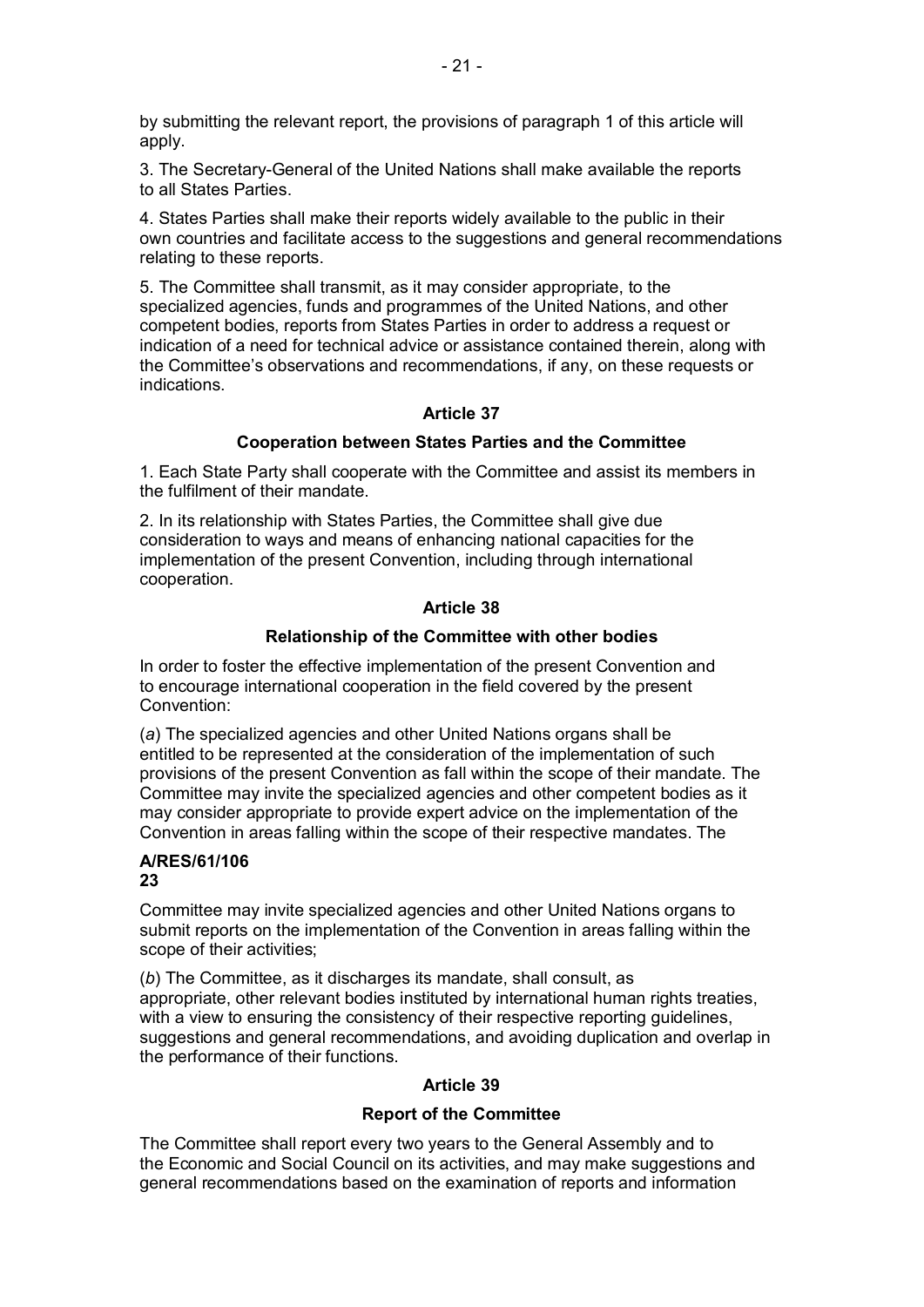received from the States Parties. Such suggestions and general recommendations shall be included in the report of the Committee together with comments, if any, from States Parties.

### **Article 40**

## **Conference of States Parties**

1. The States Parties shall meet regularly in a Conference of States Parties in order to consider any matter with regard to the implementation of the present Convention.

2. No later than six months after the entry into force of the present Convention, the Conference of States Parties shall be convened by the Secretary-General of the United Nations. The subsequent meetings shall be convened by the Secretary-General biennially or upon the decision of the Conference of States Parties.

## **Article 41**

## **Depositary**

The Secretary-General of the United Nations shall be the depositary of the present Convention.

## **Article 42**

## **Signature**

The present Convention shall be open for signature by all States and by regional integration organizations at United Nations Headquarters in New York as of 30 March 2007.

## **Article 43**

### **Consent to be bound**

The present Convention shall be subject to ratification by signatory States and to formal confirmation by signatory regional integration organizations. It shall be open for accession by any State or regional integration organization which has not signed the Convention.

## **A/RES/61/106 24**

## **Article 44**

### **Regional integration organizations**

1. "Regional integration organization" shall mean an organization constituted by sovereign States of a given region, to which its member States have transferred competence in respect of matters governed by the present Convention. Such organizations shall declare, in their instruments of formal confirmation or accession, the extent of their competence with respect to matters governed by the present Convention. Subsequently, they shall inform the depositary of any substantial modification in the extent of their competence.

2. References to "States Parties" in the present Convention shall apply to such organizations within the limits of their competence.

3. For the purposes of article 45, paragraph 1, and article 47, paragraphs 2 and 3, of the present Convention, any instrument deposited by a regional integration organization shall not be counted.

4. Regional integration organizations, in matters within their competence, may exercise their right to vote in the Conference of States Parties, with a number of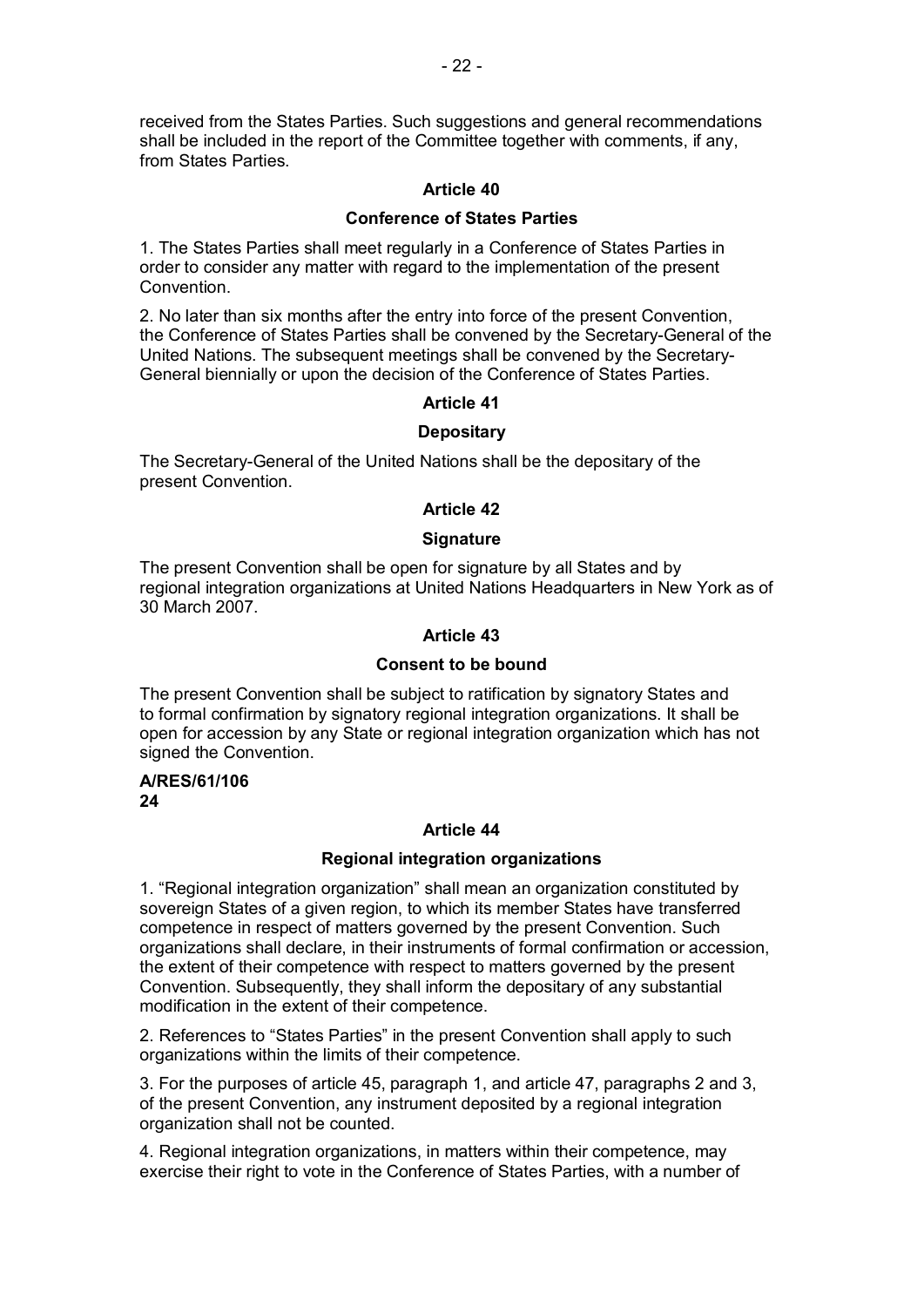votes equal to the number of their member States that are Parties to the present Convention. Such an organization shall not exercise its right to vote if any of its member States exercises its right, and vice versa.

# **Article 45**

## **Entry into force**

1. The present Convention shall enter into force on the thirtieth day after the deposit of the twentieth instrument of ratification or accession.

2. For each State or regional integration organization ratifying, formally confirming or acceding to the present Convention after the deposit of the twentieth such instrument, the Convention shall enter into force on the thirtieth day after the deposit of its own such instrument.

# **Article 46**

### **Reservations**

1. Reservations incompatible with the object and purpose of the present Convention shall not be permitted.

2. Reservations may be withdrawn at any time.

# **Article 47**

## **Amendments**

1. Any State Party may propose an amendment to the present Convention and submit it to the Secretary-General of the United Nations. The Secretary-General shall communicate any proposed amendments to States Parties, with a request to be notified whether they favour a conference of States Parties for the purpose of considering and deciding upon the proposals. In the event that, within four months from the date of such communication, at least one third of the States Parties favour such a conference, the Secretary-General shall convene the conference under the auspices of the United Nations. Any amendment adopted by a majority of two thirds of the States Parties present and voting shall be submitted by the Secretary-General to the General Assembly of the United Nations for approval and thereafter to all States Parties for acceptance.

# **A/RES/61/106**

### **25**

2. An amendment adopted and approved in accordance with paragraph 1 of this article shall enter into force on the thirtieth day after the number of instruments of acceptance deposited reaches two thirds of the number of States Parties at the date of adoption of the amendment. Thereafter, the amendment shall enter into force for any State Party on the thirtieth day following the deposit of its own instrument of acceptance. An amendment shall be binding only on those States Parties which have accepted it.

3. If so decided by the Conference of States Parties by consensus, an amendment adopted and approved in accordance with paragraph 1 of this article which relates exclusively to articles 34, 38, 39 and 40 shall enter into force for all States Parties on the thirtieth day after the number of instruments of acceptance deposited reaches two thirds of the number of States Parties at the date of adoption of the amendment.

# **Article 48**

# **Denunciation**

A State Party may denounce the present Convention by written notification to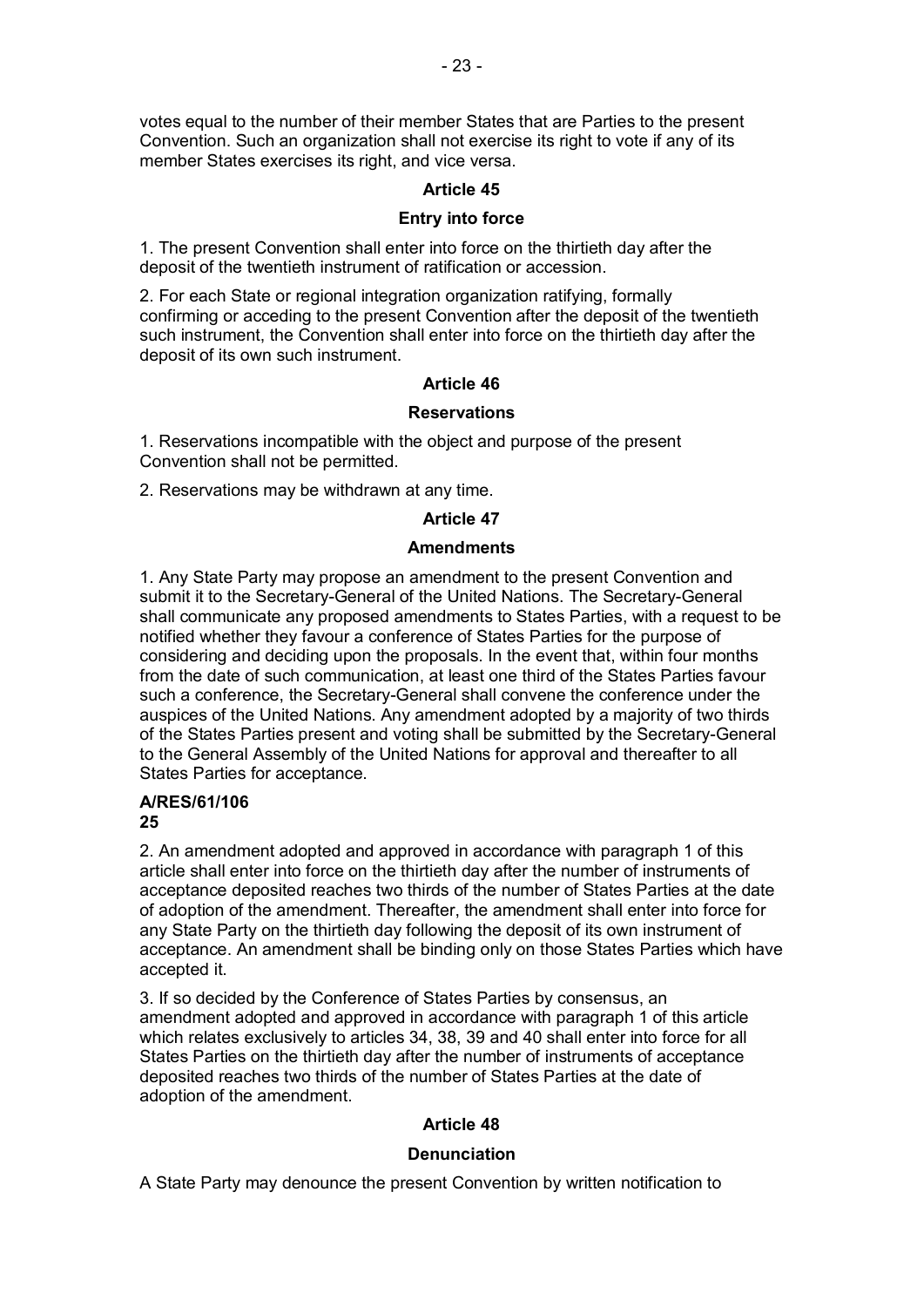the Secretary-General of the United Nations. The denunciation shall become effective one year after the date of receipt of the notification by the Secretary-General.

## **Article 49**

### **Accessible format**

The text of the present Convention shall be made available in accessible formats.

### **Article 50**

#### **Authentic texts**

The Arabic, Chinese, English, French, Russian and Spanish texts of the present Convention shall be equally authentic.

IN WITNESS THEREOF the undersigned plenipotentiaries, being duly authorized thereto by their respective Governments, have signed the present Convention.

### **Анекс I**

#### **Конвенција о правима особа са инвалидитетом**

### **Преамбула**

*Државе стране уговорнице ове конвенције,*

- (а) *Подсећајући* на начела Повеље Уједињених нација којима се признају урођено достојанство и вредност као и једнака и неотуђива права свих чланова људске породице као темељ слободе, правде и мира у свету;
- (б) *Имајући у виду* да су Уједињене нације у Општој декларацији о људским правима и Међународним пактовима о људским правима прокламовале и сагласиле се да сваком појединцу припадају сва права и слободе садржане у тим документима, без дискриминације било које врсте;
- (ц) *Поново потврђујући* универзалност, недељивост, међузависност и међусобну повезаност свих људских права и основних слобода, као и потребу да се особама са инвалидитетом гарантује пуно уживање тих права и слобода без дискриминације;
- (д) *Подсећајући* на Међународни пакт о економским, социјалним и културним правима, Међународни пакт о грађанским и политичким правима, Међународну конвенцију о уклањању свих облика расне дискриминације, Конвенцију о уклањању свих облика дискриминације жена, Конвенцију против тортуре и других облика окрутног, нехуманог или понижавајућег поступања или кажњавања, Конвенцију о правима детета и на Међународну конвенцију о заштити права свих радника миграната и чланова њихове породице;
- (е) *Свесне* да инвалидитет представља концепт који се развија и да инвалидитет произлази из интеракције лица са оштећењима и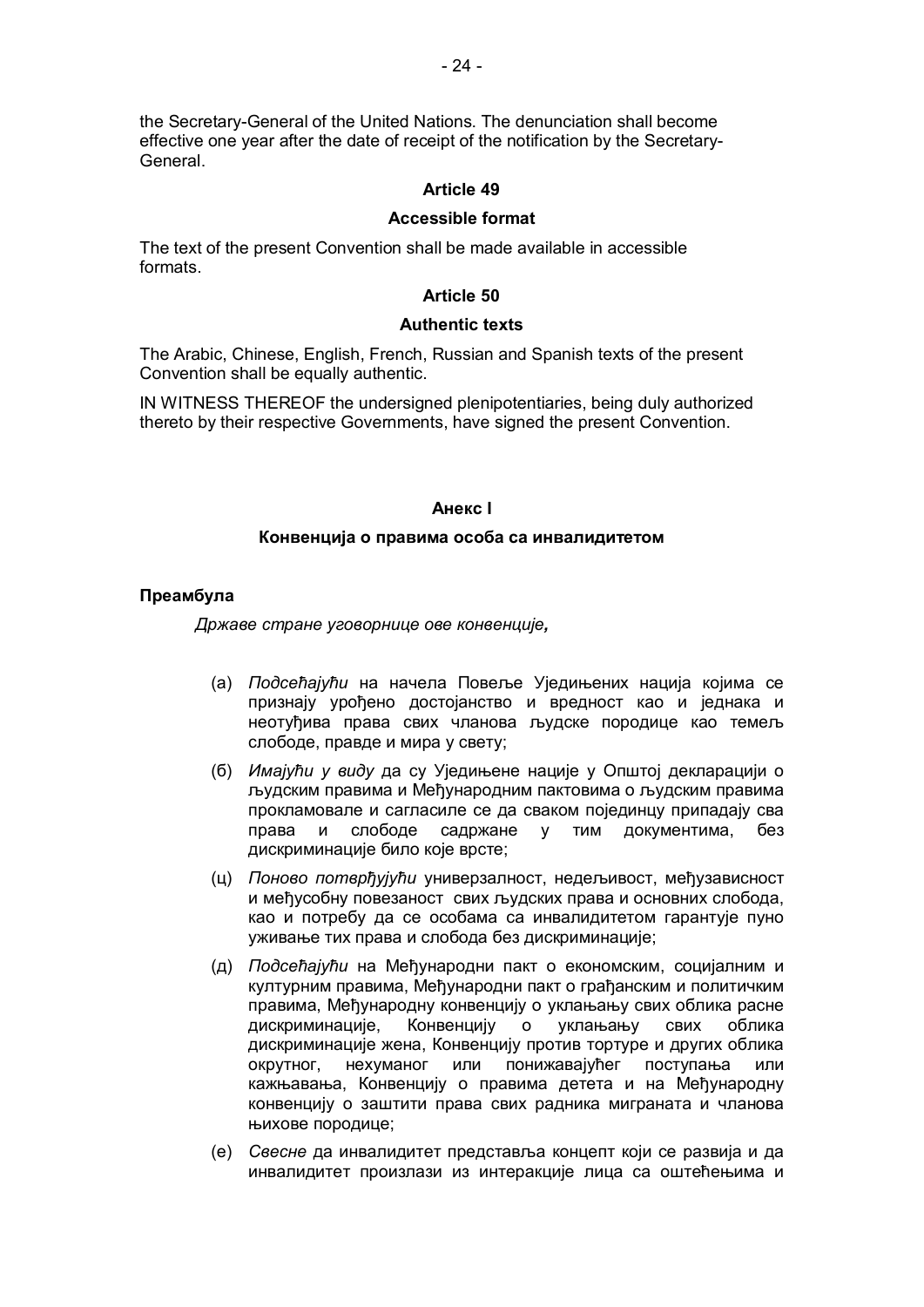баријера у понашању и окружењу којима се онемогућава њихово пуно и делотворно учешће у друштву равноправно са другима;

- (ф) *Уважавајући* значај начела и општих смерница садржаних у Светском акционом програму за инвалиде и у Стандардним правилима о изједначавању могућности за особе са инвалидитетом у погледу утицаја на унапређење, формулисање и оцењивање политика, планова, програма и акција на националном, регионалном и међународном нивоу како би се још више изједначиле могућности у односу на особе са инвалидитетом;
- (г) *Наглашавајући* важност укључивања проблема инвалидитета у релевантне стратегије одрживог развоја као њиховог саставног дела;
- (х)*Признајући* такође да дискриминација против било које особе по основу инвалидитета представља повреду урођеног достојанства и вредности људског бића;
- (и) *Констатујући* надаље различитост особа са инвалидитетом;
- (ј) *Увиђајући* и потребу за унапређењем и заштитом људских права свих особа са инвалидитетом, укључујући оне којима је потребна интензивнија подршка;
- (к)*Изражавајући* забринутост због тога што, упркос овим разним инструментима и подухватима, особе са инвалидитетом и даље наилазе на препреке у свом учешћу као равноправни чланови друштва и на кршења њихових људских права у свим деловима света;
- (л) *Признајући* значај међународне сарадње за побољшање животних услова особа са инвалидитетом у свакој земљи, посебно у земљама у развоју;
- (м) *Уважавајући* драгоцене постојеће и потенцијалне доприносе особа са инвалидитетом свеукупној добробити и разноликости њихових заједница, као и да ће остварење пуног уживања људских права и основних слобода од стране особа са инвалидитетом и пуно учешће особа са инвалидитетом довести до јачања њиховог осећања припадности и до значајног напретка хуманог, друштвеног и економског развоја друштва и искорењивања сиромаштва;
- (н) *Свесне* и значаја који за особе са инвалидитетом има њихова индивидуална самосталност и независност укључујући слободу сопственог избора;
- (о) *Имајући у виду* да особе са инвалидитетом треба да имају прилику да активно учествују у процесима одлучивања о политикама и програмима, укључујући и оне који их се непосредно тичу;
- (п)*Забринуте* због тешких услова с којима се суочавају особе са инвалидитетом које су изложене вишеструким и погоршаним облицима дискриминације по основу расе, боје коже, пола, језика, вероисповести, политичког или другог убеђења, националног, етничког, аутохтоног или социјалног порекла, имовинског стања, рођења, животног доба или другог статуса;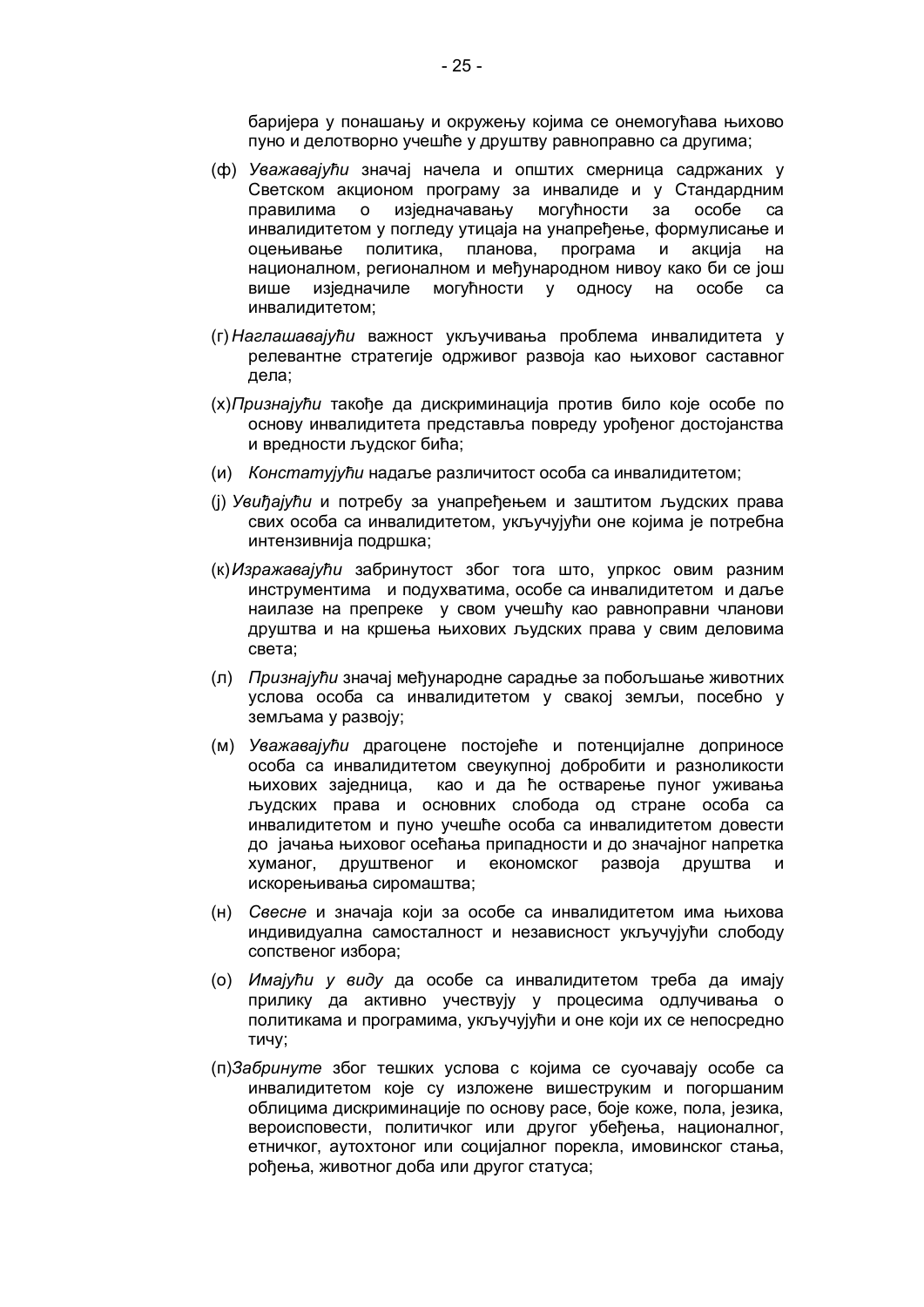- (q) *Констатујући* да често постоји већи ризик да жене и девојке са инвалидитетом, како у породици тако и изван ње, буду изложене насиљу, повреди или злостављању, занемаривању или немарном опхођењу, лошем поступању или експлоатацији;
- (р) *Констатујући* да би деца са инвалидитетом требало да у потпуности уживају сва људска права и основне слободе на једнакој основи са другом децом и подсећајући на обавезе у том смислу држава страна уговорница Конвенције о правима детета;
- (с)*Наглашавајући* потребу укључивања родне равоправности у све напоре у циљу остварења пуног уживања људских права и основних слобода особа са инвалидитетом;
- (т)*Истичући* чињеницу да већина особа са инвалидитетом живи у условима сиромаштва и признајући у том погледу хитну потребу решавања негативног утицаја сиромаштва на особе са инвалидитетом;
- (у)*Имајући у виду* да су услови мира и безбедности, засновани на пуном поштовању циљева и начела Повеље Уједињених нација, као и на поштовању применљивих инструмената људских права, неопходни за пуну заштиту особа са инвалидитетом, посебно за време оружаних сукоба и стране окупације;
- (в)*Увиђајући* значај доступности физичког, социјалног, економског и културног окружења, здравља и образовања као и информација могућности комуникације, у процесу омогућавања особама са инвалидитетом да у потпуности уживају сва људска права и основне слободе;
- (w) *Схватајући* да је појединац, који има обавезе према другим појединцима и према заједници којој он/она припада, дужан да се бори за унапређење и поштовање права признатих у Међународној повељи о људским правима;
- (х)*Уверене* да је породица природна и основна групна јединица друштва и да има право на заштиту друштва и државе, као и да би особе са инвалидитетом и чланови њихове породице требало да имају неопходну заштиту и помоћ како би се породицама омогућило да допринесу пуном и једнаком уживању права особа са инвалидитетом;
- (у)*Уверене* да ће свеобухватна и интегрална међународна конвенција о унапређењу и заштити права и достојанства особа са инвалидитетом значајно допринети побољшању озбиљног друштвеног неповољног положаја особа са инвалидитетом и унапредити њихово учешће у цивилним, политичким, економским, друштвеним у културним областима уз једнаке могућности, како у земљама у развоју тако и у развијеним земљама.

Сагласиле су се о следећем:

#### **Члан 1.**

#### **Циљ**

Циљ ове конвенције је да се унапреди, заштити и осигура пуно и једнако уживање свих људских права и основних слобода свим особама са инвалидитетом и унапреди поштовање њиховог урођеног достојанства.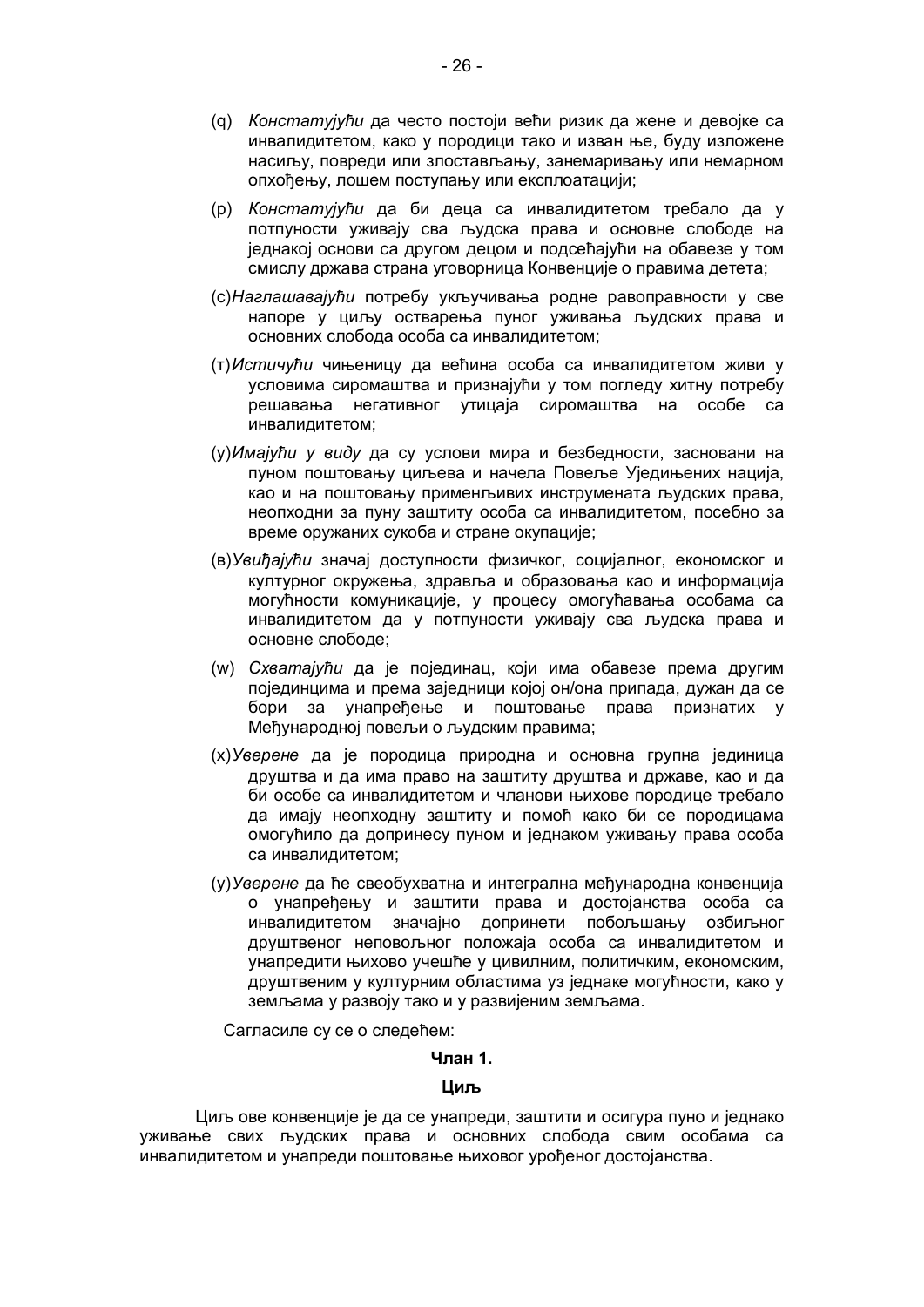Особе са инвалидитетом укључују и оне који имају дугорочна физичка, ментална, интелектуална или чулна оштећења која у интеракцији са разним препрекама могу ометати њихово пуно и ефикасно учешће у друштву на једнакој основи са другима.

#### **Члан 2.**

#### **Дефиниције**

За сврхе ове конвенције:

"Комункација" подразумева језике, приказ текста, Брајево писмо, тактилну комуникацију, крупна слова, приступ мултимедијима као и писане, аудио, усмене, читачке и аугментативне и алтернативне начине, средства и формате комуникације, укључујући приступ информацијама и комуникационој технологији;

"Језик" подразумева говорни и језик знакова и друге облике неговорних језика;

"Дискриминација по основу инвалидитета" подразумева сваку разлику, искључивање или ограничење на основу инвалидитета, што има за циљ или ефекат нарушења или поништења признавања, уживања или вршења, равноправно са другима, свих људских права и основних слобода у политичкој, економској, друштвеној, културној, цивилној или било којој другој области. Она обухвата и све облике дискриминације, укључујући ускраћивање разумног прилагођавања;

"Разумно прилагођавање" означава неопходно и адекватно модификовање и усклађивање којим се не намеће несразмерно, односно непотребно оптерећење, тамо где је то у конкретном случају потребно, како би се обезбедило да особе са инвалидитетом уживају, односно остварују равноправно са другима сва људска права и основне слободе;

"Универзални дизајн" означава дизајн производа, окружења, програма и услуга које користе сви, у највећој могућој мери, без потребе прилагођавања или специјалног дизајнирања. "Универзални дизајн" не искључује помоћна средства за одређене групе особа са инвалидитетом тамо где је то потребно.

#### **Члан 3.**

#### **Општа начела**

Начела ове конвенције су следећа:

- (а) поштовање урођеног достојанства, индивидуална самосталност укључујући слободу властитог избора и независност особа;
- (б) забрана дискриминације;
- (ц) пуно и ефикасно учешће и укључивање у друштво;
- (д) уважавање разлика и прихватање особа са инвалидитетом као дела људске разноликости и човечанства;
- (е) једнаке могућности;
- (ф) доступност;
- (г) равноправност жена и мушкараца;
- (х) уважавање развојних способности деце са инвалидитетом као и поштовање права деце са инвалидитетом на очување свог идентитета.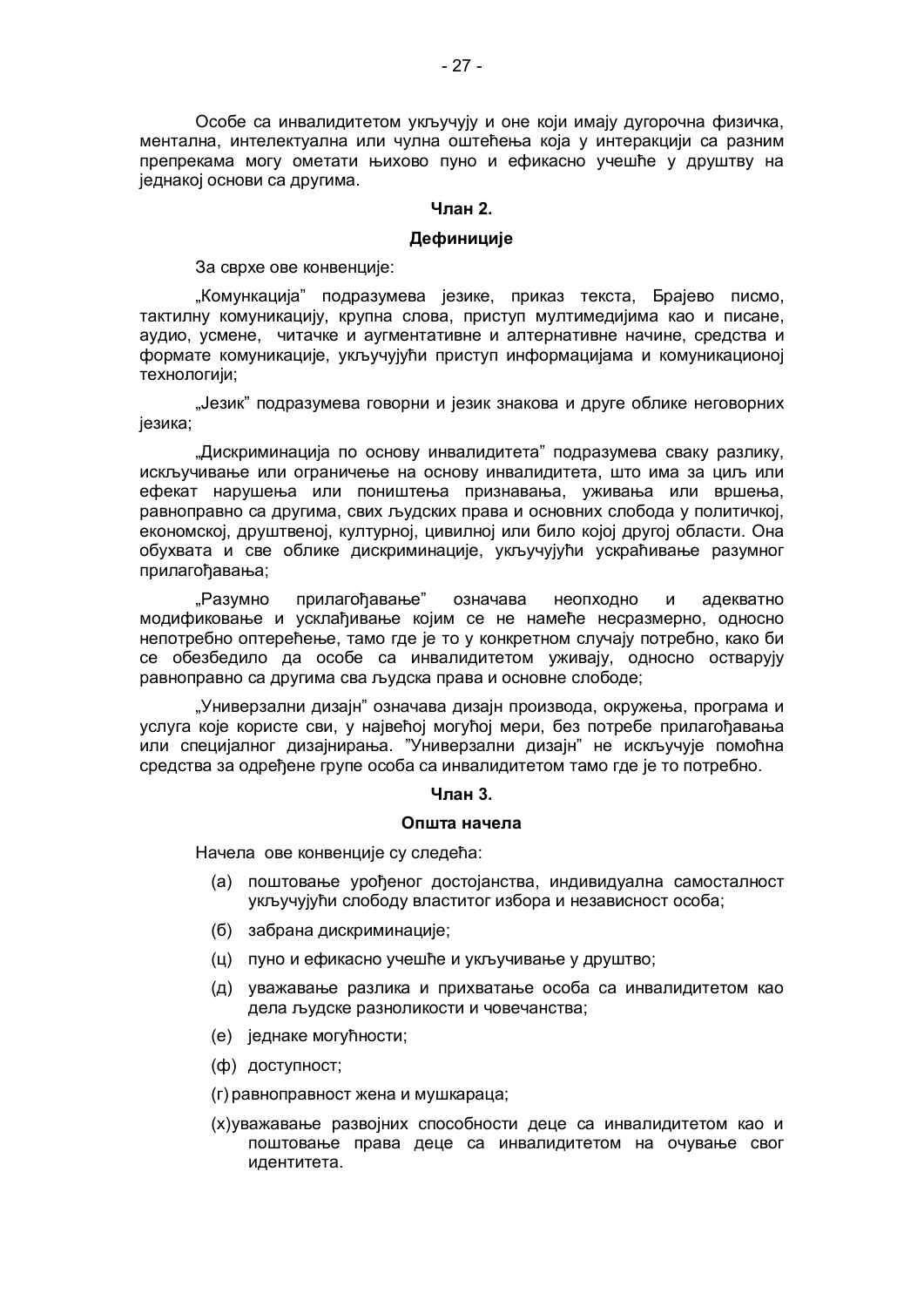#### **Члан 4.**

## **Опште обавезе**

1. Државе стране уговорнице прихватају да обезбеде и унапреде пуно остваривање свих људских права и основних слобода за све особе са инвалидитетом без дискриминације било које врсте по основу инвалидитета. У том циљу државе стране уговорнице преузимају обавезу да:

(а) усвоје све одговарајуће законодавне, административне и друге мере за остварење права признатих овом конвенцијом;

(б) предузму све одговарајуће мере, укључујући и законодавство, у циљу мењања или укидања постојећих закона, прописа, обичаја и праксе који представљају дискриминацију према особама са инвалидитетом;

(ц) узму у обзир заштиту и унапређење људских права особа са инвалидитетом у оквиру свих политика и програма;

(д) се уздржавају од свих поступака или праксе који нису у складу са овом Конвенцијом, као и да обезбеде да државни органи и институције делују у складу са овом Конвенцијом;

(е) предузму све одговарајуће мере за отклањање дискриминације по основу инвалидности од стране било ког лица, организације или приватног предузећа;

(ф) да предузму односно подстичу истраживање и развој универзално дизајнираних предмета, услуга, опреме и уређаја, како је дефинисано у члану 2. ове конвенције, што би требало да изискује минимално евентуално прилагођавање и најниже трошкове у циљу задовољавања специфичних потреба особе са инвалидитетом, унапређења њихове доступности и коришћења, као и подстицања универзалног дизајна у утврђивању стандарда и смерница;

(г) да предузму односно подстичу истраживање и развој, доступност и коришћење нових технологија, укључујући информационе и комуникационе технологије, помагала за кретање, средства и технологије за помоћ погодне за особе за инвалидитетом, при чему треба дати предност технологијама чија је цена приступачна;

(х) да пруже доступне информације особама са инвалидитетом о помагалима за кретање, средствима и технологијама за помоћ, укључујући нове технологије, као и друге облике помоћи, услуга подршке и олакшице;

(и) да подстичу обуку стручних кадрова и особља које ради са особама са инвалидитетом о правима предвиђеним овом конвенцијом како би се обезбедила боља помоћ и услуге гарантоване на основу тих права.

2. Што се тиче економских, социјалних и културних права, свака држава страна уговорница преузима обавезу да предузме мере у складу са својим максимално расположивим средствима и, тамо где је то потребно, у оквиру међународне сарадње, како би се постепено осигурало пуно остваривање тих права без штете по оне обавезе садржане у овој конвенцији које су одмах применљиве према међународном праву.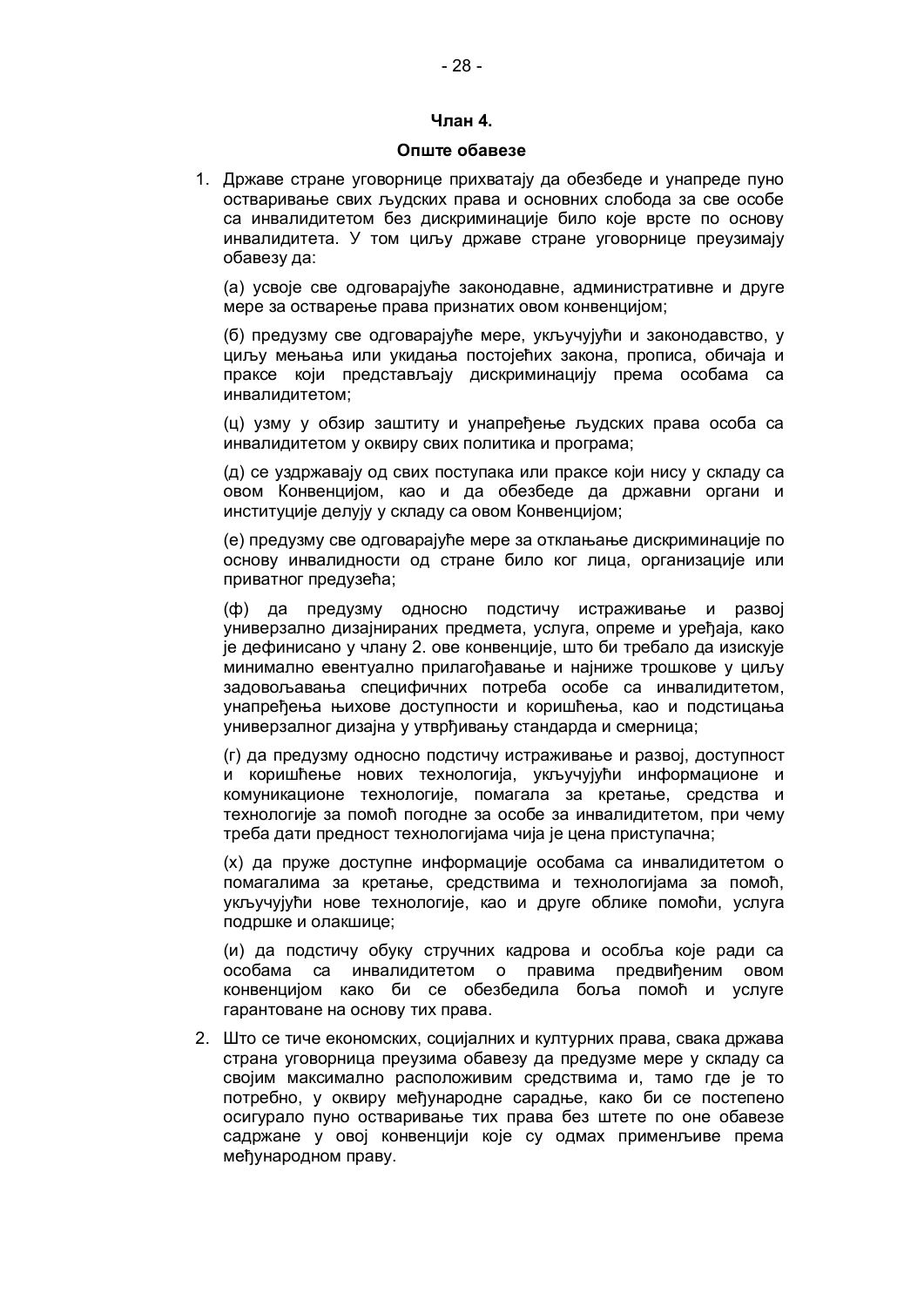- 3. У изради и примени прописа и политика у циљу примене ове конвенције, као и у другим процесима одлучивања у вези с питањима која се тичу особа са инвалидитетом, државе стране уговорнице ће тесно сарађивати и активно укључивати особе са инвалидитетом, укључујући и децу са инвалидитетом преко њихових репрезентативних организација.
- 4. Ниједна одредба ове конвенције неће утицати на евентуалне друге одредбе које у већој мери воде остваривању права особа са инвалидитетом, а које могу бити садржане у праву државе стране уговорнице или међународном праву које је на снази у односу на ту државу. Неће бити ограничавања, односно одступања од било којег људског права и основних слобода признатих или постојећих у било којој држави страни уговорници ове конвенције у складу с правом, конвенцијама, прописима или обичајима под изговором да се овом конвенцијом не признају та права или слободе, односно да се признају у мањој мери.
- 5. Одредбе ове конвенције односе се на све делове савезних држава без икаквих ограничења, односно изузетака.

## **Члан 5.**

## **Једнакост и забрана дискриминације**

- 1. Државе стране уговорнице констатују да су сви појединци једнаки пред законом и по закону, као и да имају право да без икакве дискриминације уживају једнаку заштиту и једнаке погодности у складу са законом.
- 2. Државе стране уговорнице ће забранити сваку дискриминацију по основу инвалидности и гарантоваће особама са инвалидитетом једнаку и ефикасну правну заштиту од дискриминације по било ком основу.
- 3. Да би унапредиле једнакост и отклониле дискриминацију, државе стране уговорнице ће предузети све одговарајуће кораке за обезбеђење разумног прилагођавања.
- 4. Посебне мере које су неопходне за убрзавање или достизање de facto једнакости особа са инвалидитетом неће се сматрати дискриминацијом у смислу одредаба ове конвенције.

### **Члан 6.**

### **Жене са инвалидитетом**

- 1. Државе стране уговорнице су свесне тога да су жене и девојке са инвалидитетом изложене вишеструкој дискриминацији и у том погледу ће предузети мере како би им обезбедиле потпуно и равноправно остваривање свих људских права и основних слобода.
- 2. Државе стране уговорнице ће предузети све одговарајуће мере како би обезбедиле потпун развој, напредак и оспособљавање жена да би им се гарантовало вршење и уживање људских права и основних слобода садржаних у овој конвенцији.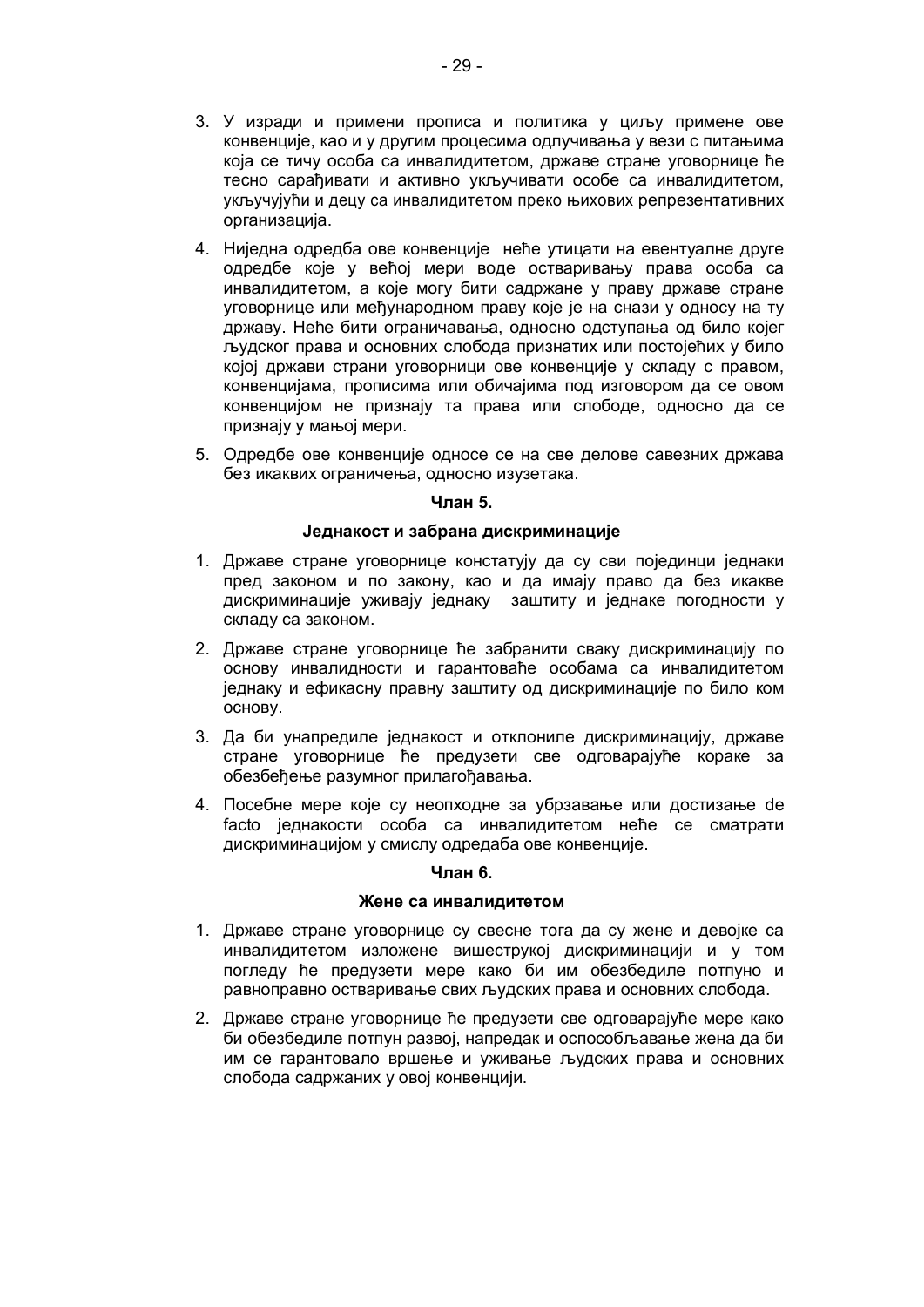## **Члан 7.**

#### **Деца са инвалидитетом**

- 1. Државе стране уговорнице ће предузети све неопходне мере да се деци са инвалидитетом обезбеди да, равноправно са другом децом, у пуној мери уживају сва људска права и основне слободе.
- 2. У свим акцијама које се тичу деце са инвалидитетом мора се превасходно водити рачуна о најбољим интересима детета.
- 3. Државе стране уговорнице ће обезбедити да деца са инвалидитетом имају право на слободно изражавање свог мишљења о свим питањима која их се тичу, да се њиховом мишљењу да одговарајућа тежина у складу са њиховим узрастом и зрелошћу, равноправно са другом децом, као и да им се пружи помоћ с обзиром на њихову инвалидност и помоћ која је примерена њиховом узрасту како би остварила то право.

#### **Члан 8.**

#### **Подизање свести**

- 1. Државе стране уговорнице се обавезују да усвоје непосредне, ефикасне и одговарајуће мере:
	- (а) да се подигне свест у целом друштву, укључујући на нивоу породице, о особама са инвалидитетом и да се негује поштовање права и достојанства особа са инвалидитетом;
	- (б) да се боре против стереотипа, предрасуда и штетне праксе у односу на особе са инвалидитетом, укључујући оне засноване на полу и животном добу, у свим сферама живота;
	- (ц) да се унапреди свест о способностима и доприносу особа са инвалидитетом.
- 2. Мере у том циљу обухватају:
	- (а) покретање и настављање ефикасних кампања за упознавање јавности с циљем
		- (и) неговања осетљивости за права особа са инвалидитетом;

(ии) унапређења позитивне перцепције и веће друштвене свести у односу на особе са инвалидитетом;

(иии) унапређења уважавања стручности, заслуга и способности особа са инвалидитетом, као и њиховог доприноса на радном месту и тржишту рада;

- (б) подстицања на свим нивоима образовног система, укључујући и код деце од малих ногу, понашања које уважава права особа са инвалидитетом;
- (ц) подстицања свих медијских гласила да приказују особе са инвалидитетом на начин који је у складу с циљем ове Конвенције;
- (д) унапређења програма подизања свести о особама са инвалидитетом и правима особа са инвалидитетом.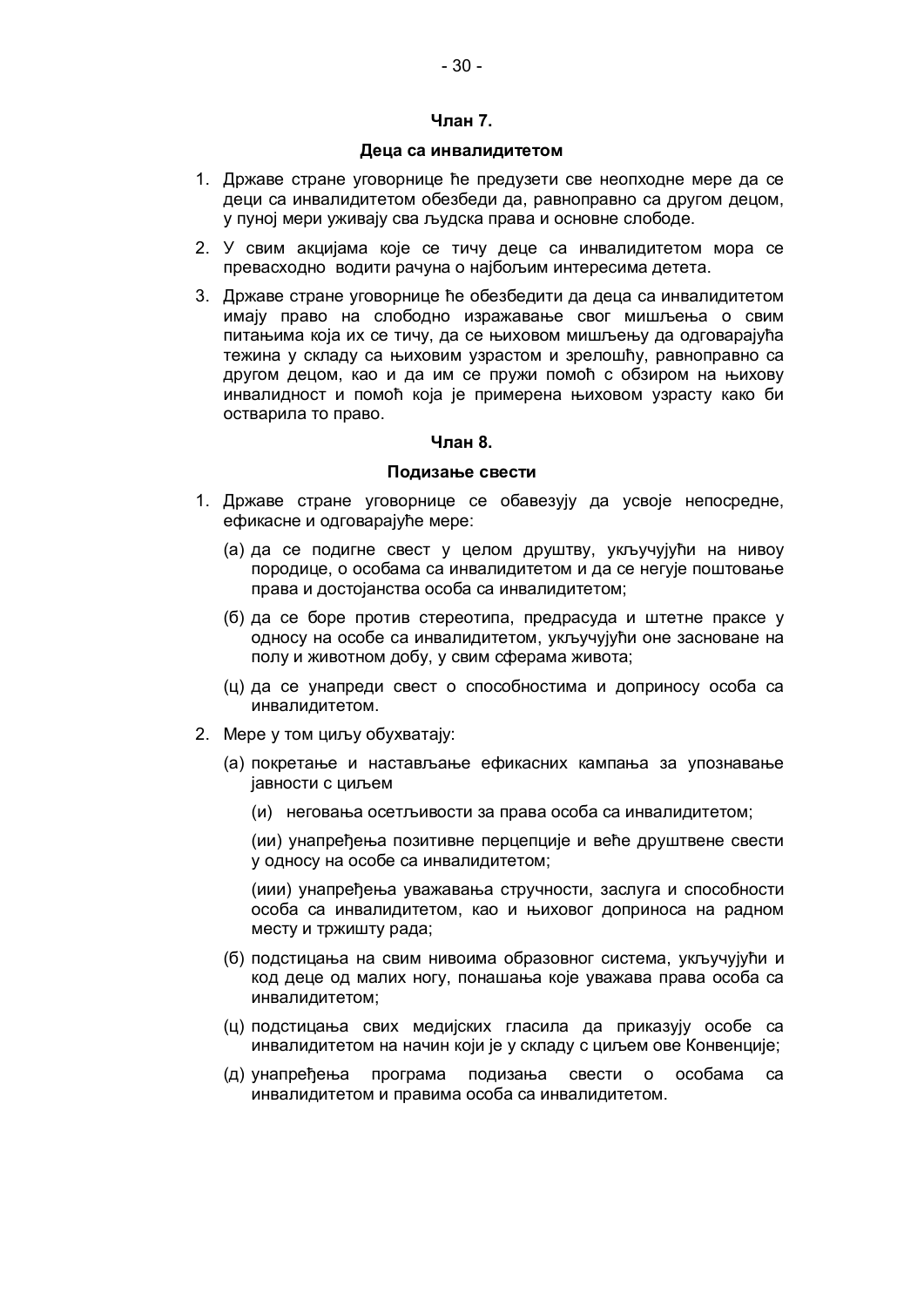## **Члан 9.**

#### **Приступачност**

- 1. У циљу омоћавања самосталног живота и пуног учешћа особа са инвалидитетом у свим сферама живота, државе стране уговорнице ће предузети одговарајуће мере да особама са инвалидитетом обезбеде приступ, равноправно са другима, физичком окружењу, превозу, информацијама и комуникацијама, укључујући информационе и комуникационе технологије и системе, као и другим погодностима и услугама које су отворене односно које стоје на располагању јавности, како у урбаним тако и у руралним срединама. Те мере, које укључују идентификовање и уклањање препрека и баријера за приступ, односиће се, између осталог, и на:
	- (а) зграде, путеве, превозна средства и друге погодности у затвореном и на отвореном простору, укључујући школе, стамбене објекте, здравствене објекте и радна места;
	- (б) информације, комуникације и друге услуге, укључујући и електронске услуге и хитне службе.
- 2. Државе стране уговорнице ће такође предузети одговарајуће мере:
	- (а) да утврде, промовишу и прате примену минималних стандарда и смерница за приступачност објеката и услуга које су отворене односно које стоје на располагању јавности;
	- (б) да обезбеде да приватна правна лица која пружају услуге и погодности отворене или на располагању јавности воде рачуна о свим аспектима њихове приступачности особама са инвалидитетом;
	- (ц) да обезбеде обуку носилаца о проблемима приступачности с којима се суочавају особе са инвалидитетом;
	- (д) да се у зградама и другим објектима отвореним за јавност обезбеде ознаке на Брајевом писму и на начин да се лако читају и разумеју;
	- (е) да се пруже облици непосредне помоћи и посредници, укључујући водиче, читаче и стручне тумаче за језик знакова, како би се олакшао приступ зградама и другим објектима отвореним за јавност;
	- (ф) да подстичу друге одговарајуће облике помоћи и подршке особама са инвалидитетом како би им се обезбедио приступ информацијама;
	- (г) да подстичу приступ особа са инвалидитетом новим информационим и комуникационим технологијама и системима, укључујући интернет;
	- (х) да подстичу благовремену израду, развој, производњу и дистрибуцију доступних информационих и комуникационих технологија и система, како би постали доступни уз минималне трошкове.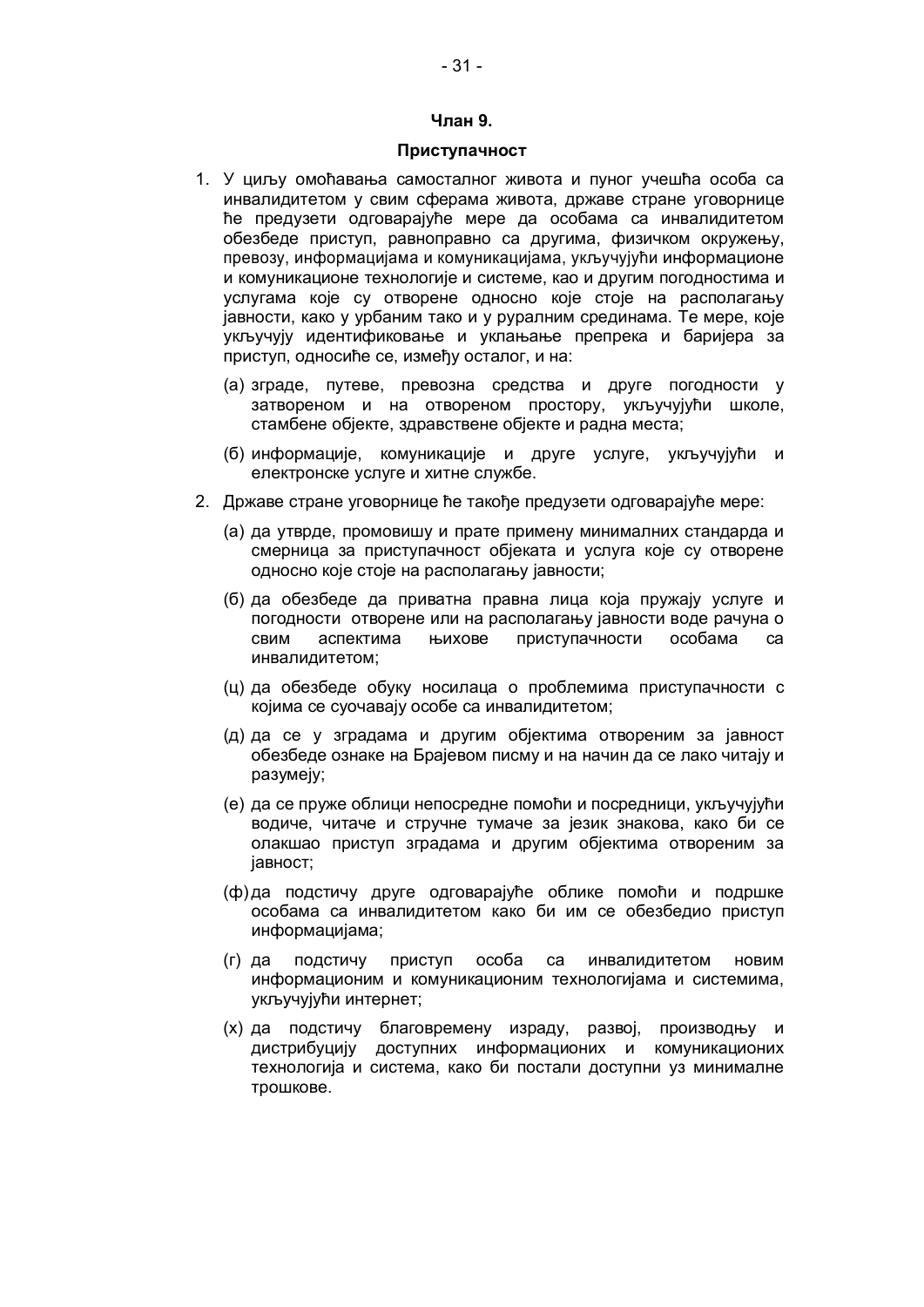## **Члан 10.**

#### **Право на живот**

Државе стране уговорнице поново потврђују да свако људско биће има урођено право на живот и предузеће све потребне мере како би се особама са инвалидитетом омогућило да га у пуној мери уживају, равноправно са другима.

# **Члан 11.**

## **Ризичне ситуације и хуманитарне катастрофе**

Државе стране уговорнице ће предузети, у складу са својим обавезама према међународним правом, укључујући међународно хуманитарно право и међународно право везано за људска права, све потребне мере како би се обезбедила заштита и сигурност особа са инвалидитетом у ризичним ситуацијама, укључујући ситуације оружаног сукоба, хуманитарне катастрофе и елементарне непогоде.

#### **Члан 12.**

## **Равноправност пред законом**

- 1. Државе стране уговорнице поново потврђују да особе са инвалидитетом имају право да свуда буду признате пред законом, као и друга лица.
- 2. Државе стране уговорнице признају да особе са инвалидитетом остварују свој правни капацитет равноправно са другима у свим аспектима живота.
- 3. Државе стране уговорнице ће предузети одговарајуће мере како би особама са инвалидитетом омогућиле доступност помоћи која им може бити потребна у остваривању њиховог правног капацитета.
- 4. Државе стране уговорнице ће обезбедити да се свим мерама које се односе на остваривање правног капацитета пруже одговарајуће и ефикасне гаранције ради спречавања злоупотребе сходно међународном праву које се односи на људска права. Такве гаранције обезбедиће да се мерама које се односе на остваривање правног капацитета поштују права, воља и приоритети односне особе, као и да не дође до сукоба интереса и непримереног утицаја, да буду пропорционалне и прилагођене околностима односне особе, у најкраћем могућем трајању и да подлежу редовном преиспитивању надлежног независног и непристрасног органа или судског тела. Гаранције ће бити пропорционалне степену у којем такве мере утичу на права и интересе особе на коју се односе.
- 5. У зависности од одредаба овог члана државе стране уговорнице ће предузети све одговарајуће и ефикасне мере како би се особама са инвалидитетом обезбедила једнака права да буду власници имовине или да је наслеђују, да контролишу своје финансије и да имају равноправан приступ банкарским кредитима, хипотекарним зајмовима и другим облицима финансијског кредитирања, као и да особе са инвалидитетом не буду лишене своје имовине нечијом самовољом.

### **Члан 13.**

## **Приступ правди**

1. Државе стране уговорнице ће особама са инвалидитетом обезбедити ефикасан приступ правди равноправно са другим лицима, у складу с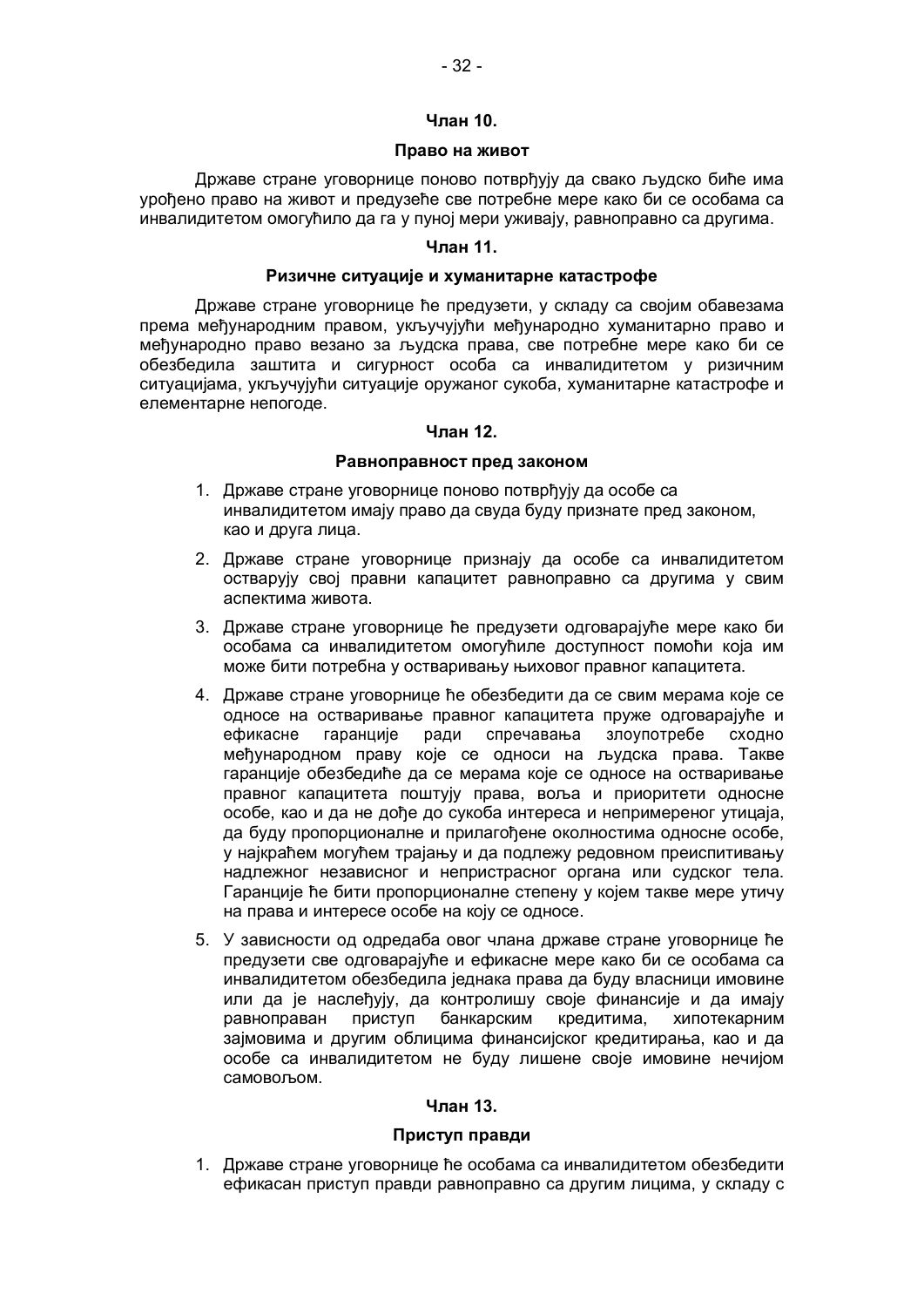процедуром и старошћу, како би им се олакшало ефикасно обављање дужности директних и индиректних учесника, као и улоге сведока, у свим судским поступцима, како у истражном тако и у другим прелиминарним фазама поступка.

2. Да би се особама са инвалидитетом обезбедио ефикасан приступ правди, државе стране уговорнице унапређиваће одговарајућу обуку намењену лицима запосленим у области правосуђа, укључујући полицију и затворско особље.

#### **Члан 14.**

#### **Лична слобода и безбедност**

- 1. Државе стране уговорнице ће обезбедити да особе са инвалидитетом равноправно са другима:
	- (а) уживају право на личну слободу и безбедност;
	- (б) не буду лишена слободе противзаконито или нечијом самовољом, да свако лишавање слободе буде у складу са законом, као и да постојање инвалидитета ни у ком случају не може бити оправдање за лишавање слободе.
- 2. Државе стране уговорнице ће обезбедити да, у случају да особе с инвалидитетом буду лишене слободе било каквим поступком, те особе равноправно са другима имају право на гаранције у складу с међународним правом које се односе на људска права и да се с њима поступа у складу с циљевима и начелима ове Конвенције, укључујући обезбеђење одговарајућег смештаја.

### **Члан 15.**

#### **Одсуство злостављања или окрутног, нехуманог или понижавајућег поступања или кажњавања**

- 1. Нико неће бити изложен злостављању или окрутном, нехуманом или понижавајућем поступању или кажњавању, посебно нико неће бити подвргнут медицинским или научним експериментима без своје сагласности.
- 2. Државе стране уговорнице ће предузети све ефикасне законске, административне, судске или друге мере у циљу спречавања да особе са инвалидитетом, равноправно са другима, буду изложене злостављању или свирепом, нехуманом или понижавајућем поступању или кажњавању.

#### **Члан 16.**

#### **Одсуство експлоатације, насиља и злоупотребе**

- 1. Државе стране уговорнице ће предузети све одговарајуће законске, административне, социјалне, образовне и друге мере како би заштитиле особе са инвалидитетом, како у њиховом дому тако и изван њега, од свих облика експлоатације, насиља и злоупотребе, укључујући аспекте везане за пол.
- 2. Државе стране уговорнице ће предузети такође све одговарајуће мере у циљу спречавања свих облика искоришћавања, насиља и злоупотребе обезбеђивањем, између осталог, одговарајућих облика помоћи и подршке, сходно полу и старости, особама са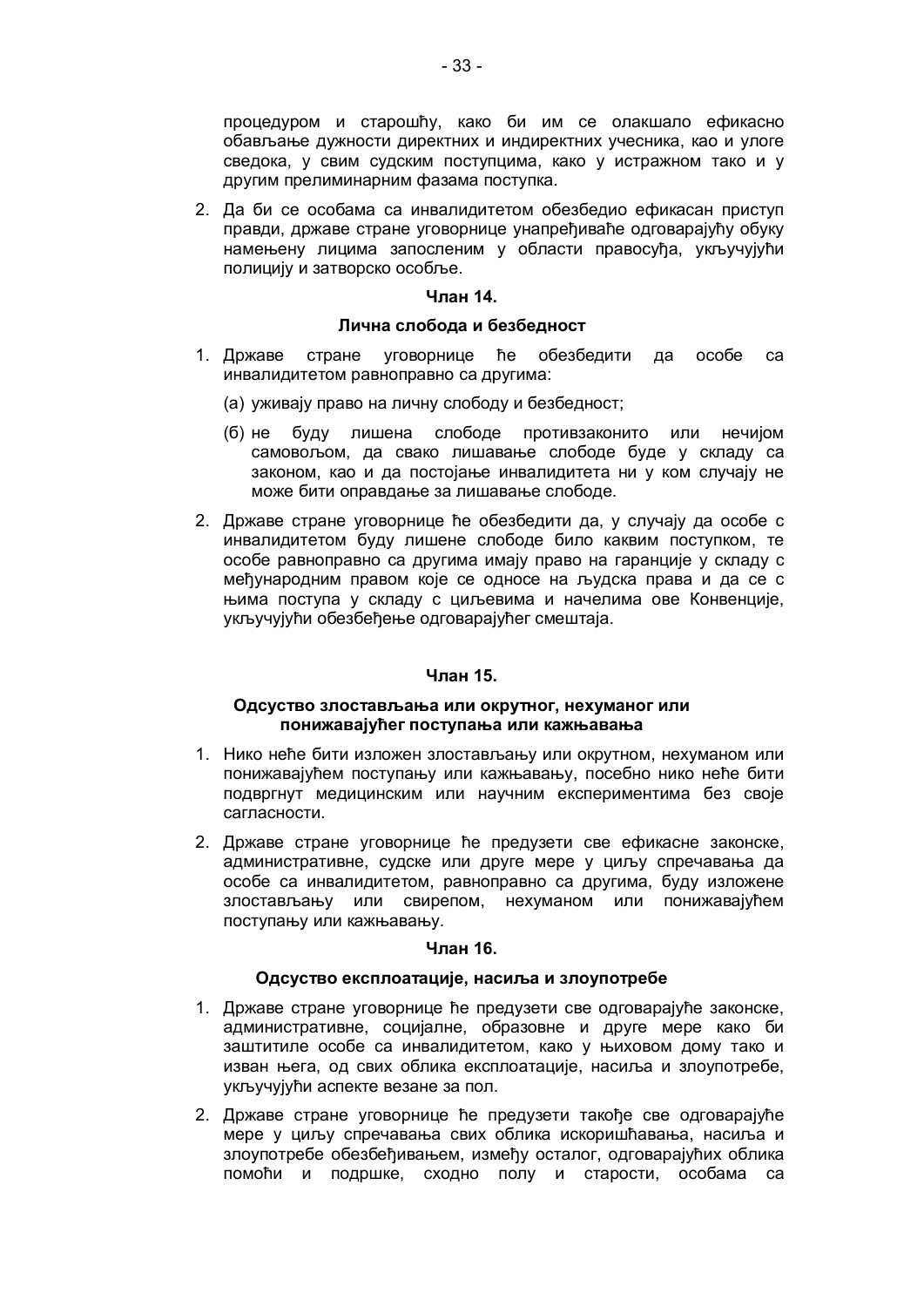инвалидитетом и њиховим породицама и старатељима, укључујући пружањем информација и обуком о томе како избећи, препознати и пријавити случајеве искоришћавања, насиља и злоупотребе. Државе стране уговорнице ће обезбедити да се приликом пружања заштите води рачуна о старости, полу и инвалидитету.

- 3. У циљу спречавања настајања било каквих облика искоришћавања, насиља и злоупотребе, државе стране уговорнице ће обезбедити да све олакшице и програми намењени особама са инвалидитетом буду ефикасно праћени од стране независних органа.
- 4. Државе стране уговорнице ће предузети све одговарајуће мере ради унапређења физичког, когнитивног и психолошког опоравка, рехабилитације и социјалне реинтеграције особа са инвалидитетом које постану жртве било каквог искоришћавања, насиља или злоупотребе, укључујући обезбеђивањем услуга заштите. Такав опоравак и реинтеграција ће се реализовати у окружењу које подстиче здравље, благостање, самопоштовање, достојанство и самосталност личности водећи рачуна о потребама везаним за пол и старост.
- 5. Државе стране уговорнице ће обезбедити ефикасне законе и политику, укључујући оне који се односе на жене и децу, како би се обезбедило да случајеви искоришћавања, насиља и злоупотребе особа са инвалидитетом буду идентификовани, испитани и, по потреби, кривично гоњени.

## **Члан 17.**

#### **Заштита интегритета личности**

Свака особа са инвалидитетом има право на поштовање свог физичког и менталног интегритета равноправно са другима.

### **Члан 18.**

### **Слобода кретања и држављанство**

- 1. Државе стране уговорнице ће признати особама са инвалидитетом право на слободу кретања, слободан избор боравишта и на држављанство равноправно са другима, укључујући обезбеђењем да особе са инвалидитетом:
	- (a) имају право на стицање и промену држављанства и да не буду лишене држављанства самовољом или због инвалидитета;
	- (б) не буду лишене, због инвалидитета, могућности да прибаве, поседују и користе документацију у вези са њиховим држављанством или друге идентификационе документе или да користе одговарајуће поступке, као што је имиграциони поступак, који могу бити потребни ради лакшег остваривања права на слободу кретања;
	- (ц) имају слободу да напусте сваку земљу, укључујући њихову;
	- (д) не буду лишене, произвољно или на основу инвалидитета, права на улазак у своју земљу.
- 2. Деца са инвалидитетом биће уписана одмах по рођењу и имаће од рођења право на лично име, право на стицање држављанства и, по могућности, право да знају ко су им родитељи и на родитељско старање.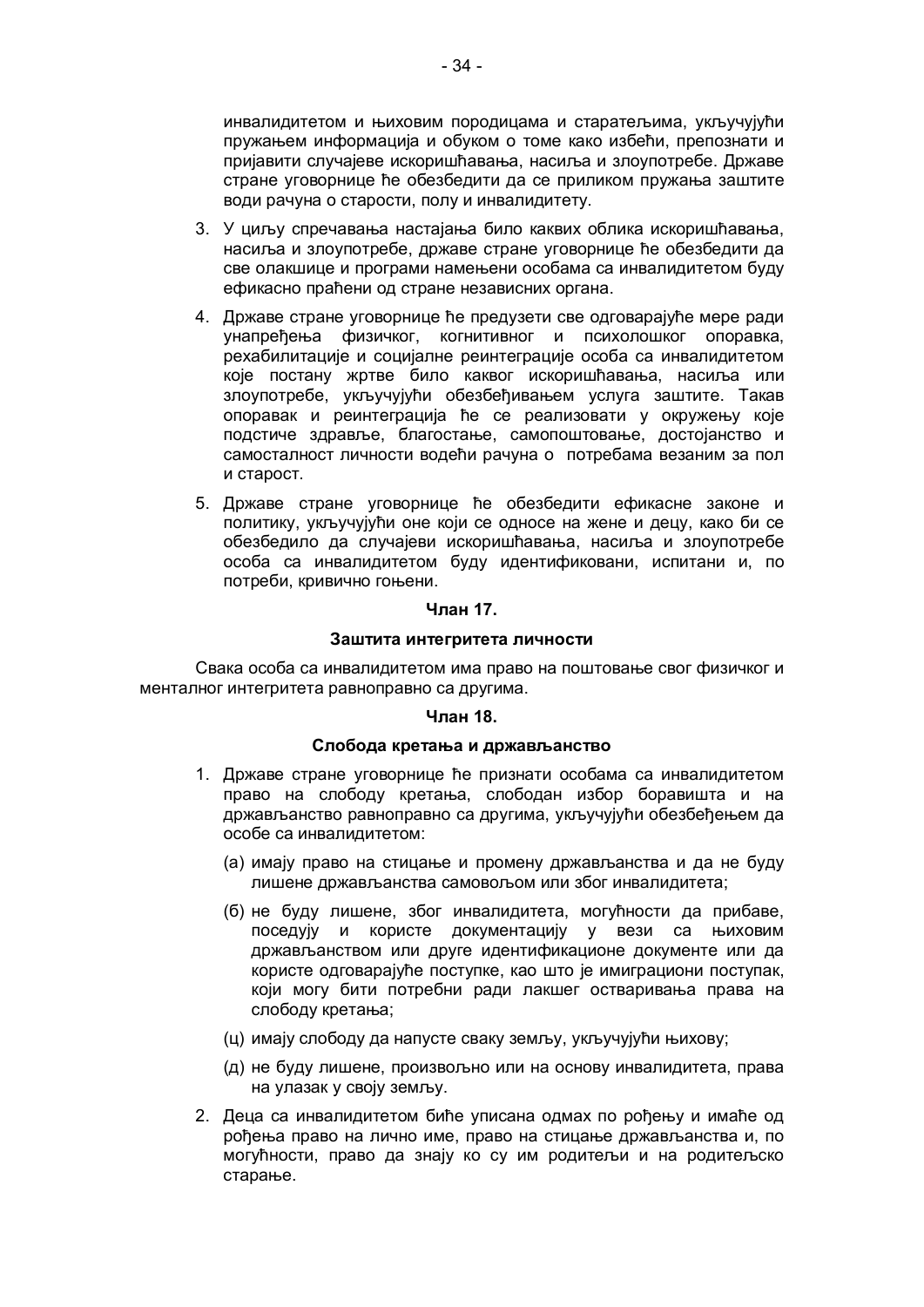#### **Члан 19.**

#### **Самосталан живот и укључивање у заједницу**

Државе стране уговорнице ове конвенције признају једнако право свим особама са инвалидитетом да живе у заједници, да имају једнак избор као и други и предузеће ефикасне и одговарајуће мере да особама са инвалидитетом олакшају потпуно уживање овог права и њихово потпуно укључивање и учешће у заједници, укључујући обезбеђењем да:

- (а) особе са инвалидитетом имају могућност избора боравишта, као и на то где и са ким ће живети, равноправно са другима, и да не буду обавезне да живе у неким конкретним животним условима;
- (б) особе са инвалидитетом имају приступ већем броју кућних, резиденцијалних и других услуга за пружање подршке од стране заједнице, укључујући личну помоћ која им је потребна за живот и укључивање у заједницу, као и спречавање изолације или изопштавања из заједнице;
- (ц) услуге и олакшице које заједница пружа становништву у целини буду под истим условима доступне особама са инвалидитетом и да задовољавају њихове потребе.

#### **Члан 20.**

#### **Лична покретљивост**

Државе стране уговорнице ће предузети ефикасне мере да особама са инвалидитетом обезбеде личну покретљивост са највећим могућим степеном самосталности, укључујући:

- (а) да особама с инвалидитетом олакшају личну покретљивост на начин и у време које оне одаберу, уз прихватљиве трошкове;
- (б) да се особама са инвалидитетом олакша приступ квалитетним помагалима за кретање, уређајима, технологијама и облицима живе помоћи и посредника у кретању, укључујући њихово стављање на располагање уз прихватљиве трошкове;
- (ц) да особама с инвалидитетом обезбеде обуку у вештинама кретања као и специјализованом особљу које ће радити са тим особама;
- (д) да подстакну правна лица која производе помагала, средства и помоћне технологије за кретање да узму у обзир све аспекте покретљивости особа са инвалидитетом.

## **Члан 21.**

#### **Слобода изражавања и мишљења и приступ информацијама**

Државе стране уговорнице ће предузети све одговарајуће мере како би обезбедиле да особе са инвалидитетом могу да уживају право на слободу изражавања и мишљења, укључујући слободу да траже, примају и преносе информације и идеје, равноправно са другима, посредством свих облика комуникације по властитом избору, као што је дефинисано у члану 2. ове конвенције, укључујући:

> (а) пружање информација особама са инвалидитетом, које су намењене широј јавности, у приступачним форматима и технологијама одговарајућим за различите врсте инвалидитета, благовремено и без додатних трошкова;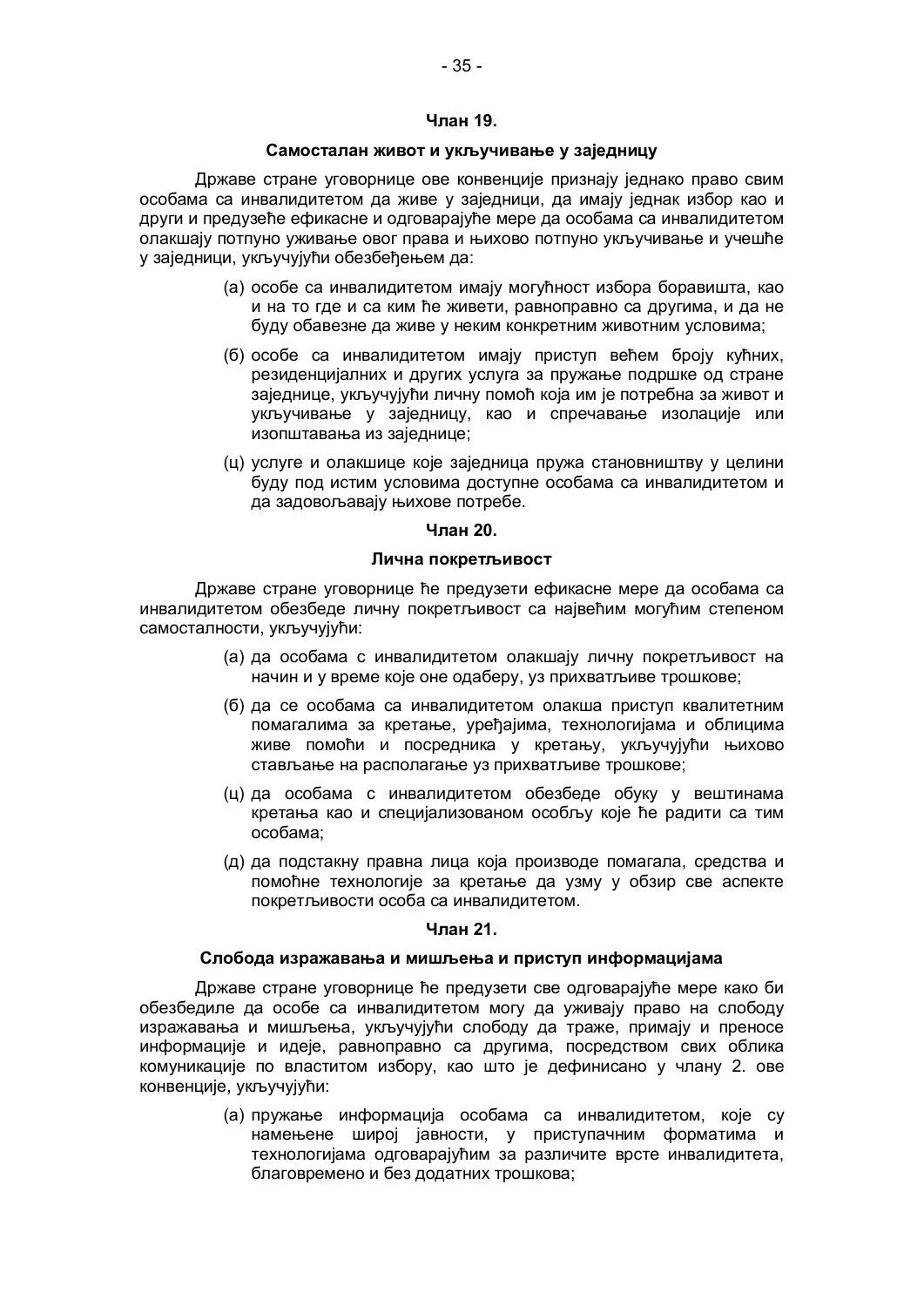- (б) прихватање и олакшавање коришћења језика знакова, Брајовог писма, увеличавајуће и алтернативне комуникације и свих других расположивих средстава, начина и формата комуникације по властитом избору, од стране особа са инвалидитетом у званичним интеракцијама;
- (ц) позивање приватних правних лица која пружају услуге широкој јавности, укључујући путем интернета, да пружају информације и услуге у приступачном и употребљивом формату особама са инвалидитетом;
- (д) подстицање средстава масовног информисања, укључујући пружаоце информација путем интернета, да учине своје услуге приступачним особама са инвалидитетом;
- (е) признавање и подстицање коришћења језика знакова.

## **Члан 22.**

## **Поштовање приватности**

- 1. Ниједна особа са инвалидитетом, без обзира на место становања или начин организације живота, неће бити изложена самовољном или противзаконитом мешању у његову/њену приватност, породицу, дом или преписку или друге облике комуникације или противзаконитим нападима на његову/њену част и углед. Особе са инвалидитетом имају право на заштиту путем закона од таквог мешања или напада.
- 2. Државе стране уговорнице ће штитити приватност личних, здравствених и информација у вези са рехабилитацијом особа са инвалидитетом, равноправно са другима.

### **Члан 23.**

### **Поштовање дома и породице**

- 1. Државе стране уговорнице ће предузети ефикасне и одговарајуће мере у циљу отклањања дискриминације особа са инвалидитетом у свим питањима која се односе на брак, породицу, родитељство и личне односе, равноправно са другима, како би се обезбедило:
	- (а) признавање права свих особа са инвалидитетом у животном добу за ступање у брак да ступе у брак и оснују породицу на основу слободне и пуне сагласности будућих супружника;
	- (б) признавање права особама са инвалидитетом да слободно и одговорно одлучују о броју и размаку између рађања деце и да имају приступ информацијама одговарајућим за њихово животно доба, образовању у вези са рађањем и планирањем породице, као и потребним средствима како би им се омогућило вршење ових права;
	- (ц) да особе са инвалидитетом, укључујући децу, очувају своју плодност равноправно са другима.
- 2. Државе стране уговорнице ће обезбедити права и одговорности особа са инвалидитетом у вези са старатељством, штићеништвом и скрбништвом, усвајањем деце или сличним институтима, тамо где су ови концепти предвиђени националним законодавством; у свим случајевима највише ће се водити рачуна о најбољим интересима детета. Државе стране уговорнице ће пружати одговарајућу помоћ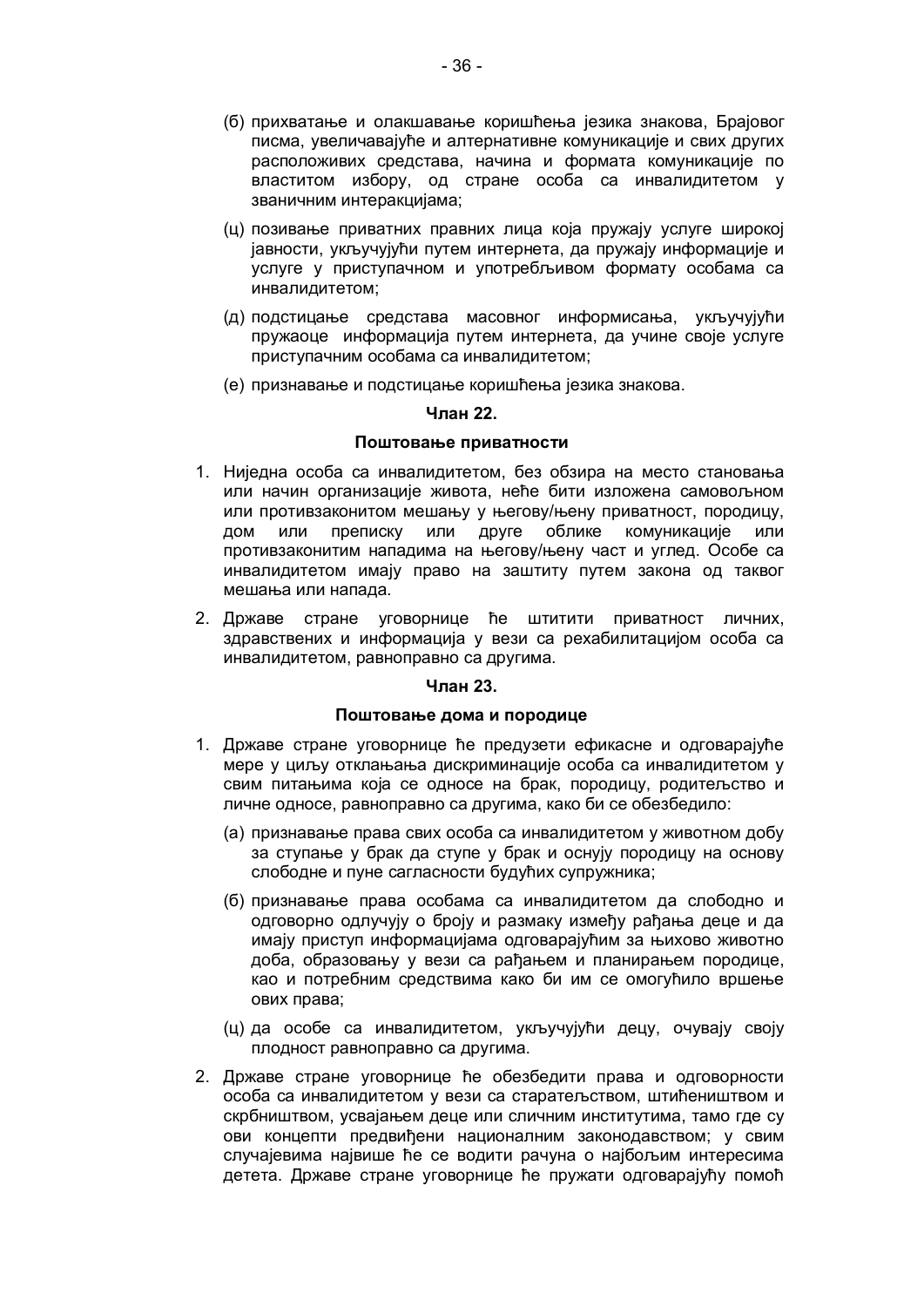особама са инвалидитетом у вршењу њихових обавеза подизања деце.

- 3. Државе стране уговорнице ће обезбедити да деца са инвалидитетом имају једнака права у погледу породичног живота. У циљу остваривања ових права и спречавања скривања, напуштања, занемаривања и изопштавања деце са инвалидитетом, државе стране уговорнице се обавезују да пружају благовремене и свеобухватне информације, услуге и подршку деци са инвалидитетом и њиховим породицама.
- 4. Државе стране уговорнице ће обезбедити да се дете не раздваја од својих родитеља против своје воље, осим уколико надлежни органи на основу судског преиспитивања не утврде, у складу са законом и процедурама које се примењују, да је такво раздвајање неопходно у најбољем интересу детета. Ни у ком случају се дете неће раздвајати од родитеља на основу инвалидитета било детета или једног или оба родитеља.
- 5. Државе стране уговорнице ће, уколико најближа породица није у стању да води бригу о детету са инвалидитетом, уложити све напоре како би се обезбедило алтернативно старање у оквиру шире породице или, уколико то није могуће, у оквиру заједнице у породичном окружењу.

#### **Члан 24.**

#### **Образовање**

- 1. Државе стране уговорнице признају право особа са инвалидитетом на образовање. У циљу остваривања овог права без дискриминације и на основу једнаких могућности, државе стране уговорнице ће обезбедити инклузивни систем образовања на свим нивоима и доживотно учење у циљу:
	- (а) пуног развоја људског потенцијала и осећања достојанства и властите вредности, као и јачања поштовања људских права, основних слобода и различитости међу људима;
	- (б) развоја личности, талената и креативности особа са инвалидитетом, као и њихових умних и физичких способности до пуног степена њихових потенцијала;
	- (ц) омогућавања особама са инвалидитетом да ефикасно учествују у слободном друштву.
- 2. У остваривању овог права, државе стране уговорнице ће обезбедити да:
	- (а) особе са инвалидитетом не буду искључене из система општег образовања на основу инвалидитета, као и да деца са инвалидитетом не буду искључена из слободног и обавезног основног или средњег образовања, на основу инвалидитета;
	- (б) особе са инвалидитетом имају приступ инклузивном, квалитетном и слободном основном и средњем образовању, равноправно са другима у заједници у којој живе;
	- (ц) се пружи разуман смештај у складу с потребама појединца на којег се то односи;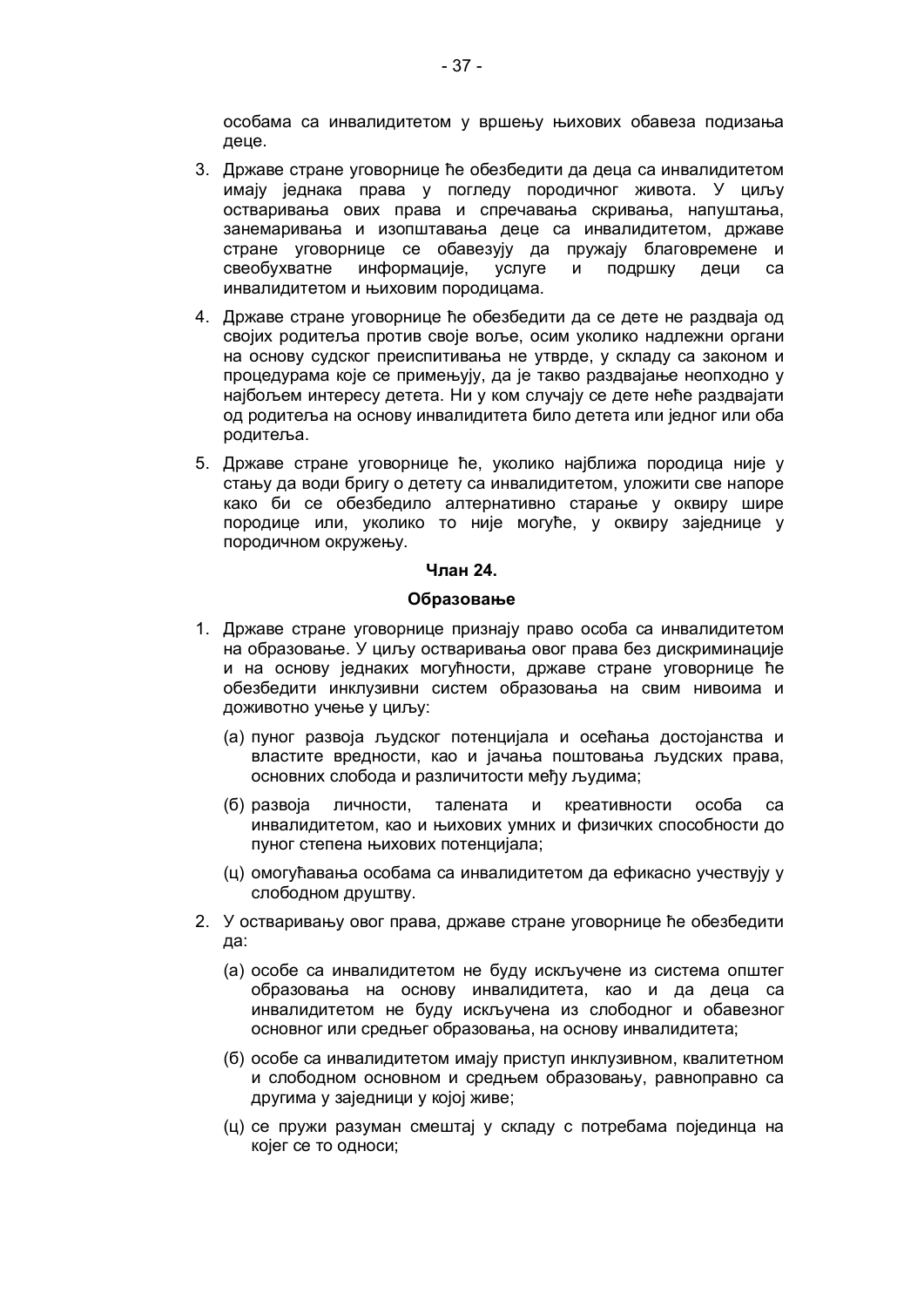- (д) особе са инвалидитетом добију потребну подршку у оквиру система општег образовања ради њиховог ефикаснијег образовања;
- (е) ефективне мере индивидуализоване подршке буду обезбеђене у срединама које максимално погодују академском и друштвеном развоју, у складу са циљем пуног укључивања.
- 3. Државе стране уговорнице ће омогућити особама са инвалидитетом да уче вештине живота и друштвеног развоја ради њиховог пуног учешћа у образовању и равноправног припадања заједници. У том циљу, државе стране уговорнице ће предузети одговарајуће мере, укључујући да:
	- (а) омогуће лакше учење Брајовог писма, алтернативног писма, увеличавајућих и алтернативних начина, средстава и формата комуникације као и вештина оријентације и кретања, уз подршку и усмеравање од стране лица са сличним проблемима;
	- (б) олакшају учење језика знакова и унапреде лингвистички идентитет заједнице глувих;
	- (ц) обезбеде да се школовање особа, посебно деце, која су слепа, глува или и слепа и глува организује на најприкладнијим језицима, начинима и средствима комуникације за појединца, као и у срединама које максимално погодују академском и друштвеном развоју.
- 4. Да би помогле да се обезбеди остваривање овог права, државе стране уговорнице ће предузети одговарајуће мере у циљу запошљавања наставника, укључујући наставника са инвалидитетом, који су квалификовани за језик знакова и/или Брајово писмо, као и обуке професионалаца и особља који раде на свим нивоима образовања. Таква обука ће обухватити свест о инвалидитету и коришћење одговарајућих увеличавајућих и алтернативних средстава, начина и формата комуникације, образовних техника и материјала као подршке особама са инвалидитетом.
- 5. Државе стране уговорнице ће обезбедити да особе са инвалидитетом имају приступ општем терцијерном образовању, стручној обуци, школовању одраслих и доживотном учењу без дискриминације и равноправно са другима. У том циљу, државе стране уговорнице ће водити рачуна да се особама са инвалидитетом обезбеди разуман смештај.

#### **Члан 25.**

#### **Здравље**

Државе стране уговорнице признају особама са инвалидитетом право на остваривање највишег могућег здравственог стандарда без дискриминације засноване на инвалидитету. Државе стране уговорнице ће предузети све одговарајуће мере како би особама са инвалидитетом омогућиле приступ здравственим услугама, водећи рачуна о полу, укључујући рехабилитацију у вези са здрављем. Државе стране уговорнице посебно ће:

> (a) обезбедити особама са инвалидитетом исти избор, квалитет и стандард бесплатне или приступачне здравствене заштите и програме који се нуде другим лицима, укључујући у области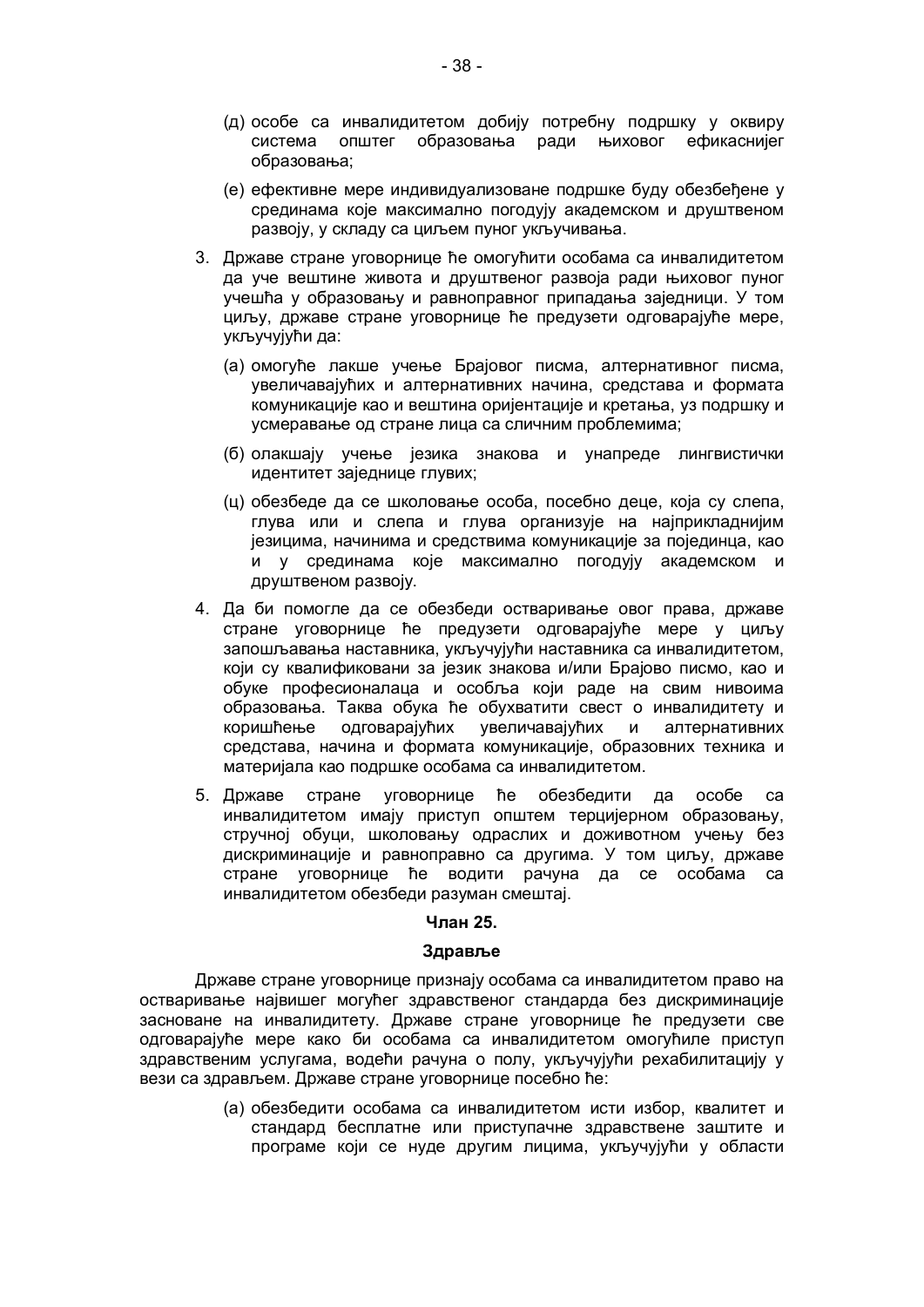полног или репродуктивног здравља и јавних здравствених програма намењених широкој популацији;

- (б) обезбедити оне здравствене услуге које су конкретно потребне особама са инвалидитетом због њиховог инвалидитета, укључујући рано откривање и интервенцију, по потреби, и услуге намењене свођењу на најмању меру и спречавању даљег инвалидитета, укључујући међу децом и старијим особама;
- (ц) обезбедити ове здравствене услуге што је могуће ближе заједницама где људи живе, укључујући сеоске средине;
- (д) затражити од професионалних здравствених радника да обезбеде исти квалитет лечења особама са инвалидитетом као и другима, укључујући на основу слободне и информисане сагласности, између осталог, ширењем сазнања о људским правима, достојанству, аутономији и потребама особа са инвалидитетом путем обуке и усвајањем етичких стандарда за јавну и приватну здравствену заштиту;
- (е) забранити дискриминацију према особама са инвалидитетом приликом обезбеђења здравственог осигурања и животног осигурања уколико је такво осигурање дозвољено националним законодавством, које ће се обезбедити на праведан и разуман начин;
- (ф) спречити дискриминаторско ускраћивање здравствене заштите или здравствених услуга или хране или течности на основу инвалидитета.

#### **Члан 26.**

#### **Одржавање и рехабилитација**

- 1. Државе стране уговорнице ће предузети ефикасне и одговарајуће мере, укључујући путем подршке особа са сличним тегобама, како би се особама са инвалидитетом омогућило да постигну и очувају максималну независност, пуну физичку, менталну, социјалну и стручну способност, као и пуно укључивање и учешће у свим аспектима живота. У том циљу, државе стране уговорнице ће организовати, ојачати и пружити свеобухватне услуге и програме одржавања и рехабилитације, посебно у области здравља, запошљавања, образовања и социјалних услуга, тако да ове услуге и програми:
	- (а) отпочну у најранијој могућој фази и да се заснивају на мултидисциплинарној процени индивидуалних потреба и способности;
	- (б) подрже учешће и укључивање у заједницу као и у све аспекте друштва на добровољној основи и да буду доступни особама са инвалидитетом на местима најближим њиховим заједницама, укључујући сеоску средину.
- 2. Државе стране уговорнице ће подстицати развој почетне и континуиране обуке за професионалце и друго особље које ради на пружању услуга одржавања и рехабилитације.
- 3. Државе стране уговорнице ће се залагати за расположивост, познавање и употребу помоћних средстава и технологија,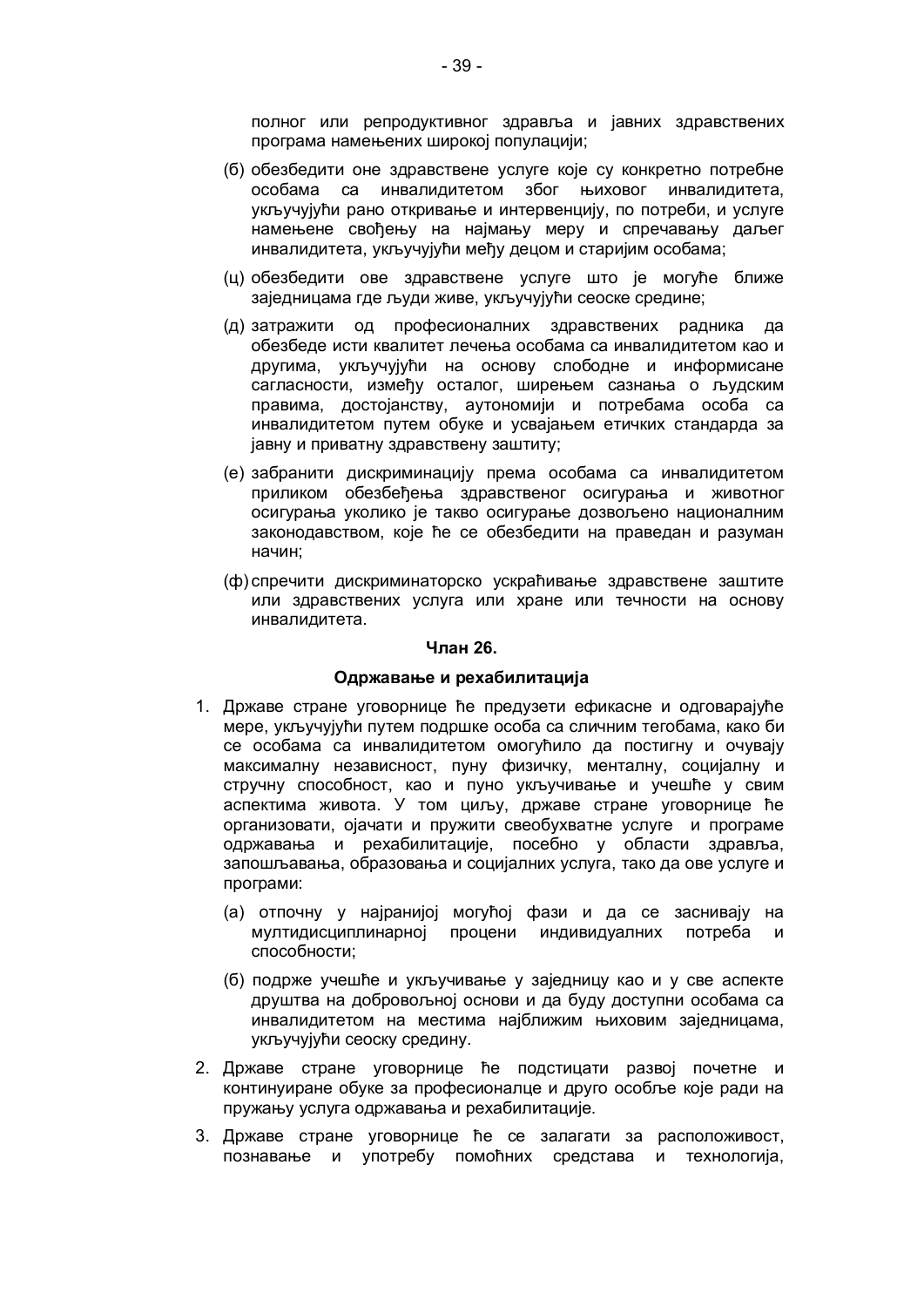осмишљених за особе са инвалидитетом, које се односе на одржавање и рехабилитацију.

## **Члан 27.**

#### **Рад и запошљавање**

- 1. Државе стране уговорнице признају особама са инвалидитетом право на рад, равноправно са другима; то укључује право на могућност стицања средстава за живот радом који је слободно изабран или прихваћен на тржишту рада и у радној средини која је отворена, укључива и приступачна за особе са инвалидитетом. Државе стране уговорнице ће гарантовати и унапређивати остваривање права на рад, укључујући и оне особе које постану инвалиди током рада, тако што ће предузети одговарајуће кораке, укључујући путем законодавства, између осталог, у циљу:
	- (а) забране дискриминације на основу инвалидности у вези са свим питањима која се тичу свих облика запошљавања, укључујући услове за ступање у радни однос, ангажовање и запошљавање, сталност запошљавања, напредовање на радном месту и безбедне и здраве радне услове;
	- (б) заштите права особа са инвалидитетом да, равноправно са другима, уживају праведне и повољне услове за рад, укључујући једнаке могућности и надокнаду за рад једнаке вредности, безбедне и здраве радне услове, укључујући заштиту од узнемиравања и исправљање неправди;
	- (ц) стварања услова да особе са инвалидитетом имају могућност да остварују своје право на рад и синдикално удруживање, равноправно са другима;
	- (д) омогућавања особама са инвалидитетом да имају ефикасан приступ општим техничким програмима и програмима за стручно усмеравање, као и услугама налажења посла и стручне и континуиране обуке;
	- (е) подстицања могућности запошљавања и напредовања у каријери за особе са инвалидитетом на тржишту рада, као и пружање помоћи у проналажењу, стицању, очувању посла и враћања на посао;
	- (ф) унапређивања могућности за самозапошљавање, предузетништво, развој задруга и отпочињање властитог посла;
	- (г) запошљавања особа са инвалидитетом у јавном сектору;
	- (х) подстицања запошљавања особа са инвалидитетом у приватном сектору путем одговарајућих политика и мера, које могу обухватати и афирмативне акционе програме, подстицаје и друге мере;
	- (и) обезбеђења разумног смештаја особама са инвалидитетом на радном месту;
	- (ј) подстицања особа са инвалидитетом да стичу радно искуство на отвореном тржишту рада;
	- (к) подстицања програма стручне и професионалне рехабилитације особа са инвалидитетом, програма за задржавање посла и враћање на посао особа са инвалидитетом.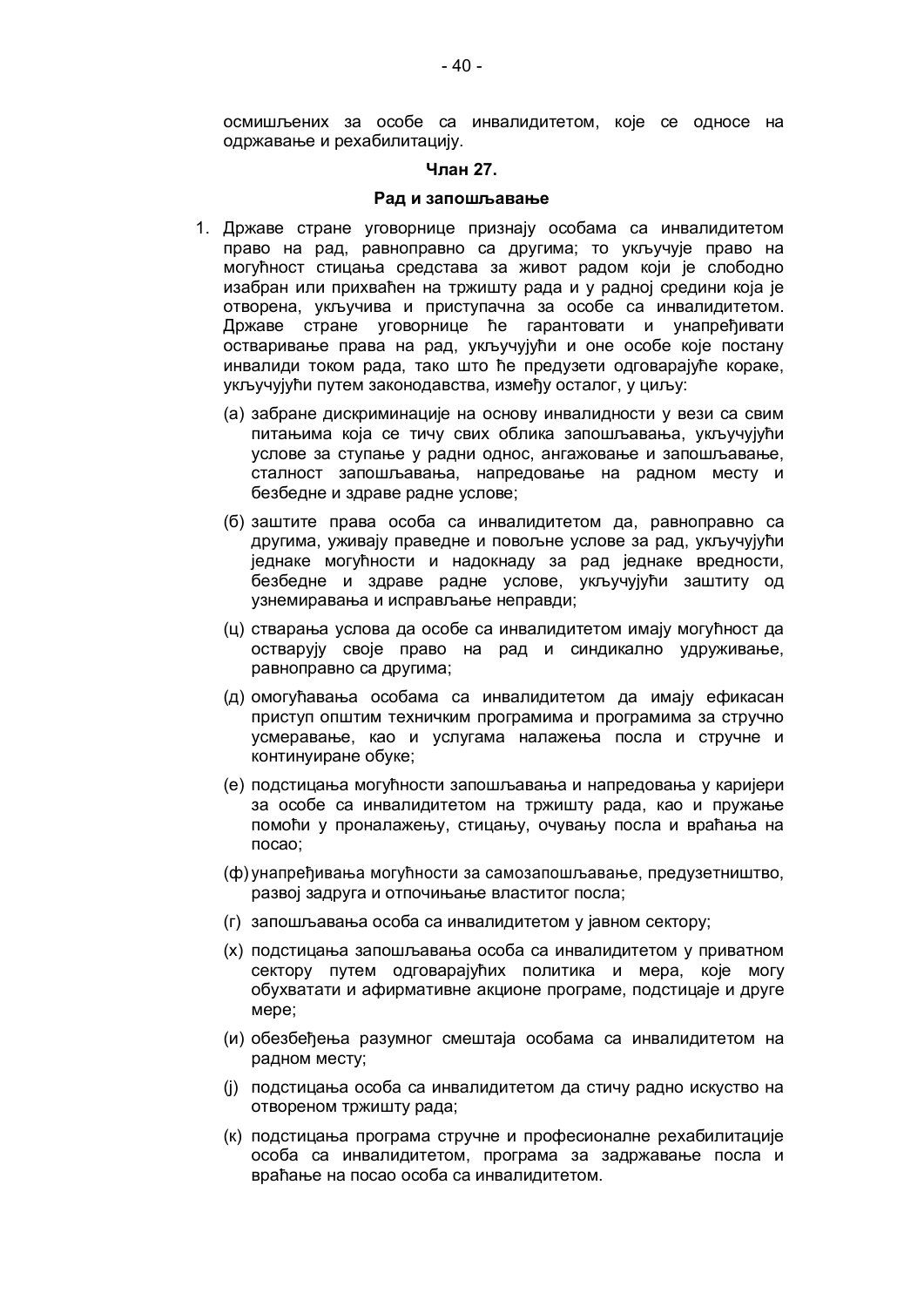2. Државе стране уговорнице ће обезбедити да особе са инвалидитетом не буду држане у ропству или стању сличном ропству, као и да буду заштићене, равноправно са другима, од присилног рада или радне обавезе.

### **Члан 28.**

## **Одговарајући услови живота и социјална заштита**

- 1. Државе стране уговорнице признају право особа са инвалидитетом на одговарајући животни стандард за њих и њихову породицу, укључујући одговарајућу исхрану, одећу и смештај, као и на стално побољшавање услова живота, и предузеће одговарајуће кораке ради очувања и унапређивања овог права без дискриминације на основу инвалидитета.
- 2. Државе стране уговорнице признају право особа са инвалидитетом на социјалну заштиту и на остваривање тог права без дискриминације на основу инвалидитета и предузеће одговарајуће кораке ради очувања и унапређивања овог права, укључујући и мере којима се обезбеђује да:
	- (а) особе са инвалидитетом имају равноправан приступ услугама обезбеђења чисте воде, као и да имају приступ одговарајућим и расположивим услугама, средствима и осталој помоћи за потребе инвалида;
	- (б) особе са инвалидитетом, посебно жене и девојке са инвалидитетом и старије особе са инвалидитетом, имају приступ програмима социјалне заштите и програмима за смањење сиромаштва;
	- (ц) особе са инвалидитетом и њихове породице које живе у сиромаштву имају приступ државној помоћи за покривање трошкова везаних за инвалидитет, укључујући одговарајућу обуку, давање савета, финансијску помоћ и привремену туђу негу;
	- (д) особе са инвалидитетом имају приступ програмима социјалних станова;
	- (е) особе са инвалидитетом имају равноправан приступ пензионим погодностима и програмима.

### **Члан 29.**

#### **Учешће у политичком и јавном животу**

Државе стране уговорнице гарантују особама са инвалидитетом политичка права и могућност да их уживају на равноправној основи са другима, и обавезују се:

- (а) да осигурају да особе са инвалидитетом могу ефикасно и потпуно да учествују у политичком и јавном животу равноправно као и други, непосредно или преко слободно изабраних представника, укључујући право и могућност да особе са инвалидитетом гласају и буду биране, између осталог, тако што ће:
	- (i) обезбедити да процедуре гласања, средства и материјали буду прикладни, приступачни и лаки за разумевање и коришћење;
	- (ii) штитити права особа са инвалидитетом да тајно гласају на изборима и јавним референдумима без застрашивања, као и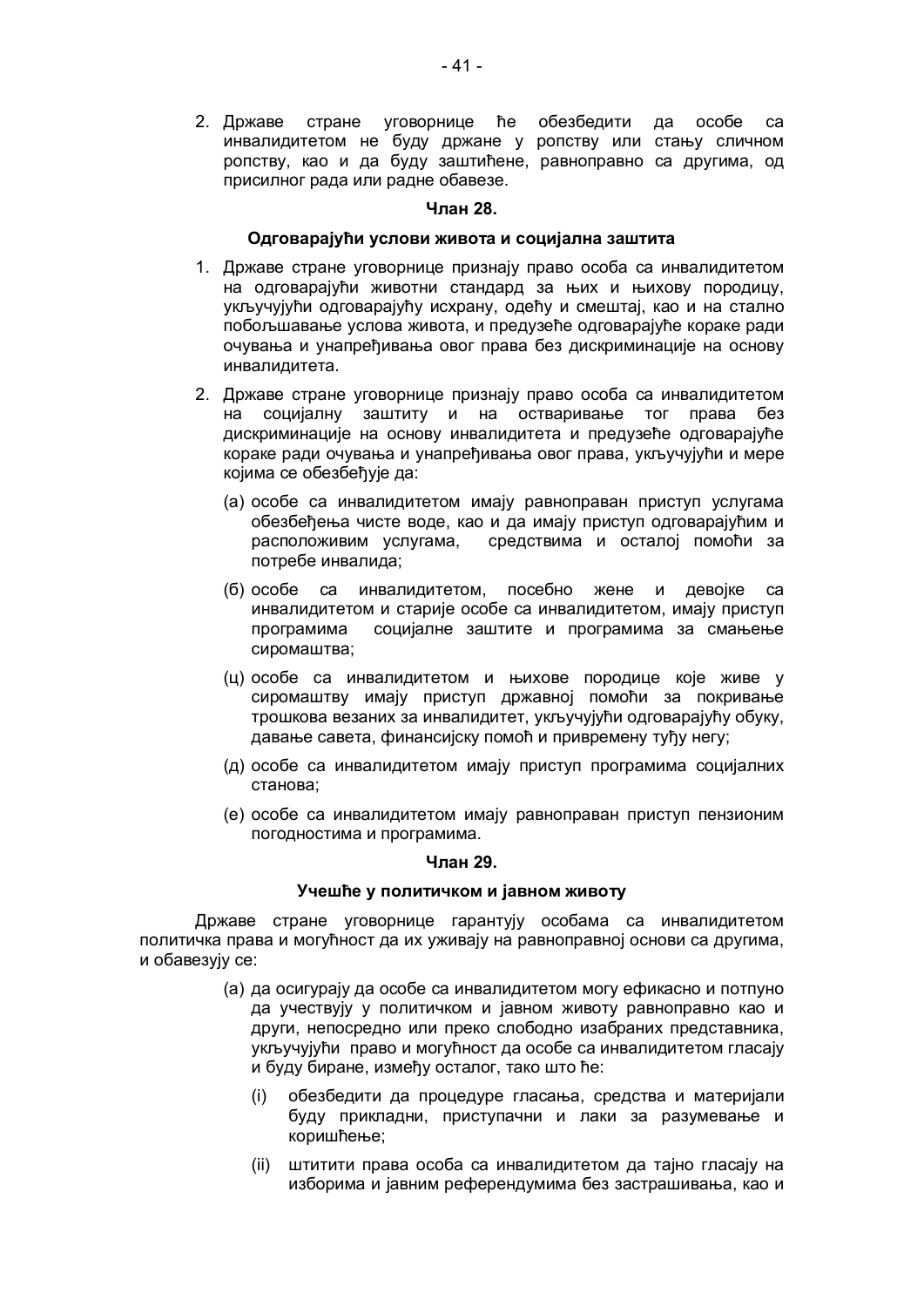да се кандидују на изборима, да ефикасно обављају дужности и све јавне функције на свим нивоима власти, омогућавајући коришћење технологија за помоћ и нових технологија где је то могуће;

- (iii) гарантовати слободно изражавање воље особа са инвалидитетом као бирача и у том циљу, где је то потребно, на њихов захтев, омогућити да им особа по њиховом избору пружи помоћ приликом гласања;
- (б) активно унапређивати окружење у којем особе са инвалидитетом могу ефикасно и потпуно да учествују у обављању јавних послова без дискриминације и равноправно са другима, и подстицати њихово учешће у јавним пословима, укључујући:
	- (i) учешће у невладиним организацијама и удружењима који се баве питањем јавног и политичког живота земље, као и у активностима и управи политичких партија;
	- (ii) оснивање и прикључивање организацијама особа са инвалидитетом у циљу представљања особа са инвалидитетом на међународном националном, регионалном и локалном нивоу.

#### **Члан 30.**

#### **Учешће у културном животу, рекреацији, активностима у слободно време и спорту**

- 1. Државе стране уговорнице признају право особама са инвалидитетом да равноправно са другима учествују у културном животу и предузеће све одговарајуће мере како би обезбедиле да особе са инвалидитетом:
	- (а) имају приступ материјалима културног садржаја у облицима који су им приступачни;
	- (б) имају приступ телевизијским програмима, филмовима, позоришту и другим културним активностима у облицима који су им приступачни;
	- (ц) имају приступ местима за извођење представа или пружање услуга културног садржаја, као што су позоришта, музеји, биоскопи, библиотеке и туристичке агенције и, по могућности, приступ споменицима и знаменитостима од националног културног значаја.
- 2. Државе стране уговорнице ће предузимати одговарајуће мере како би омогућиле да особе са инвалидитетом имају могућност да развијају и искористе своје креативне, уметничке и интелектуалне потенцијале, не само за своје потребе, већ и за обогаћивање друштва.
- 3. Државе стране уговорнице ће предузети одговарајуће кораке, у складу с међународним правом, како би обезбедиле да закони којима се штите права на интелектуалну својину не представљају неоправдану или дискриминаторску препреку за приступ особа са инвалидитетом материјалима културног садржаја.
- 4. Особе са инвалидитетом имају право, равноправно са другима, на признавање и подршку њиховом специфичном културном и језичком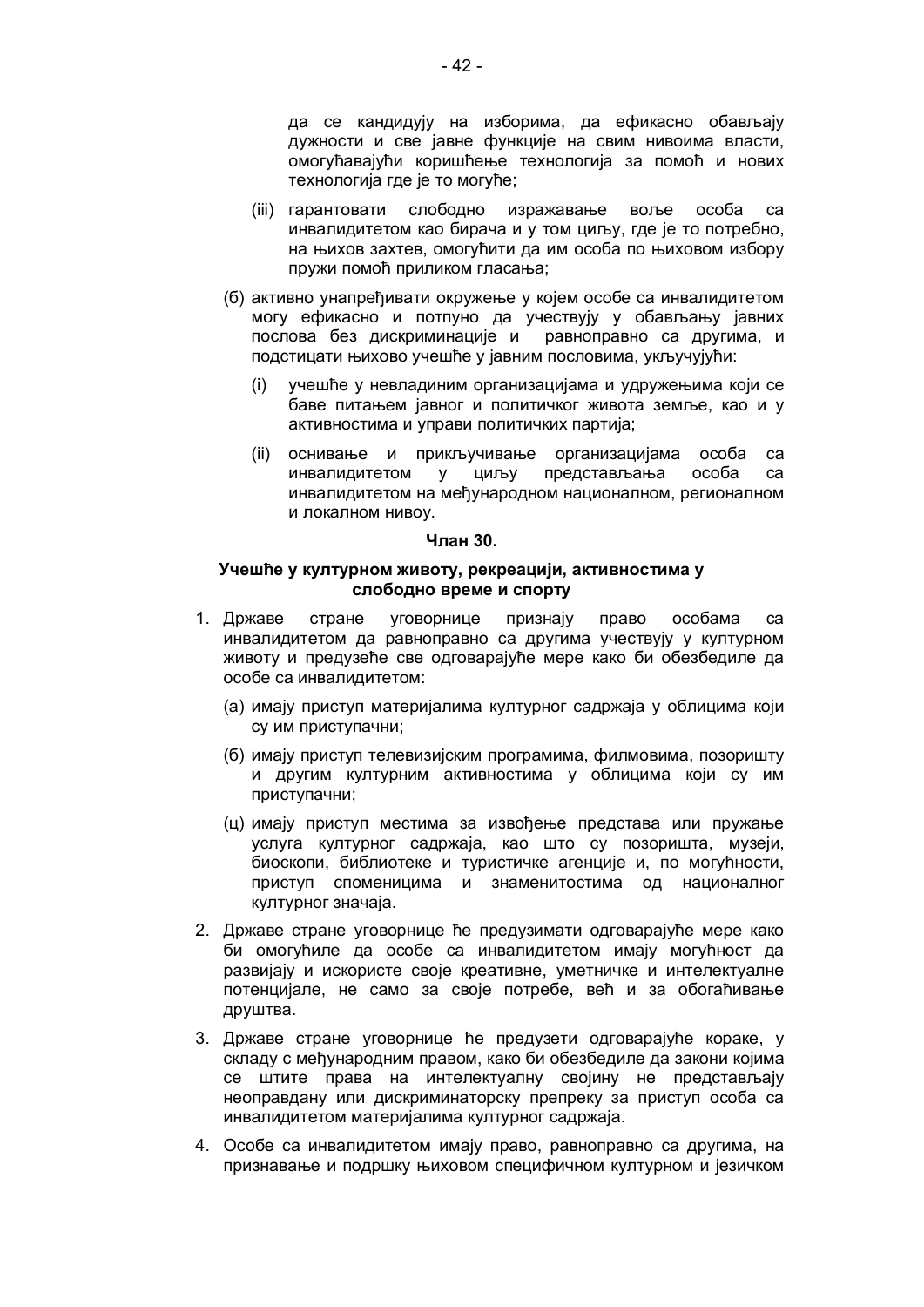идентитету, укључујући језик знакова и културу особа оштећеног слуха.

- 5. Да би се особама са инвалидитетом омогућило да равноправно са другима учествују у рекреативним и спортским активностима, као и онима у слободно време, државе стране уговорнице ће предузети одговарајуће мере како би:
	- (а) подстакле и унапредиле учешће особа са инвалидитетом, у највећој могућој мери, у водећим спортским активностима на свим нивоима;
	- (б) обезбедиле да особе са инвалидитетом имају могућност да организују, развијају и учествују у специфичним спортским и рекреативним активностима везаним за инвалидитет, и у том циљу ће подстицати обезбеђивање, равноправно са другима, одговарајуће наставе, тренинга и средстава;
	- (ц) обезбедиле да особе са инвалидитетом имају приступ спортским, рекреативним и туристичким догађајима;
	- (д) обезбедиле да деца са инвалидитетом имају равноправан приступ са осталом децом у учешћу у игри, рекреацији и активностима у слободно време, као и спортским активностима, укључујући и оне активности у оквиру школе;
	- (е) обезбедиле да особе са инвалидитетом имају приступ услугама оних који су укључени у организацију рекреативних, туристичких активности као и активности у слободно време и спортских активности.

## **Члан 31.**

### **Статистика и прикупљање података**

- 1. Државе стране уговорнице се обавезују да прикупљају одговарајуће информације, укључујући статистичке податке и податке на основу истраживања, који им омогућују формулисање и спровођење политика у вези с применом ове конвенције. Процес прикупљања и чувања ових информација ће:
	- (а) бити у складу са правно утврђеним гаранцијама, укључујући законодавство о заштити података, за обезбеђење поверљивости и поштовања приватности особа са инвалидитетом;
	- (б) бити у складу са међународно прихваћеним нормама за заштиту људских права и основних слобода и етичких начела приликом прикупљања и коришћења статистике.
- 2. Информације које су прикупљене у складу са овим чланом ће се дистрибуирати, где је то погодно, и користити како би се омогућила процена испуњавања обавеза држава страна уговорница из ове конвенције и како би се идентификовале и решавале препреке с којима се суочавају особе са инвалидитетом у остваривању својих права.
- 3. Државе стране уговорнице преузимају одговорност за дистрибуцију ових статистичких података и обезбеђују њихову доступност особама са инвалидитетом и другима.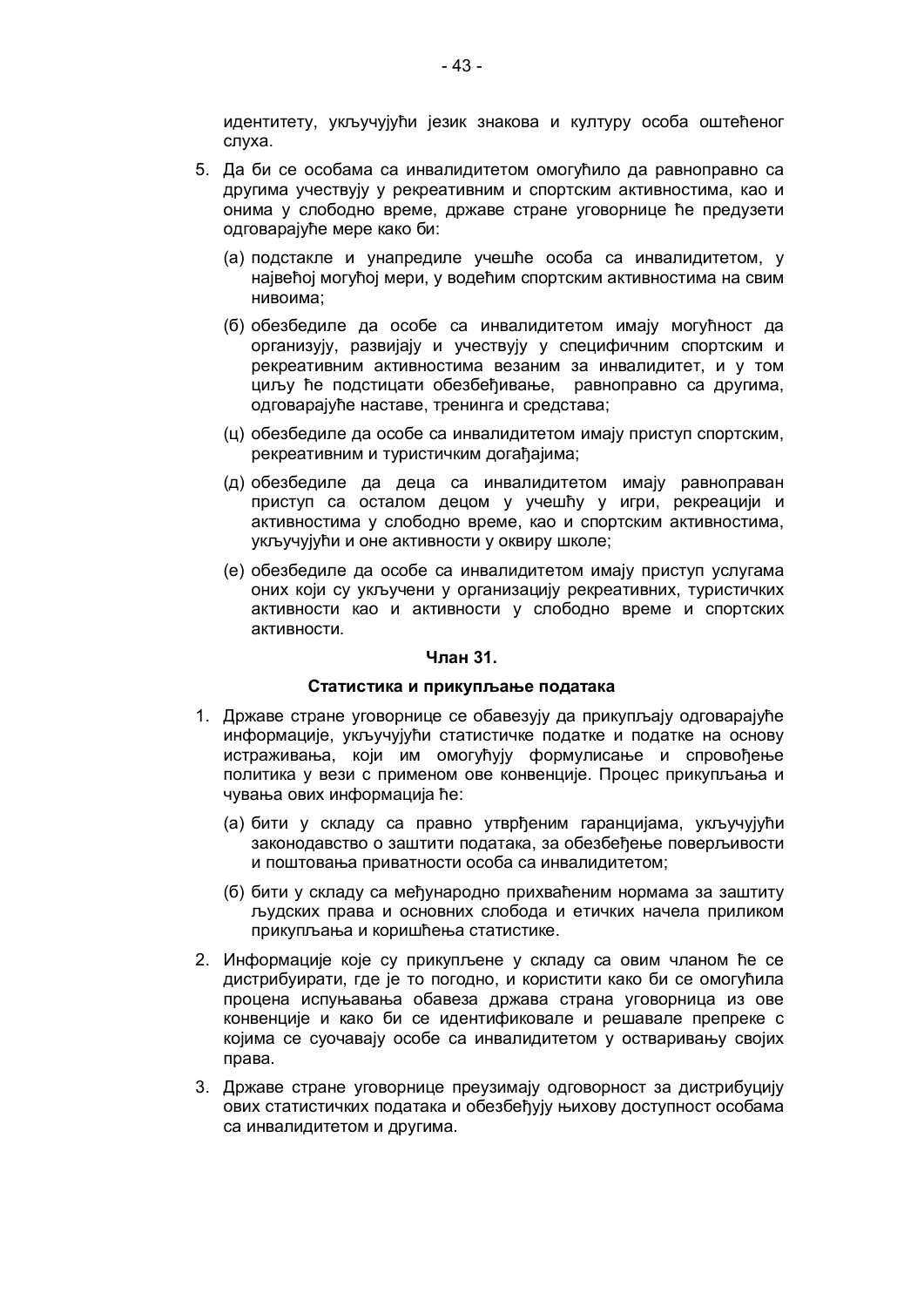## **Члан 32.**

#### **Међународна сарадња**

- 1. Државе стране уговорнице признају значај међународне сарадње и њеног унапређивања у подршци националним напорима за остварење сврхе и циљева ове Конвенције, и предузимаће одговарајуће и ефикасне мере у том погледу, између две или више држава и, где је то погодно, у сарадњи са одговарајућим међународним и регионалним организацијама и цивилним друштвом, посебно организацијама особа са инвалидитетом. Те мере би могле обухватити, између осталог, следеће:
	- (а) да обезбеде да у међународну сарадњу, укључујући међународне програме за развој, буду укључене особе са инвалидитетом и да им она буде доступна;
	- (б) олакшавање и подржавање изградње капацитета, укључујући путем размене и поделе информација, искустава, програма обуке и најбоље праксе;
	- (ц) олакшавање сарадње у области истраживања и приступа научном и техничком знању;
	- (д) пружање, где је то погодно, техничке и економске помоћи, укључујући и олакшавање приступа и заједничко коришћење доступних технологија и оних за помоћ, као и путем трансфера технологија.
- 2. Одредбе овог члана не иду на уштрб обавеза сваке државе стране уговорнице које се тичу испуњавања њених обавеза из ове конвенције.

#### **Члан 33.**

### **Национална примена и праћење**

- 1. Државе стране уговорнице ће одредити, у складу са својим системом организације, једно или више тела у оквиру своје владе за питања која се односе на примену ове Конвенције, и размотриће са дужном пажњом могућност успостављања или одређивања координационог механизма у оквиру владе ради лакшег предузимања одговарајуће акције у различитим секторима и на различитим нивоима.
- 2. Државе стране уговорнице ће, у складу са својим правним и управним системима, одржавати, јачати, одредити или успоставити у оквиру односне државе стране уговорнице, оквир, укључујући један или више независних механизама, по потреби, за унапређивање, заштиту и праћење примене ове конвенције. При одређивању или успостављању таквог механизма, државе стране уговорнице ће узети у обзир начела која се односе на статус и функционисање националних институција за заштиту и унапређивање људских права.
- 3. Цивилно друштво, посебно особе са инвалидитетом и њихове организације које их заступају, биће укључени у процес праћења примене и потпуно ће у њему учествовати.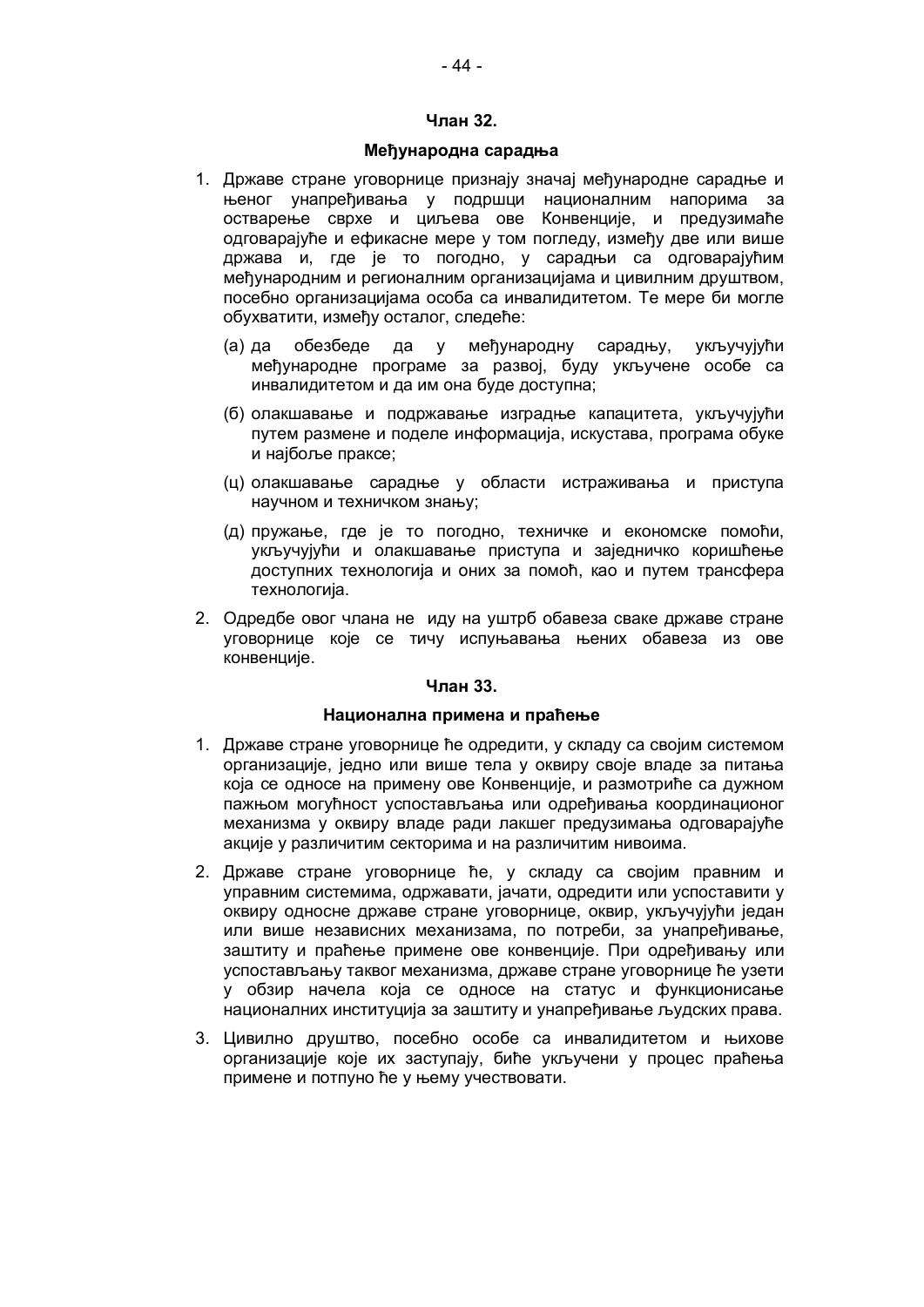## **Члан 34.**

#### **Комитет за права особа са инвалидитетом**

- 1. Биће основан Комитет за права особа са инвалидитетом (даље у тексту "Комитет") који ће обављати функције предвићене даље у овом тексту.
- 2. У време ступања ове конвенције на снагу, Комитет ће сачињавати дванаест експерата. Након додатних шездесет ратификација или приступања Конвенцији, чланство у Комитету ће се повећати за шест чланова, достижући максималан број од осамнаест чланова.
- 3. Чланови Комитета ће деловати у личном својству и поседоваће високе моралне квалитете и признату стручност и искуство у области коју покрива ова Конвенција. Приликом именовања својих кандидата, државе стране уговорнице се позивају да са дужном пажњом размотре одредбу из члана 4. тачка 3. ове Конвенције.
- 4. Државе стране уговорнице ће бирати чланове Комитета водећи рачуна о равноправној географској заступљености, заступљености различитих облика цивилизације и најважнијих правних система, уравнотеженој заступљености полова и учешћу експерата са инвалидитетом.
- 5. Чланови Комитета ће се бирати тајним гласањем са листе лица која су државе стране уговорнице именовале из редова својих држављана на састанцима Конференције држава страна уговорница. На тим састанцима, на којима ће две трећине држава страна уговорница представљати кворум, лица изабрана у Комитет представљаће она лица која добију највећи број гласова и апсолутну већину гласова представника држава страна уговорница који су присутни и који гласају.
- 6. Први избори ће се одржати најкасније шест месеци након датума ступања ове Конвенције на снагу. Најмање четири месеца пре датума сваког појединачног избора, генерални секретар Уједињених нација упутиће писмо државама странама уговорницама позивајући их да доставе своје номинације у року од два месеца. Генерални секретар ће потом припремити листу по абецедном реду свих лица која су на овај начин номинована, наводећи државе стране уговорнице које су их номиновале и доставиће је државама странама уговорницама ове Конвенције.
- 7. Чланови Комитета бирају се на период од четири године и могу бити само још једном изабрани. Међутим, шесторици чланова који су изабрани на првим изборима мандат истиче по истеку две године; одмах након првих избора, имена ове шесторице чланова бира жребом председавајући састанка споменутог у тачки 5. овог члана.
- 8. Избор шесторице додатних чланова Комитета одржаће се током редовних избора у складу са одговарајућим одредбама овог члана.
- 9. Уколико члан Комитета умре или поднесе оставку или изјави да из било којег другог разлога не може више да обавља своје дужности, држава страна уговорница која је именовала тог члана именоваће другог експерта који има квалификације и испуњава захтеве изнете у одговарајућим одредбама овог члана, који ће служити у том својству до краја мандата.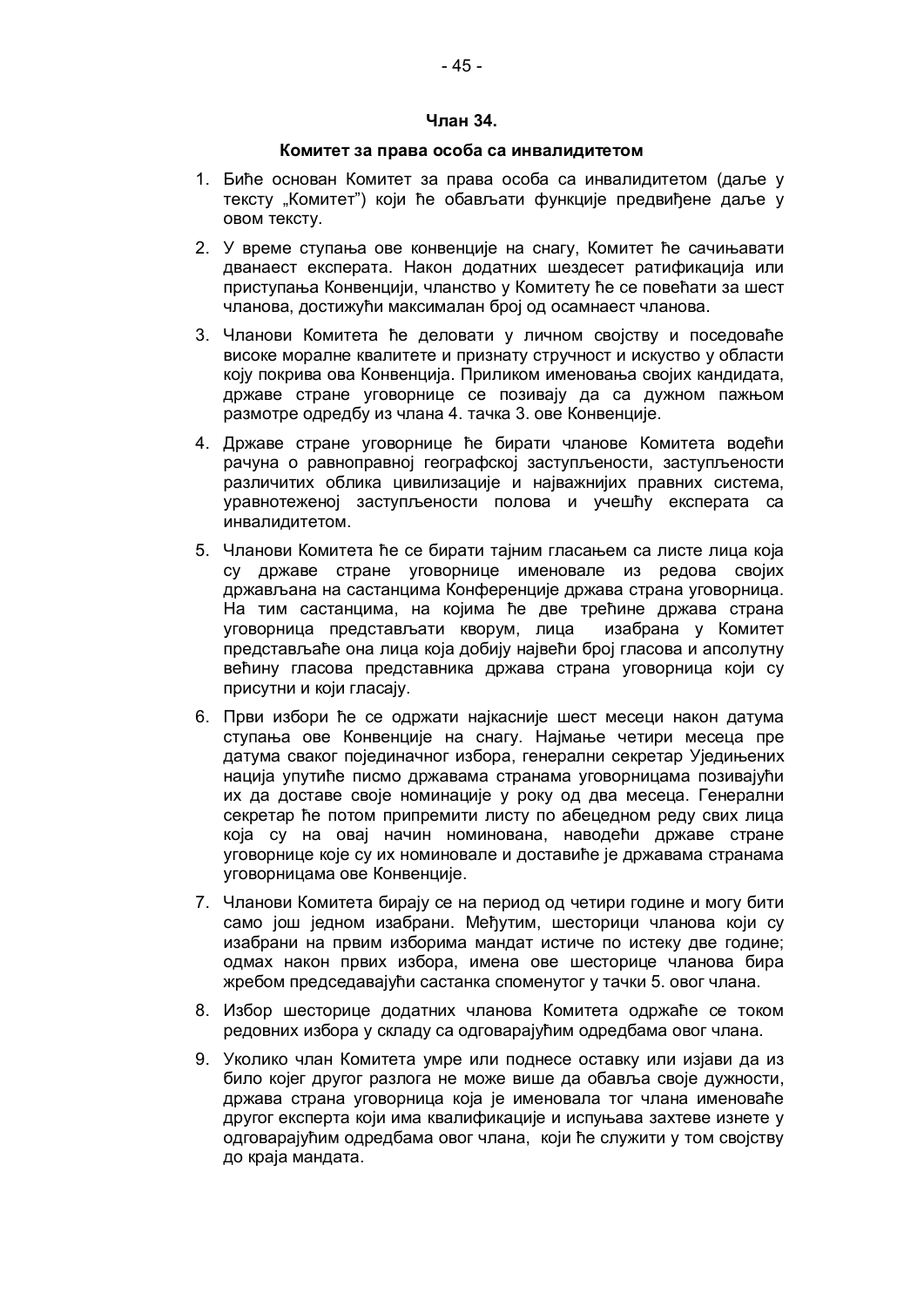- 10. Комитет ће утврдити свој пословник о раду.
- 11. Генерални секретар Уједињених нација ће обезбедити потребно особље и средства за ефикасно обављање функција Комитета на основу ове Конвенције, и сазваће његов први састанак.
- 12. Уз одобрење Генералне скупштине Уједињених нација, чланови Комитета основаног према овој Конвенцији, добијаће плату из средстава Уједињених нација под оним условима и модалитетима које утврди Скупштина, имајући у виду значај одговорности Комитета.
- 13. Чланови Комитета имаће право на олакшице, привилегије и имунитете које уживају експерти у мисији Уједињених нација како је утврђено у одговарајућим одељцима Конвенције о привилегијама и имунитетима Уједињених нација.

### **Члан 35.**

## **Извештаји држава страна уговорница**

- 1. Свака држава страна уговорница ће достављати Комитету, преко генералног секретара Уједињених нација, свеобухватни извештај о мерама које су предузете у циљу извршавања њених обавеза из ове конвенције, као и о напретку који је у том погледу остварен, у року од две године након ступања ове конвенције на снагу за односну државу страну уговорницу.
- 2. Након тога, државе стране уговорнице ће подносити наредне извештаје најмање једном сваке четири године и после тога кад год то Комитет затражи.
- 3. Комитет ће одлучивати о смерницама које треба да се примењују на садржај извештаја.
- 4. Држава страна уговорница која је поднела први свеобухватан извештај Комитету не треба да у својим следећим извештајима понавља информације које је претходно изнела. Приликом припреме извештаја за Комитет, државе стране уговорнице се позивају да размотре могућност да то чине у оквиру отвореног и транспарентног процеса и да са дужном пажњом узму у обзир одредбу садржану у члану 4, тачка 3. ове конвенције.
- 5. Извештаји могу да укажу на факторе и тешкоће који утичу на степен испуњавања обавеза из ове конвенције.

## **Члан 36.**

### **Разматрање извештаја**

- 1. Комитет ће размотрити сваки извештај и дати онакве сугестије и опште препоруке у вези са извештајем које може сматрати одговарајућим и проследиће их односној држави страни уговорници. Држава страна уговорница може да одговори Комитету било којом информацијом по свом избору. Комитет може затражити додатне информације од држава страна уговорница које су релевантне за примену ове конвенције.
- 2. Уколико држава страна уговорница знатно касни с подношењем извештаја, Комитет може обавестити односну државу страну уговорницу о потреби разматрања примене ове конвенције у тој држави страни уговорници, на основу поузданих информација којима Комитет располаже, уколико односни извештај не буде поднет у року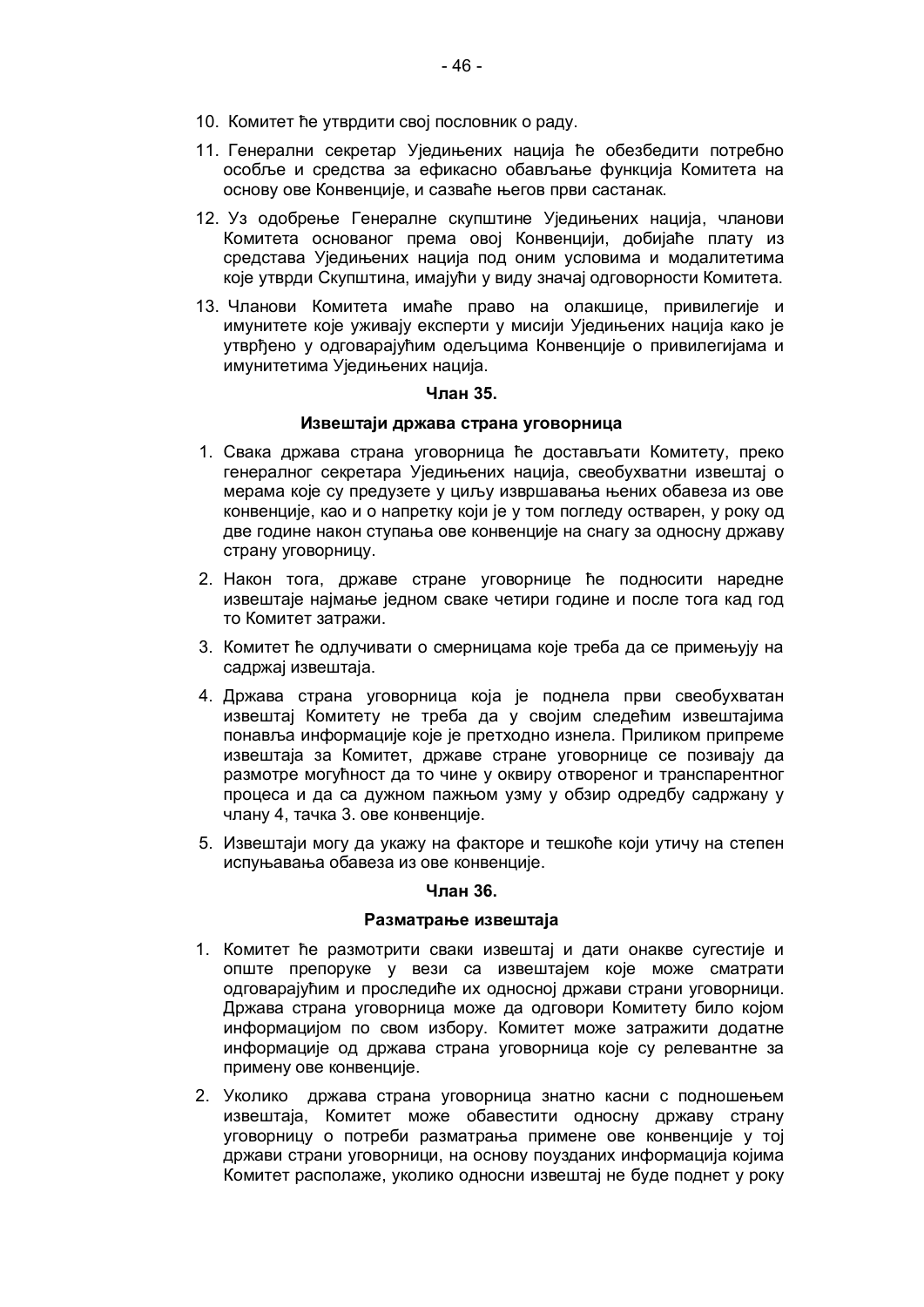од три месеца након тог обавештења. Комитет ће позвати односну државу страну уговорницу да учествује у том разматрању. Уколико држава страна уговорница одговори подношењем односног извештаја, примењују се одредбе става 1. овог члана.

- 3. Генерални секретар Уједињних нација ставиће те извештаје на располагање свим државама странама уговорницама.
- 4. Државе стране уговорнице ставиће своје извештаје на располагање широкој јавности у својој земљи и омогућиће приступ сугестијама и општим препорукама који се односе на ове извештаје.
- 5. Комитет ће, уколико то сматра примереним, доставити специјализованим агенцијама, фондовима и програмима Уједињених нација и другим надлежним телима, извештаје држава страна уговорница како би се изашло у сусрет захтеву или упозорењу о потреби добијања техничког савета или помоћи које они садрже, заједно са примедбама и препорукама Комитета, уколико их буде, везаним за те захтеве или упозорења.

#### **Члан 37.**

#### **Сарадња држава страна уговорница и Комитета**

- 1. Свака држава страна уговорница ће сарађивати с Комитетом и помагати његовим члановима у испуњавању њиховог мандата.
- 2. У свом односу са државама странама уговорницама Комитет ће са дужном пажњом разматрати путеве и начине за повећање националних капацитета за примену ове конвенције, укључујући и путем међународне сарадње.

#### **Члан 38.**

#### **Однос Комитета са осталим телима**

У циљу јачања ефикасне примене ове конвенције и подстицања међународне сарадње у области коју покрива ова конвенција:

- (а) специјализоване агенције и други органи Уједињених нација имају право да буду заступљени приликом разматрања примене оних одредаба ове конвенције које спадају у делокруг њиховог мандата. Комитет може позвати специјализоване агенције и друга надлежна тела које може сматрати одговарајућим да дају експертски савет о примени ове конвенције у областима које спадају у оквир њихових односних мандата. Комитет може позвати специјализоване агенције и друге органе Уједињених нација да поднесу извештаје о примени ове конвенције у областима које спадају у оквир њихових активности.
- (б) Комитет ће се приликом вршења свог мандата консултовати, уколико је то потребно, са другим релевантним телима установљеним на основу међународних уговора о људским правима, како би се обезбедила доследност њихових односних смерница, сугестија и општих препорука у извештају и како би се избегло дуплирање и поклапање у вршењу њихових функција.

### **Члан 39.**

## **Извештај Комитета**

Комитет подноси извештај сваке две године Генералној скупштини и Економском и социјалном савету о својим активностима и може давати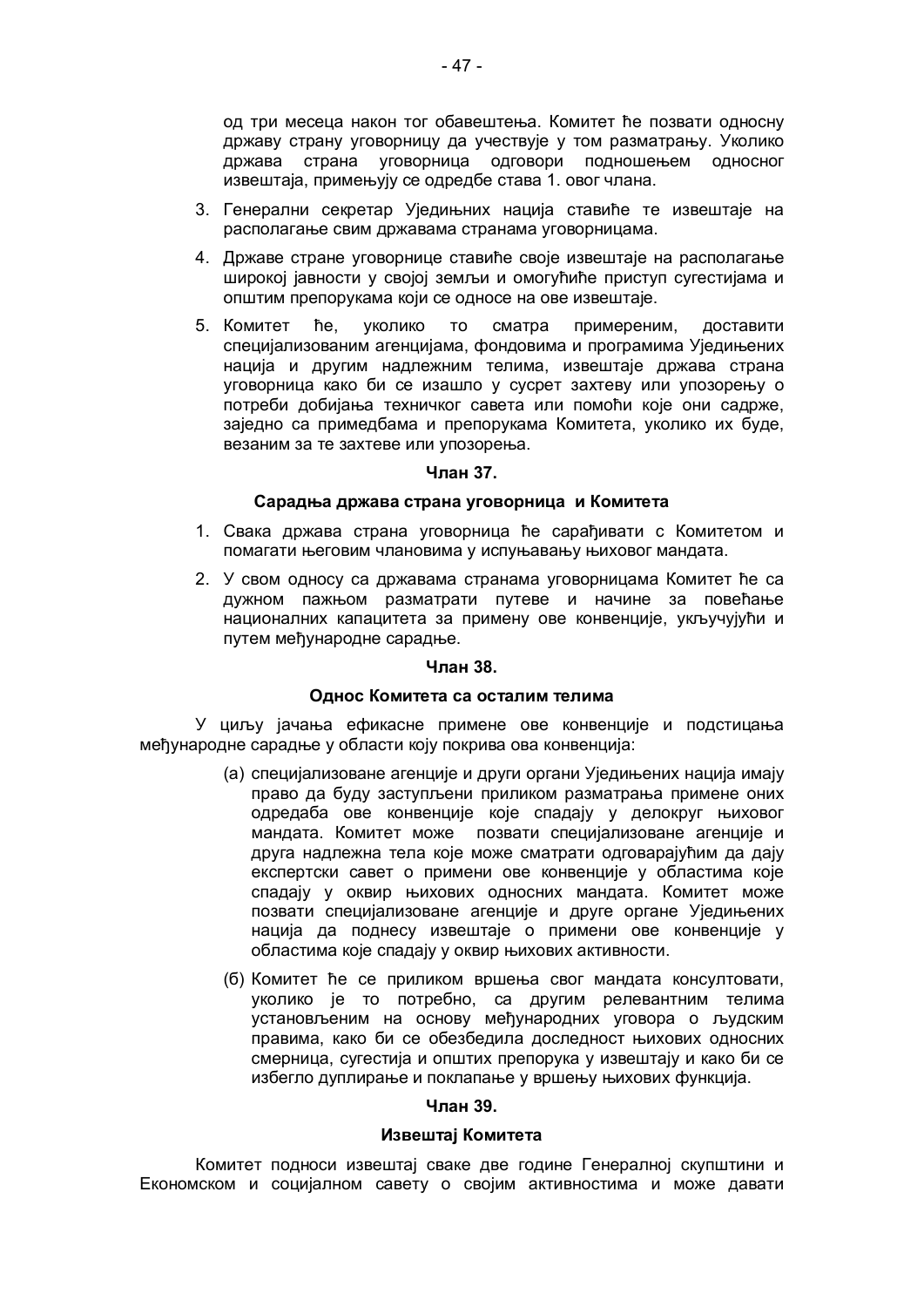сугестије и опште препоруке које се заснивају на разматрању извештаја и информација које је добио од држава страна уговорница. Те сугестије и опште препоруке се укључују у извештај Комитета заједно с коментарима, уколико их има, држава страна уговорница.

#### **Члан 40.**

#### **Конференција држава страна уговорница**

- 1. Државе стране уговорнице се редовно састају на Конференцији држава страна уговорница ради разматрања било којег питања у вези с применом ове конвенције.
- 2. Најкасније шест месеци након ступања ове конвенције на снагу, генерални секретар Уједињених нација сазива Конференцију држава страна уговорница. Наредне састанке генерални секретар сазива сваке две године или на основу одлуке Конференције држава страна уговорница.

### **Члан 41.**

### **Депозитар**

Генерални секретар Уједињених нација је депозитар ове конвенције.

#### **Члан 42.**

#### **Потписивање**

Ова конвенција је отворена за потписивање свим државама странама уговорницама и организацијама за регионалне интеграције почев од 30. марта 2007. године, у седишту Уједињених нација у Њујорку.

#### **Члан 43.**

#### **Обавезна сагласност**

Ова конвенција подлеже ратификацији држава потписница и званичној потврди организација за регионалне интеграције потписница исте. Конвенција је отворена за приступање било које државе или организације за регионалне интеграције, које нису потписале ову конвенцију.

#### **Члан 44.**

#### **Организације за регионалне интеграције**

- 1. "Организација за регионалне интеграције" означава било коју организацију коју успоставе суверене државе одређеног региона, на коју су њене државе чланице пренеле надлежност у вези с питањима која су предмет ове конвенције. Те организације ће, у својим инструментима о званичном потврђивању или приступању, навести степен својих надлежности у вези с питањима којима се бави ова конвенција. Оне ће накнадно обавестити депозитара о било којој значајној измени степена својих надлежности.
- 2. Позивање на "државе стране уговорнице" у овој конвенцији односи се и на ове организације у границама њихових надлежности.
- 3. За сврхе члана 45. став 1. и члана 47. ст.. 2. и 3. ове конвенције, било који инструмент који је депоновала нека организација за регионалне интеграције неће се узимати у обзир.
- 4. Организације за регионалне интеграције могу, кад је реч о питањима из њихове надлежности, користити своје право да гласају на Конференцији држава страна уговорница, при чему је број гласова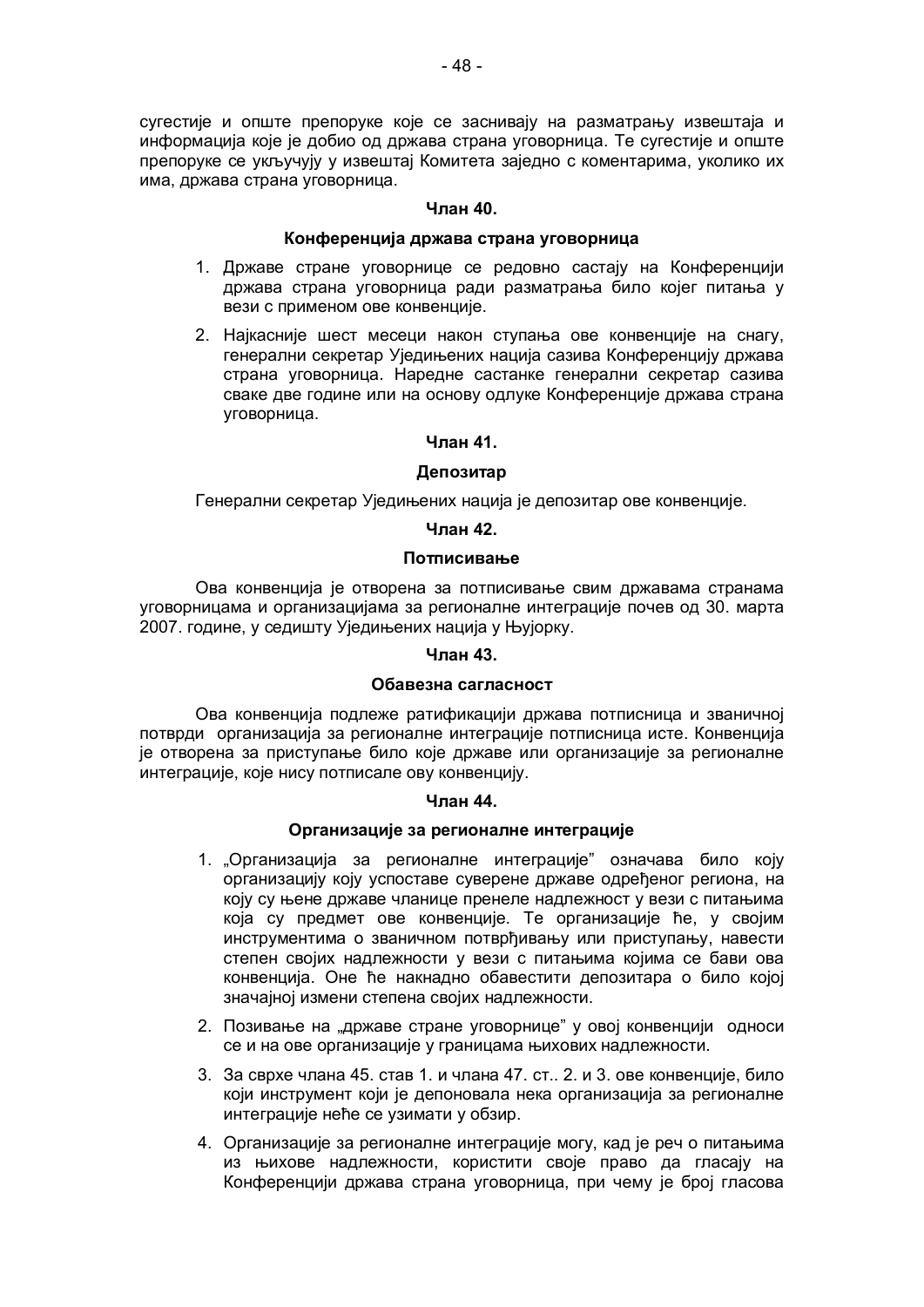једнак броју њихових држава чланица које су стране уговорнице ове конвенције. Таква организација неће користити своје право да гласа уколико било која од њених држава чланица остварује своје право и обратно.

#### **Члан 45.**

### **Ступање на снагу**

- 1. Ова конвенција ступа на снагу тридесетог дана након депоновања двадесетог инструмента о ратификацији или приступању.
- 2. За сваку државу или организацију за регионалне интеграције, ратификовање, званично потврђивање или приступање овој конвенцији након депоновања двадесетог таквог инструмента, ова конвенција ступа на снагу тридесетог дана након депоновања таквог њеног инструмента.

#### **Члан 46.**

#### **Резерве**

- 1. Резерве које су неспојиве с предметом и сврхом ове конвенције нису допуштене.
- 2. Резерве се могу повући у свако доба.

#### **Члан 47.**

#### **Измене и допуне**

- 1. Свака држава страна уговорница може предложити измену и допуну ове конвенције и доставити је генералном секретару Уједињених нација. Генерални секретар обавештава државе стране уговорнице о свакој предложеној измени и допуни с молбом да га известе да ли су за одржавање конференције држава страна уговорница на којој би се разматрали ови предлози и доносиле одлуке о њима. У случају да се у року од четири месеца од датума таквог обавештења, најмање једна трећина држава страна уговорница изјасни за такву конференцију, генерални секретар ће сазвати конференцију под покровитељством Уједињених нација. Сваку измену и допуну коју усвоји двотрећинска већина држава страна уговорница које су присутне и које гласају генерални секретар доставља Генералној скупштини Уједињених нација на одобрење, а потом свим државама странама уговорницама на прихватање.
- 2. Свака измена и допуна усвојена и одобрена у складу са ставом 1. овог члана ступа на снагу тридесетог дана пошто број инструмената о прихватању који су депоновани достигне број од две трећине држава страна уговорница на дан усвајања те измене и допуне. Након тога, измена и допуна ступа на снагу за сваку државу страну уговорницу појединачно тридесетог дана након депоновања њеног инструмента о прихватању. Измена и допуна обавезује само оне државе стране уговорнице које су је прихватиле.
- 3. Уколико Конференција држава страна уговорница тако одлучи консенсусом, измена и допуна која је усвојена и одобрена у складу са ставом 1. овог члана која се односи искључиво на чл. 34, 38, 39. и 40. ступа на снагу за све државе стране уговорнице тридесетог дана након што број депонованих инструмената о прихватању достигне две трећине од броја држава страна уговорница на дан усвајања те измене и допуне.